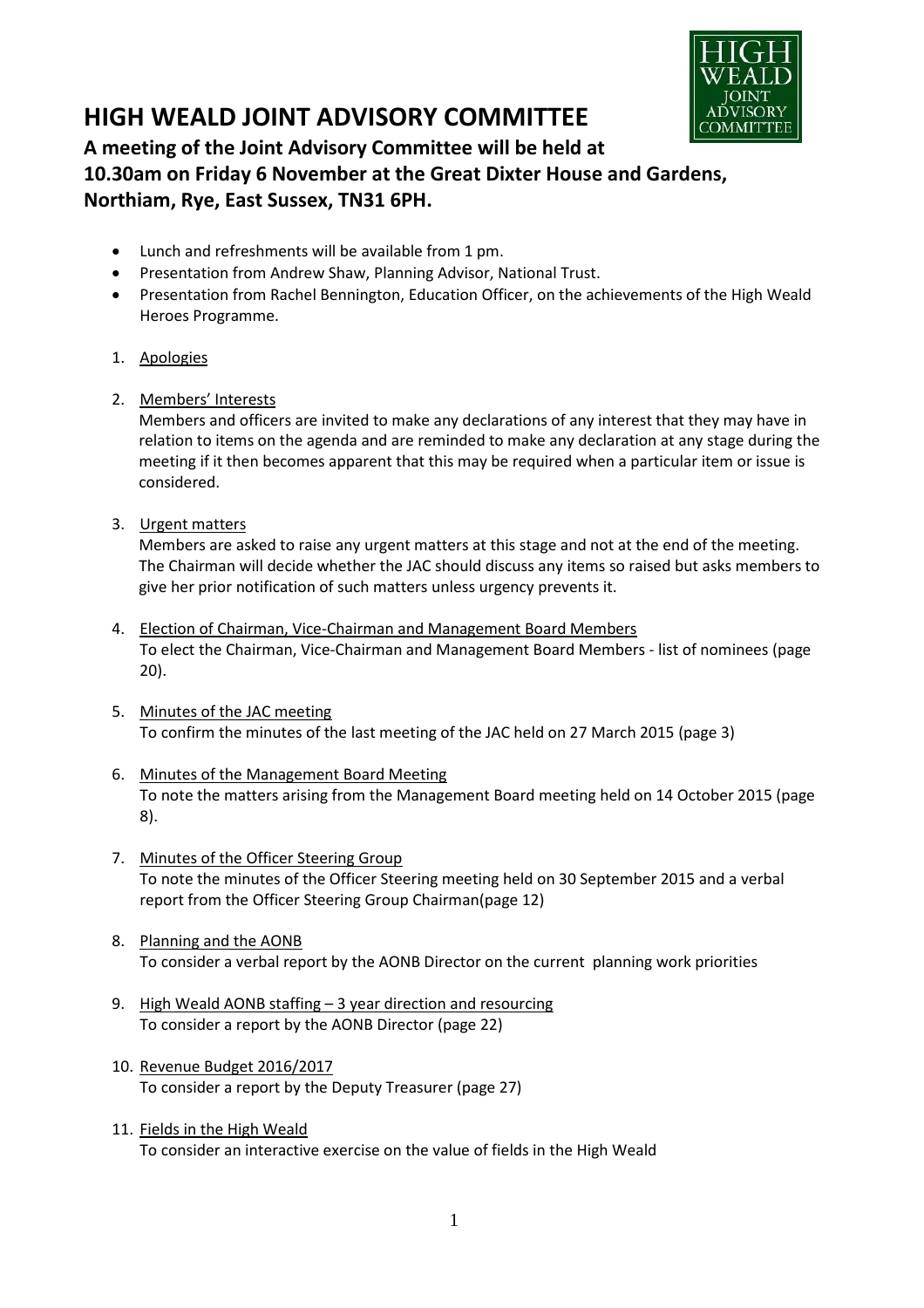- 12. Risk Management To consider a report by the AONB Director, Risk Log attached at (page 35)
- 13. Any other business Joint Advisory Committee Meeting – TBC March 2016.

# To: ALL MEMBERS OF THE HIGH WEALD AONB JOINT ADVISORY **COMMITTEE**

Samantha Nicholas Clerk to the High Weald AONB Joint Advisory Committee Woodland Enterprise Centre, Flimwell, East Sussex TN5 7PR E: s.nicholas@highweald.org; T: 01424 723011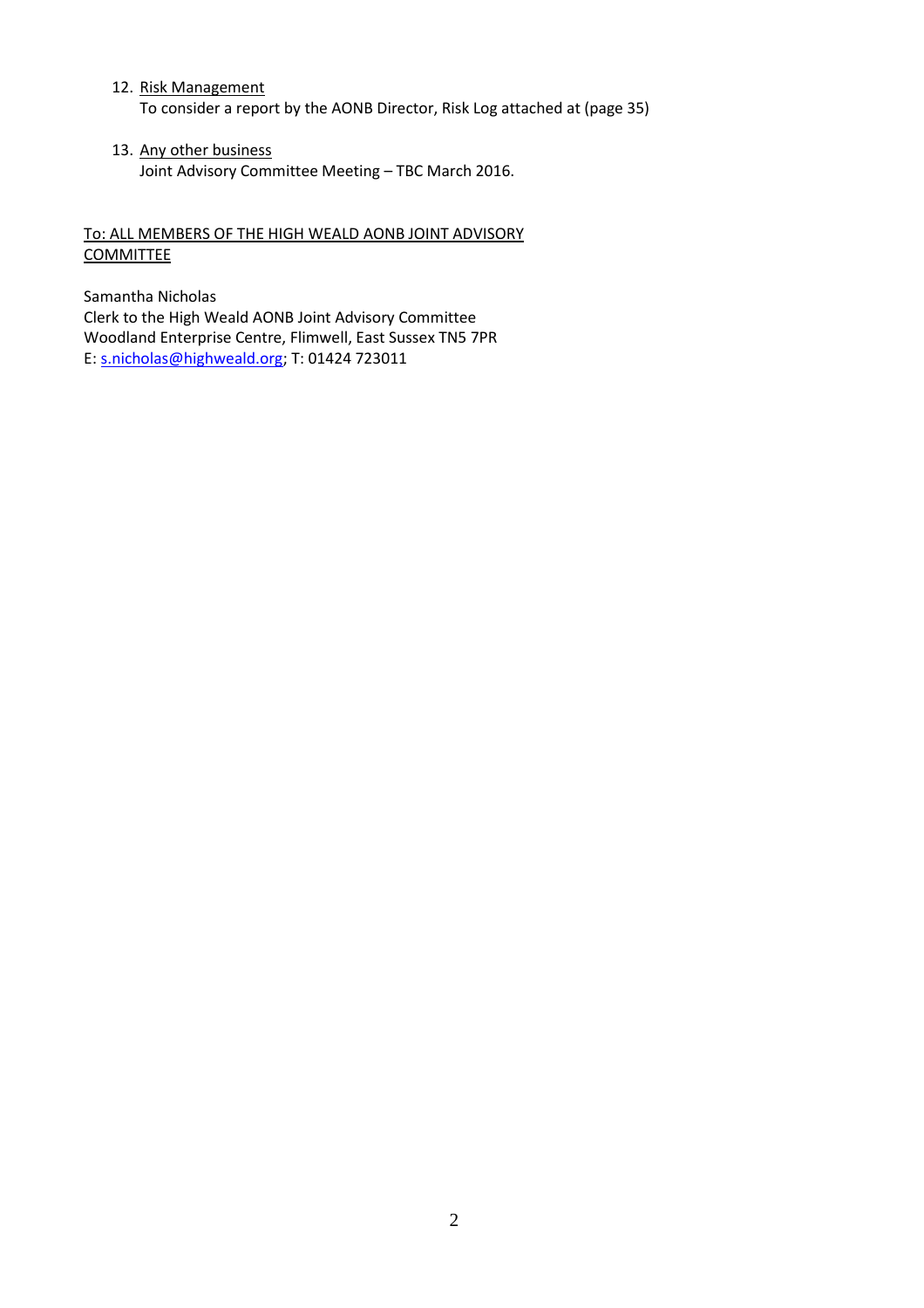Agenda Report No: 4

# **HIGH WEALD AONB JOINT ADVISORY COMMITTEE**



27 March 2015 Meeting of the Joint Advisory Committee held at The Llama Park, Wych Cross, Ashdown Forest.

| Present:                  |                                             |
|---------------------------|---------------------------------------------|
| Cllr B Kentfield          | Rother District Council, Chairman           |
| <b>Cllr Mrs J Davison</b> | Sevenoaks District Council, Deputy Chairman |
| Cllr R Taylor CBE         | Ashford Borough Council                     |
| Mr R Edwards              | <b>CLA</b>                                  |
| Cllr G Thomas             | Crawley Borough Council                     |
| Cllr Mrs S Tidy           | <b>East Sussex County Council</b>           |
| Mrs A Field               | <b>Forestry Commission</b>                  |
| Cllr R Street             | Hastings Borough Council                    |
| Cllr M Balfour            | Kent County Council                         |
| Cllr C Hersey             | Mid-Sussex County Council                   |
| Mr J Seymour              | Natural England                             |
| Cllr Mrs L Dunbar         | <b>Tandridge District Council</b>           |
| Cllr Mrs J Soyke          | Tunbridge Wells Borough Council             |
| <b>Cllr Mrs R Moore</b>   | <b>Wealden District Council</b>             |
| Officers:                 |                                             |
| Mr T Alty                 | East Sussex County Council, Finance Manager |
| Ms R Childs               | Kent County Council                         |
| Mr J Ratcliffe            | Kent County Council                         |
| Mr J Lavender             | AONB Director (job share)                   |
| Ms S Marsh                | AONB Director (job share)                   |
| Mr M Pitts                | AONB Officer, Living Woods Advisor          |
| Mr M Davidson             | Hastings Borough Council                    |
| Mr D Marlow               | <b>Rother District Council</b>              |
| Mr D Scully               | Tunbridge Wells Borough Council             |
| Mr T Dyer                 | <b>West Sussex County Council</b>           |

#### 1. APOLOGIES

1.1 Apologies were received from the following Members and officers:

Councillor Mrs Murray, , Councillor Sydney, Councillor Mrs Kitchen, Councillor Blake, David Greenwood ,Virginia Pullen, Aeron Rees, Helen French, Jennifer Hollingum, James Harris.

#### 2. MEMBERS INTERESTS

2.1 All Members declared a personal Interest in no Item 8 in that they were Members of the local authorities that contribute to the finances of the High Weald.

#### 3. CHAIRMAN'S BUSINESS

3.1 Cllr G Thomas, Crawley Borough Council, was welcomed onto the Committee. As an introduction to the High Weald AONB, Jason Lavender offered a guided tour for new Members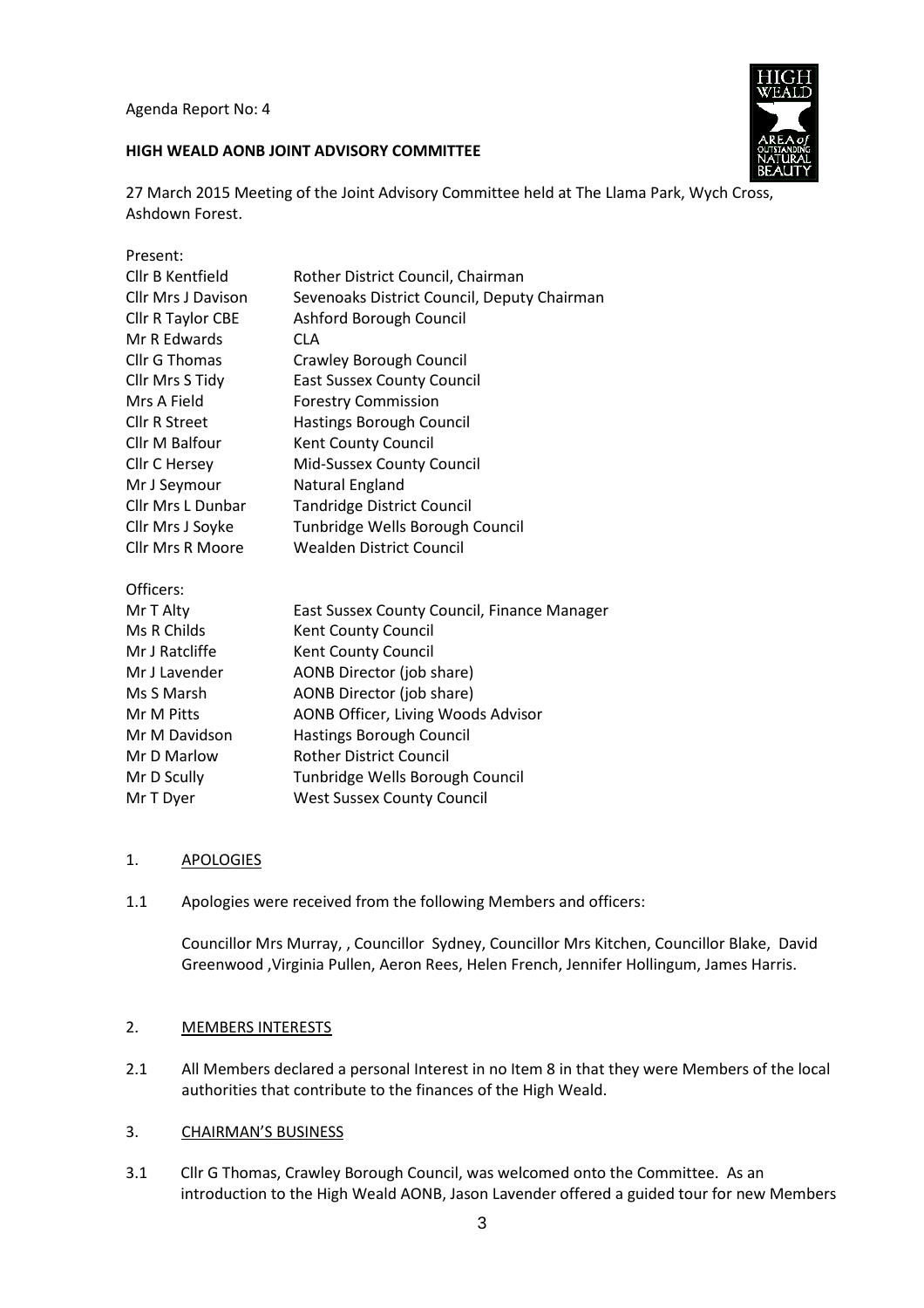and officers. Both Cllr R Street and Cllr G Thomas hoped to take this offer up after the general election.

- 4. MINUTES OF THE JAC MEETING 12 November 2014
- 4.1 RESOLVED to agree the Minutes of the meeting of 12 November 2014 as a correct record.
- 5. MINUTES OF THE MANAGEMENT BOARD 5 March 2015
- 5.1 RESOLVED to agree the Minutes of the meeting of 5 March 2015 as a correct record.
- 6. MINUTES OF THE OFFICER STEERING GROUP (OSG) 24 February 2015
- 6.1 OSG Chairman David Marlow provided the Committee with an overview of the OSG work supporting the AONB Unit, which includes a re-write of the Service Level Agreement (SLA). The SLA is currently with each local authority partner for signing by the appropriate person.
- 6.2 The OSG Design and Planning sub-group has looked into the merits of establishing a design review panel for the High Weald to consider significant development proposals and provide advice to local authorities and applicants on design matters. The sub-group has looked at existing design panels in the south-east and the OSG is keen to investigate further how an independent High Weald Design Panel, facilitated by the AONB Unit, could be established.
- 6.3 In recognition of the AONB Unit's limited resources, the sub-group has also proposed a series of succinct planning and design advice notes jointly prepared by the AONB Unit and the LPAs to highlight AONB-specific issues associated with development and using local and national research and evidence. The OSG will propose issues of the greatest priority so that the AONB Unit can begin work on the advice notes.
- 6.4 The AONB Unit is exploring the use of a web-based GIS system to allow AONB data to be shared with members of the OSG, which would be accessible to the OSG using a desktop application.
- 6.5 The AONB Unit has offered to organize and run relevant training for the JAC and the OSG on wide ranging topics of interest including the natural environment, rural economy, live/work opportunities, land use statistics, solar farms, self-build and AONB landscape components.
- 6.6 Cllr Mrs Tidy thanked the local authority officers for the additional support they have given to the AONB Unit.
- 6.7 RESOLVED to note the Minutes of the Officer Steering Group held on 5 March, and (1) request the OSG to present their recommendations for a series of planning and design advice notes at the next Joint Advisory Committee meeting.
- 7. MATTERS ARISING
- 7.1 There were no matters arising from the Minutes.
- 8. REVENUE BUDGET 2014/15
- 8.1 The Committee considered a report by the Deputy Treasurer, Thomas Alty, who presented the Revenue Budget for 2015/16.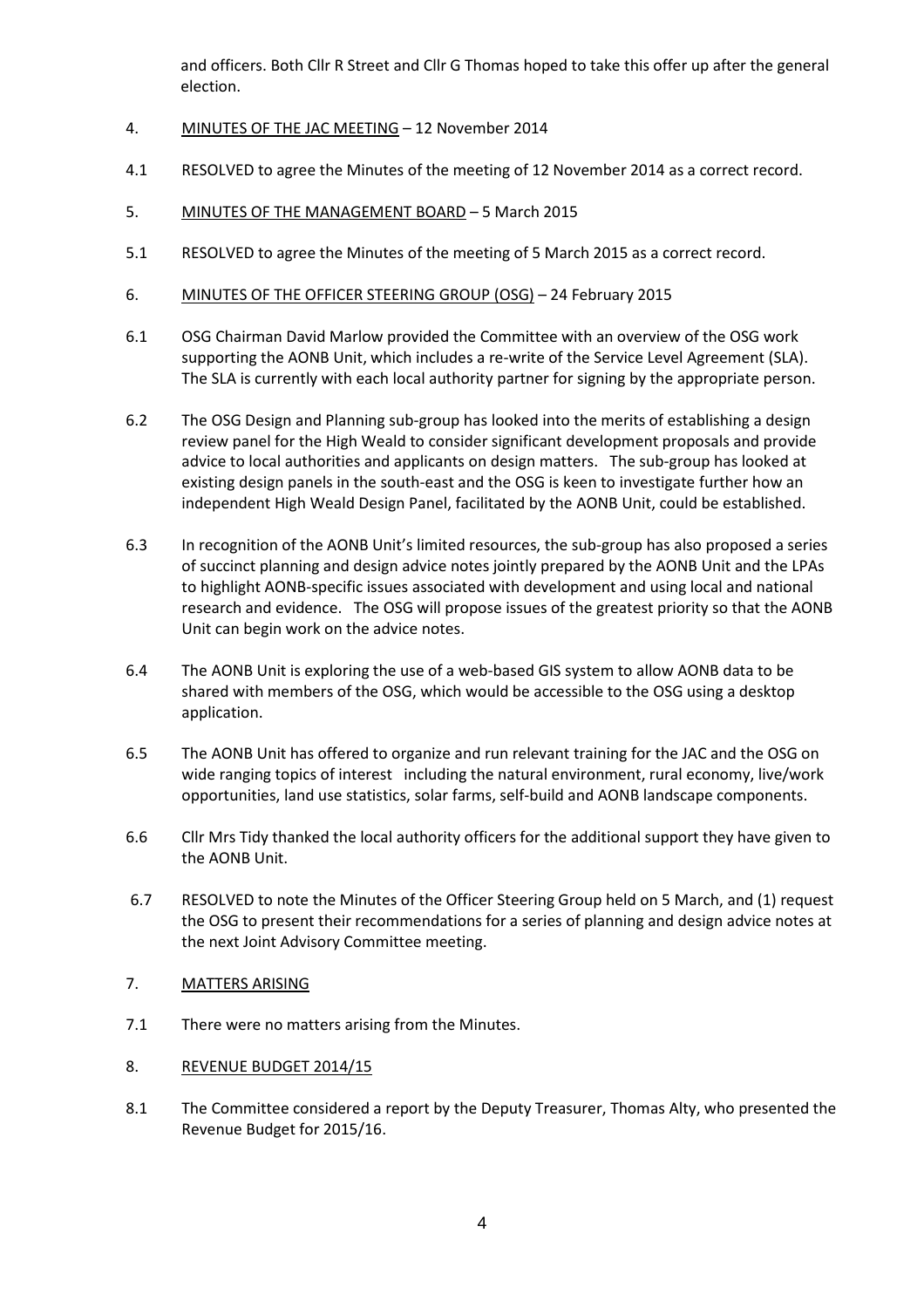- (i) The core budget 2015/16 expenditure is reflected in Appendix A. The Department for Environment, Food and Rural Affairs (Defra) contribution will be maintained at £255,588 for 2015/16.
- (ii) An increase in other income of £4,600 to £10,800 and allocation of 84% of the reduced Defra single pot contribution to core has been required to achieve a balanced budget.
- (iii) Expenditure is based on the 2014/15 figures with inflation at the ESCC applied rate of 2.2% for Single Status salaries, 1.19% for LMG salaries.
- (iv) JAC expenditure on self-funding projects is presented in Appendix B. This is estimated to be £138,000 in 2015/16. Local authority contributions towards projects (including High Weald Heroes) are reflected here.
- (v) A number of applications for project funding (total value of £60,000) to external organizations have been submitted and given that these funds are yet to be awarded they have not been shown in the 2015/16 budget. If the applications are successful, expenditure on self-funding projects could increase significantly.
- 8.2 Cllr G Thomas enquired whether the AONB Unit had a 'Living Wage' policy. Jason Lavender said he did not know but would assume the Unit did as it has to comply with ESCC's employment policy (ESCC hosts the AONB Unit). However, he will find out and inform the Committee in due course.
- 8.3 RESOLVED to note the report and:

(1) approve the Revenue Budget for 2015/16;

(2) thank the local authorities and Defra for their contributions towards core costs and High Weald Heroes.

- 9. Service Level Agreements (SLA)
- 9.1 The JAC considered a verbal report by Jason Lavender on the introduction of the Service Level Agreement. An example is attached to the Minutes.
- 9.2 In September 2014 Defra confirmed that they did not wish to continue the Partnership Agreement developed and used by Natural England. While supporting this decision, the OSG wished to establish a straight forward agreement to show their commitment to the AONB partnership and to return something more along the lines of the Memorandum of Agreement, which was in use before the changes brought in by Natural England before 2010. The new agreement (known as a Service Level Agreement) is between the host authority East Sussex County Council, who have the contract with Defra, and each individual local authority partners. The SLA provides a clear framework setting out the service the AONB Unit will provide.
- 9.3 Tim Dyer asked whether any redundancies the AONB Unit may need to make would need to be covered by the local authorities. It was confirmed that the the AONB Unit will cover the costs of any future redundancies having set aside funds should this happen.
- 9.2 RESOLVED to note the report.
- 10. LIVING WOODS END OF PROGRAMME REPORT
- 10.1 The JAC considered a presentation from Matt Pitts, Living Woods Advisor, on a summary of the key achievements produced through the Living Woods project. The presentation is attached to the Minutes.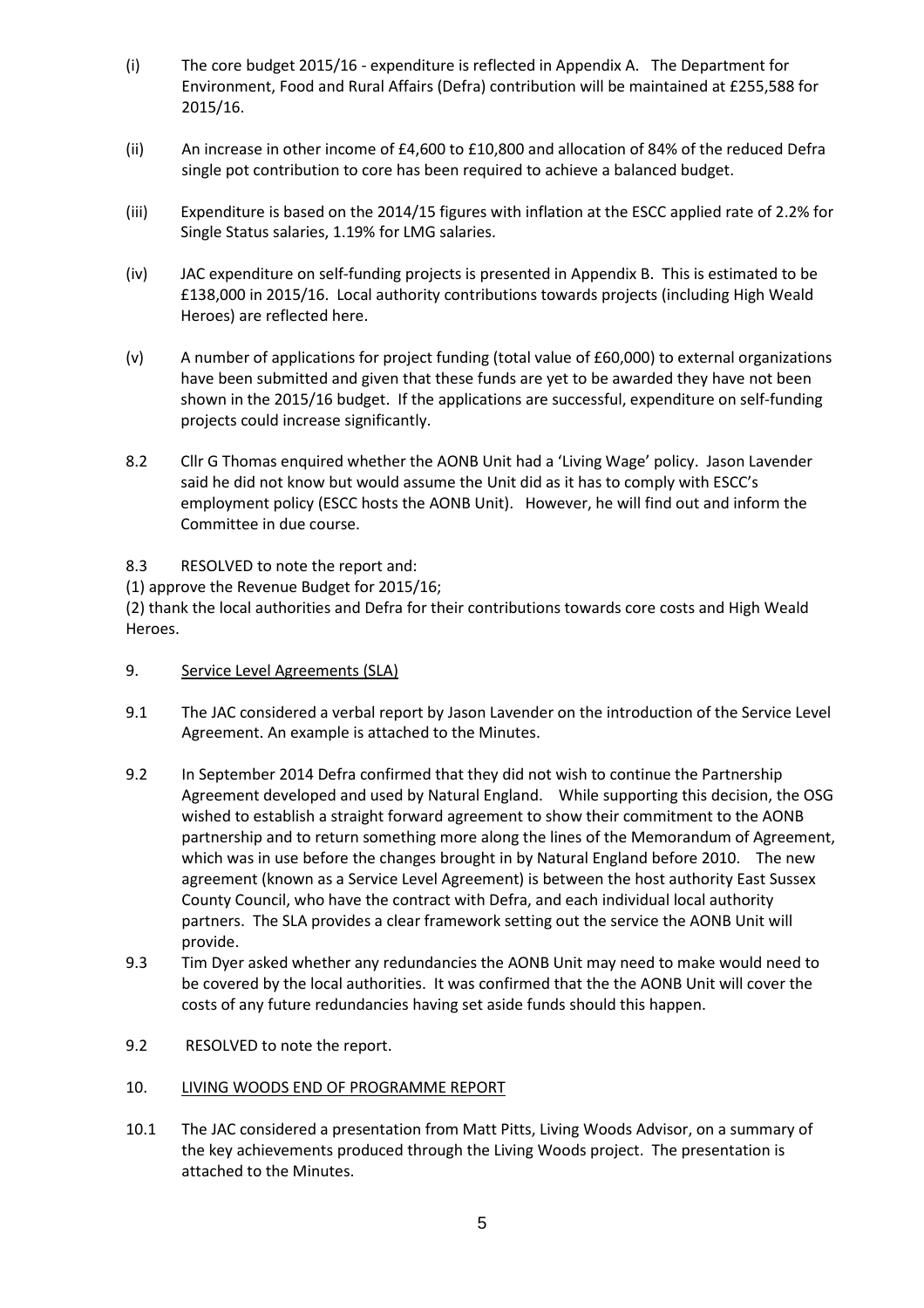- 10.2 The Living Woods project was part of a longer running programme focussed on Plantation Woodland in the High Weald sponsored by the Forestry Commission, Woodland Trust and Heritage Lottery Fund. This 3 year project (2012-2015) was completed in March 2015. The specialist support targeted landowners, communities, volunteers and secondary schools. 170 landowner visits were managed over the AONB. 2118 people attended a wide range of training and workshops for landowners and wide range of specialist advice and guidance has been produced www.highweald.org/look-after/land-management. Feedback indicates that landowners have taken the advice given to further develop management plans and proceed with future work in their woodlands.
- 10.1 Cllr Mrs Tidy commented on the importance of having an advisor who can liaise between the different partners and give independent advice to landowners.
- 10.3 Jason Lavender confirmed that the AONB Unit were seeking grants from a variety of sources to ensure it can continue to provide targeted, specialist, and independent advice, guidance, and support. In addition to the local authority partners, he also thanked the CLA and Forestry Commission for their moral or financial support for the work of the AONB partnership.
- 10.4 RESOLVED to thank Matt Pitts for his excellent work over the period of the Living Woods Project.

#### 11. FUTURE WORK PROGRAMME

- 11.1 The JAC considered a presentation from Sally Marsh on the AONB Unit's future work programme. The presentation is appended to the Minutes.
- 11.2 The AONB Unit's work programme has been reviewed and will be divided into five programmes: advice and guidance to partners; land management; public events; education; and partnership support and business development. The AONB Unit will require a degree of staff reorganization to meet these requirements.
- 11.3 Resolved to note the verbal report.

#### 12. RISK MANAGEMENT

The JAC considered a report by Jason Lavender on risk management and the associated risk management matrix.

- 12.1 The report has been altered to reflect the recent staffing changes within the AONB Unit and to meet the future work programme and likely and further cuts to funding from 2015/16.
- 12.2 RESOLVED to note the report.
- 13. AOB
- 13.1 Jason Lavender informed the Committee that after a long period of absence Andrew Shaw had very recently resigned from his post.
- 13.2 RESOLVED to The JAC thanked Andrew Shaw for his contribution to the AONB over the last 10 years.
- 13. 3 The AONB Joint Advisory Committee meeting dates for 2015/16 to be organised via doodle poll.
- 14. PRESENTATION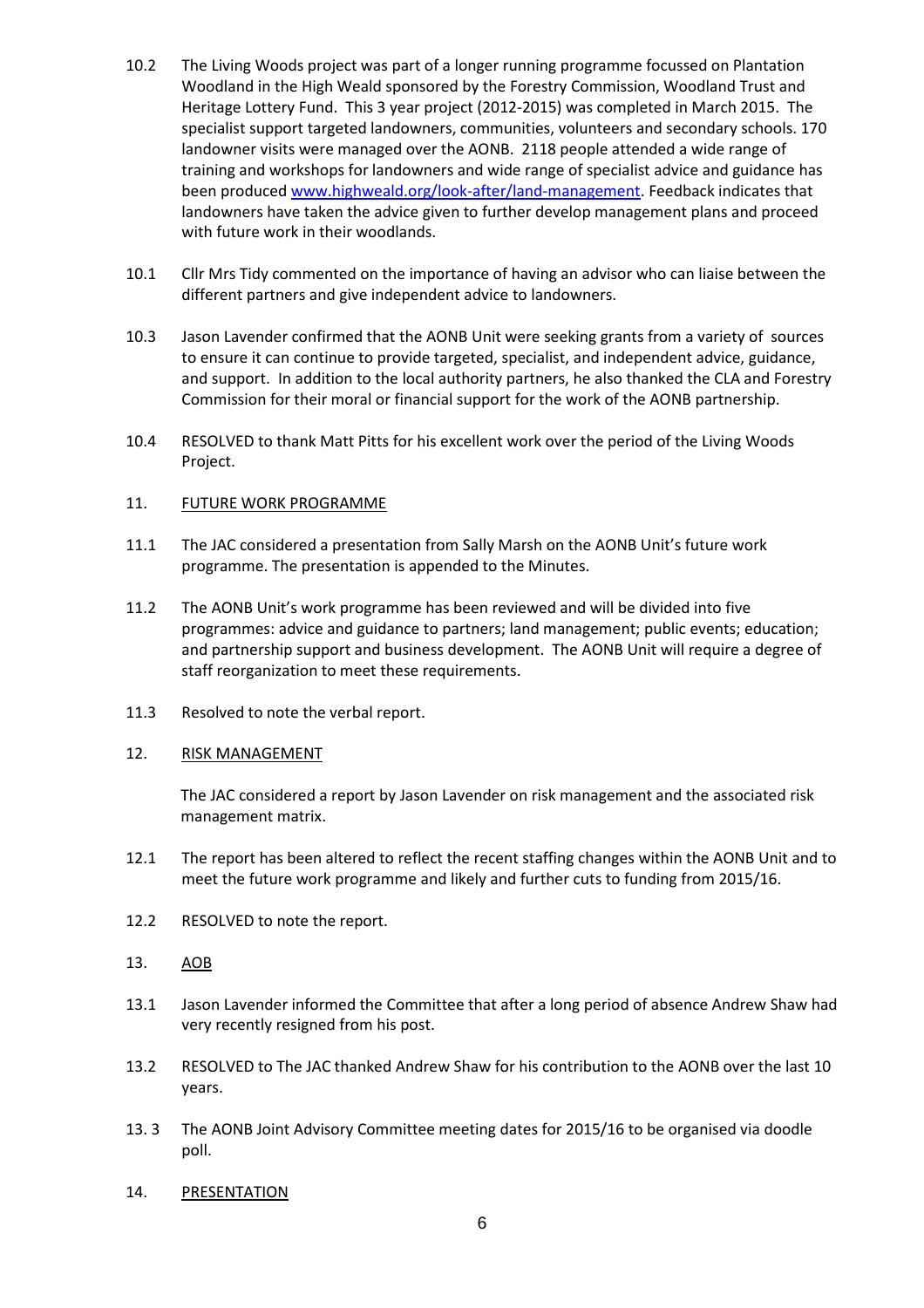- 14.1 Joseph Ratcliffe, Kent County Council, gave a presentation on Gatwick airport and his presentation and notes are attached to the Minutes.
- 14.1 Joseph was thanked by the Committee for providing such an informative presentation on a very technical topic.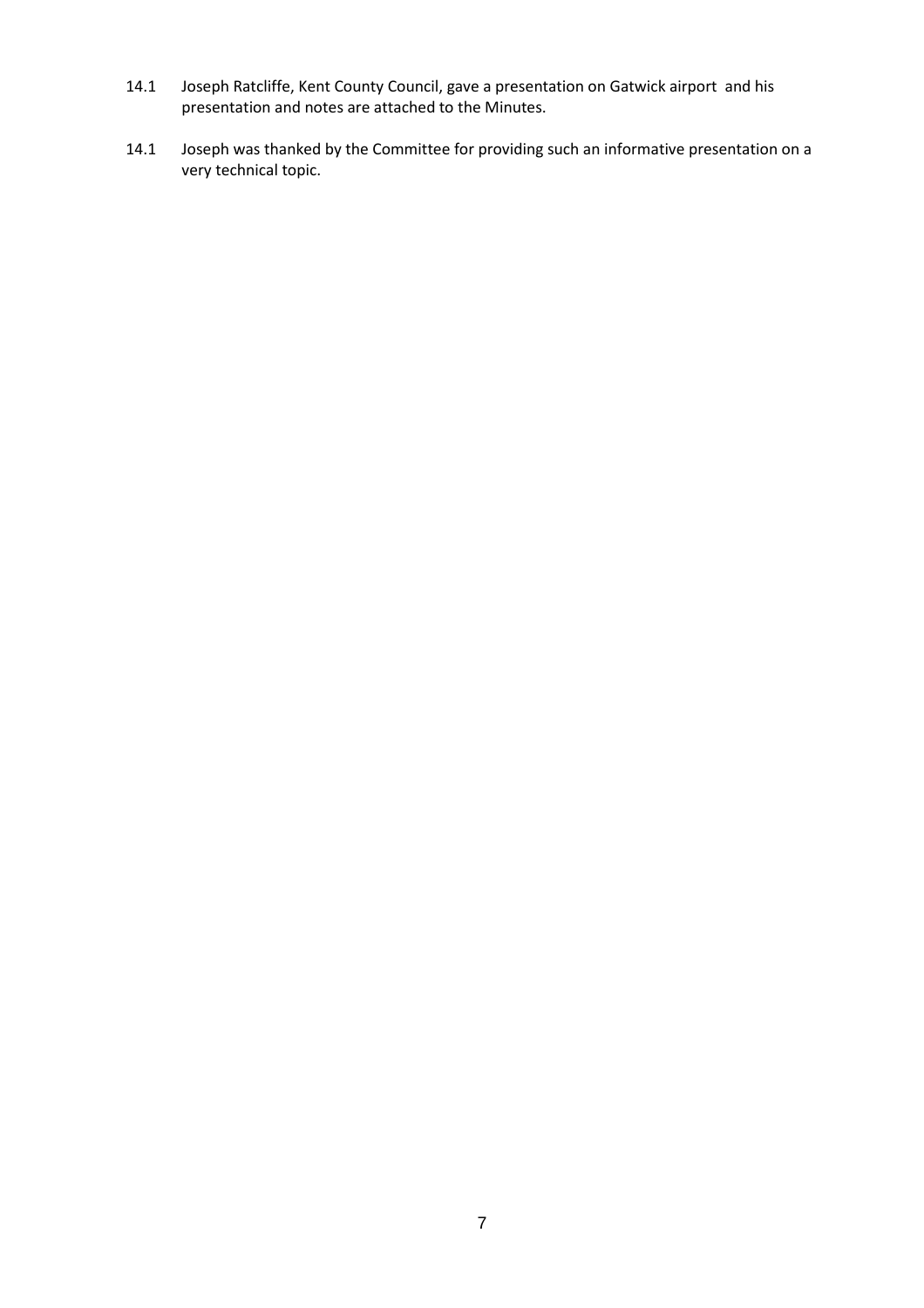**HIGH WEALD JOINT ADVISORY COMMITTEE – Management Board Minutes – 14 October 2015, Crowborough Town Council, the Town Hall Broadway, Crowborough, East Sussex, TN6 1DA.**



Samantha Nicholas Clerk to the High Weald AONB Joint Advisory Committee

| Present:             | Members:         |                                            |
|----------------------|------------------|--------------------------------------------|
|                      | Cllr B Kentfield | Rother District Council (Chairman)         |
|                      | Mrs J Davison    | Sevenoaks District Council (Vice-chairman) |
|                      | Cllr B Acraman   | <b>West Sussex County Council</b>          |
|                      | Cllr C Hersey    | Mid-Sussex District Council                |
| Also Present:        |                  |                                            |
|                      | Sally Marsh      | AONB Director (job share)                  |
|                      | Jason Lavender   | AONB Director (job share)                  |
|                      | David Marlow     | Rother District Council (OSG Chairman)     |
| $\sim$ $\sim$ $\sim$ |                  |                                            |

#### Apologies

1. The following persons gave their apologies for absence: Cllr S Tidy, East Sussex CC, and Cllr M Balfour, Kent CC, Thomas Alty, Finance Manager, East Sussex CC.

#### Members' Interests

2. There were no declarations of interest from the Members of the Management Board.

#### Minutes of the Management Board meeting held on 24 June2015

3. The minutes of the last meeting, held on 24 June 2015 were agreed as a correct record.

#### Nominations of Management Board Members

- 4. Samantha Nicholas informed the Board Members of the list of nominees for Chairman, Vice-Chairman and Management Board Members that had been confirmed. The following Members will be put forward for election at the JAC to be held on 6 November 2015.
	- a. Mrs J Davison nomination for Chairman
	- b. Cllr B Kentfield nomination for Vice-Chairman
	- c. Cllr S Tidy, East Sussex CC, Cllr M Balfour, Kent CC, Cllr B Acraman, West Sussex CC, Cllr C Hersey, Mid-Sussex CC, Cllr M Sydney, Surrey CC and Cllr R Moore, Wealden DC nomination for Board Members.

#### Officer Steering Group update

5. The Members were informed that David Marlow, Rother DC, has been re-elected as the Office Steering Group Chairman. Virginia Pullen, Landscape Architect, East Sussex CC, has been elected as Vice-Chairman. Members thanked David Scully, Tunbridge Wells, for his work as Vice Chairman over the last year.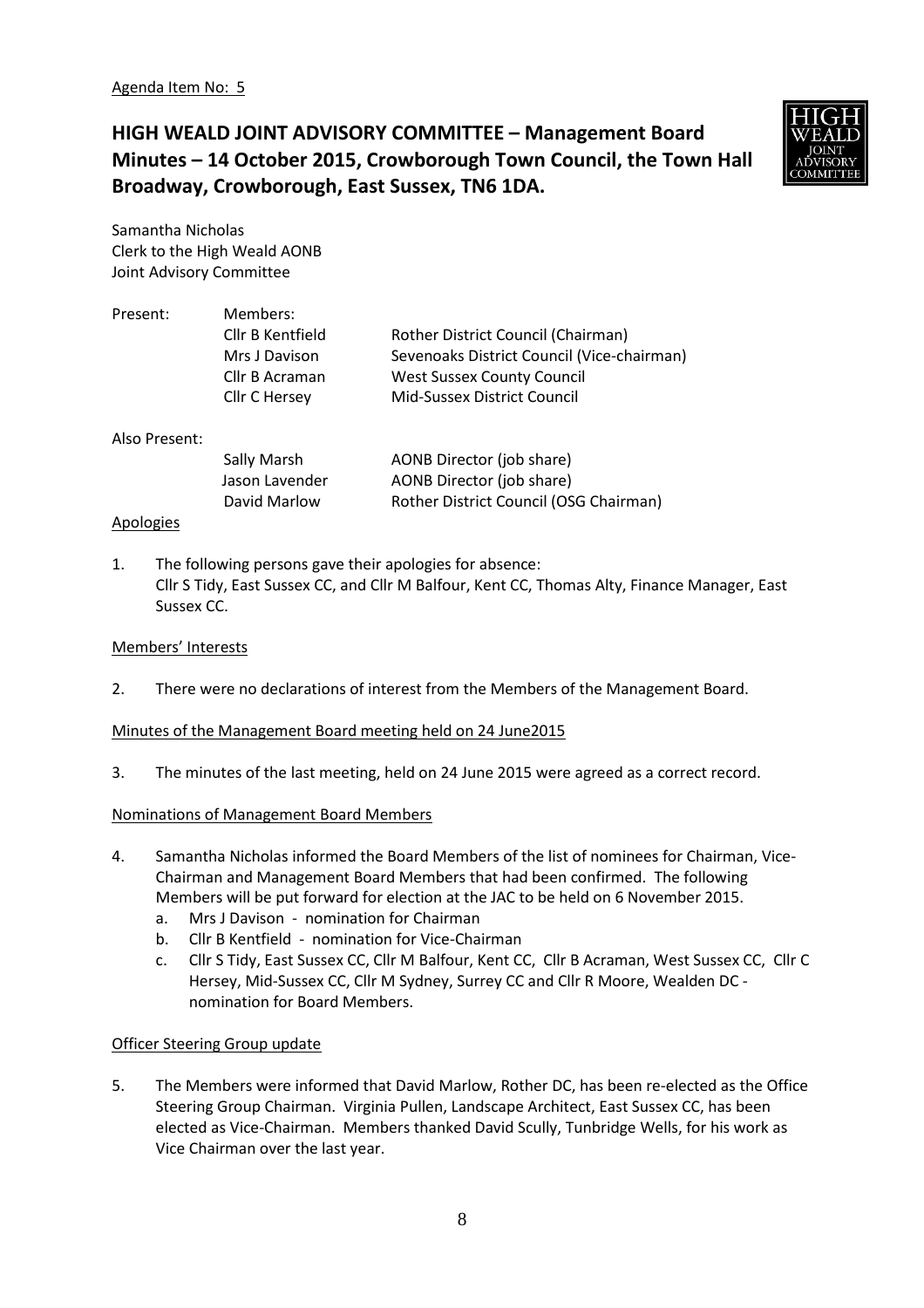- 6. David Marlow informed the Members that the Officer Steering Group (OSG) was well attended at the meeting held on 30 September 2015. There was a lot of support for f the positive work that has been carried out by the officers with the Unit over the past year.
- 7. The OSG has been researching two main areas; development of an AONB design panel; and to prioritise design guidance materials. Natalie Bumpus, Wealden D C, has been leading on a report comparing the Local Authority planning policies across the AONB.
- 8. The OSG has prioritised nine of the key areas that may be developed into guidance/advice notes which can be utilised for the planning consultations process. Housing and Renewable Energy LPAs emerged as the highest priorities across all Local Authorities.
- 9. Sally Marsh informed the officers of the early results from the Field Surveys research project and the landscape perception focus groups. The officers recognised this was an essential piece of research which will support policy and development planning.
- 10. The Members held a discussion on how utilising the design guidance in a positive way can develop officer and Members understanding of those aspects that are critical to maintain the AONB character. Jason Lavender explained that since the relaxation of the planning regulations the number of applications received by the Unit for comment has increased in quantity and complexity. Submissions were often of poor quality. The Members were highly supportive of the development of further guidance material.
- 11. A discussion also took place about the development of an AONB design panel. It was recognised that, although this may be a longer term aim, it would be a positive route to raising the profile of the AONB and reducing the number of poor quality planning applications.
- 12. Sally Marsh explained to the Members that a job description for a post graduate planning position had been sent out over the summer, but responses to the advert had been limited. The Unit re-advertised, at the end of September, but for a higher-grade Principal Strategic Planner, part-time position (0.6 FTE). Applications received for the post have again been limited.
- 13. It was suggested that if a suitable applicant could not be found that the guidance could be produced through a series of consultant lead project steering groups.
- 14. The Members were informed that all Local Authorities have signed up to the Service Level Agreements. The Unit thanked the officers for their support with this process.

#### Future Funding and staffing re-structure

Sally Marsh took the Members through changes to the budget principles which will guide the Units income generation over the next few years. Assumptions include reductions in Defra funding of 40% - as a worse-case scenario with the Local Authorities maintaining funding support to the AONB at current levels. The Unit's reserves remain at a level appropriate to cover staff redundancies.

15. The project reserves have grown through income from the Battle and Brede Project, Heritage Lottery Fund and Water Framework Initiatives. However, in-order to secure future funding the Unit will need to utilise a proportion of this budget to increase staffing capacity to be able to access further funding from initiatives such as National Grid, water catchment fund projects, and Land Management funds through Natural England.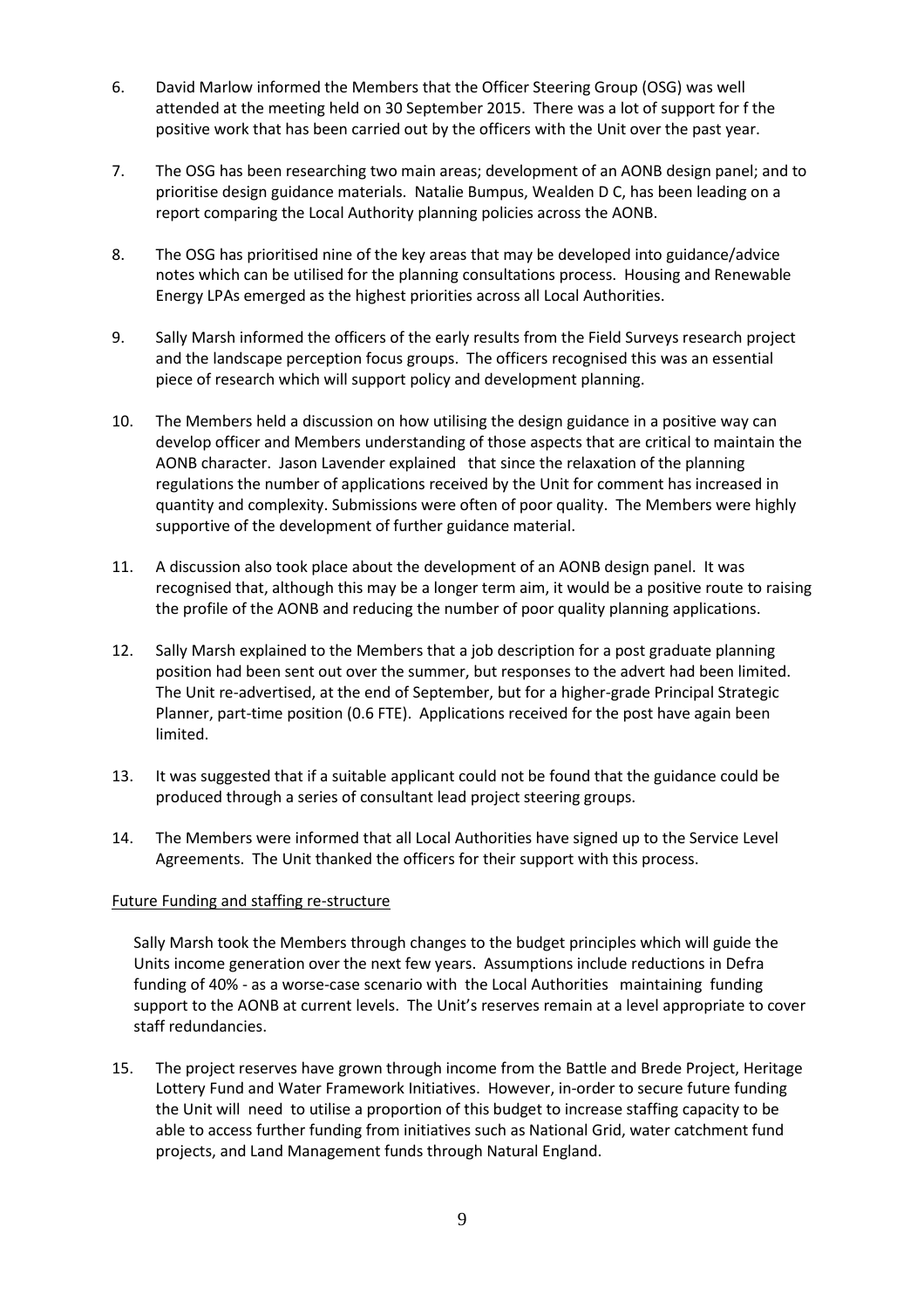- 16. Sally Marsh then focused on the Unit's expenditure and staffing structure. A draft staffing structure was circulated for comment and changes proposed to support the forward business strategy explained. The decrease in core budget would lead to a core staffing cut of 0 .7 FTEs, leaving an equivalent of four full-time staff.
- 17. To maximise future funding, two new externally funded positions have been created; the Land Management Project Officer, Tamara Taylor joined the Unit in October previously working for Natural England; and the Outreach Project Officer post, filled by Matthew Pitts, who managed the successful Living Woods Project. These roles will focus on developing projects and funding streams across the High Weald as well as focusing on key areas dictated by specific funding criteria.
- 18. Additional staffing changes were also discussed for post April 2016. The current Research Officer post held by Charles Winchester is to be developed into an AONB Landscape Advisor (1FTE) position. This is necessary to provide support to the AONB Director and the guidance and policy work undertaken by the proposed Senior AONB Planner which is being reduced to 0.6 FTE. A further part-time role supporting IT and Communications, will be held as a vacant post, subject to budget (0.2 FTE).

### **19. The Members agreed to the principles underlying the budget changes and staffing restructure.**

#### Current projects

- 20. Jason Lavender updated the Members on the current projects the Unit is managing.
- 21. A 'Restocking in the Weald' proposal has been sent to the Prince's Countryside Fund for a small scale feasibility study. The outcome of this bid will be known in December 2015.
- 22. In readiness for the Rother and Romney Water Catchment Project the Unit have been working in partnership with the Wild Trout Trust. The Trust has a wider interest in combating water pollution, improving management of the water courses and engaging with the local communities.
- 23. Jason Lavender informed the Members that a new landscape enhancement community fund, Sussex LUND, has been proposed initially in the Mayfield area. Potentially the fund will have £250,000 to spend on community projects per annum.
- 24. The Unit has managed two High Weald walks; one for the Sussex Walking Festival from 27 September to 4 October 2015 and one for the 1066 Walking Festival from 3 to 9 October 2015. Alongside the 'Walking Festivals' the Unit managed the Whopper Welly Walk. Eight Primary Schools, over 700 children, participated from across the Wealden and Rother area.
	- 25. The Unit have recently contacted the Parishes within the AONB to offer them support for their Neighbourhood Planning. There has been a positive response from the Parishes and the Unit's Research Officer is currently developing a pack to offer to the Parishes to assist with providing environmental data and information for the individual Parishes.
	- 26. The High Weald Heroes education project is continuing to be very successful with 5 new schools participating on the programme and 3 new welly walks in production, Punnetts Town, Speldhurst and West Hoathly. Rachel Bennington has been working with Casper Johnson to produce an archaeological toolkit – with replicated artefacts from Stone Age to Iron Age.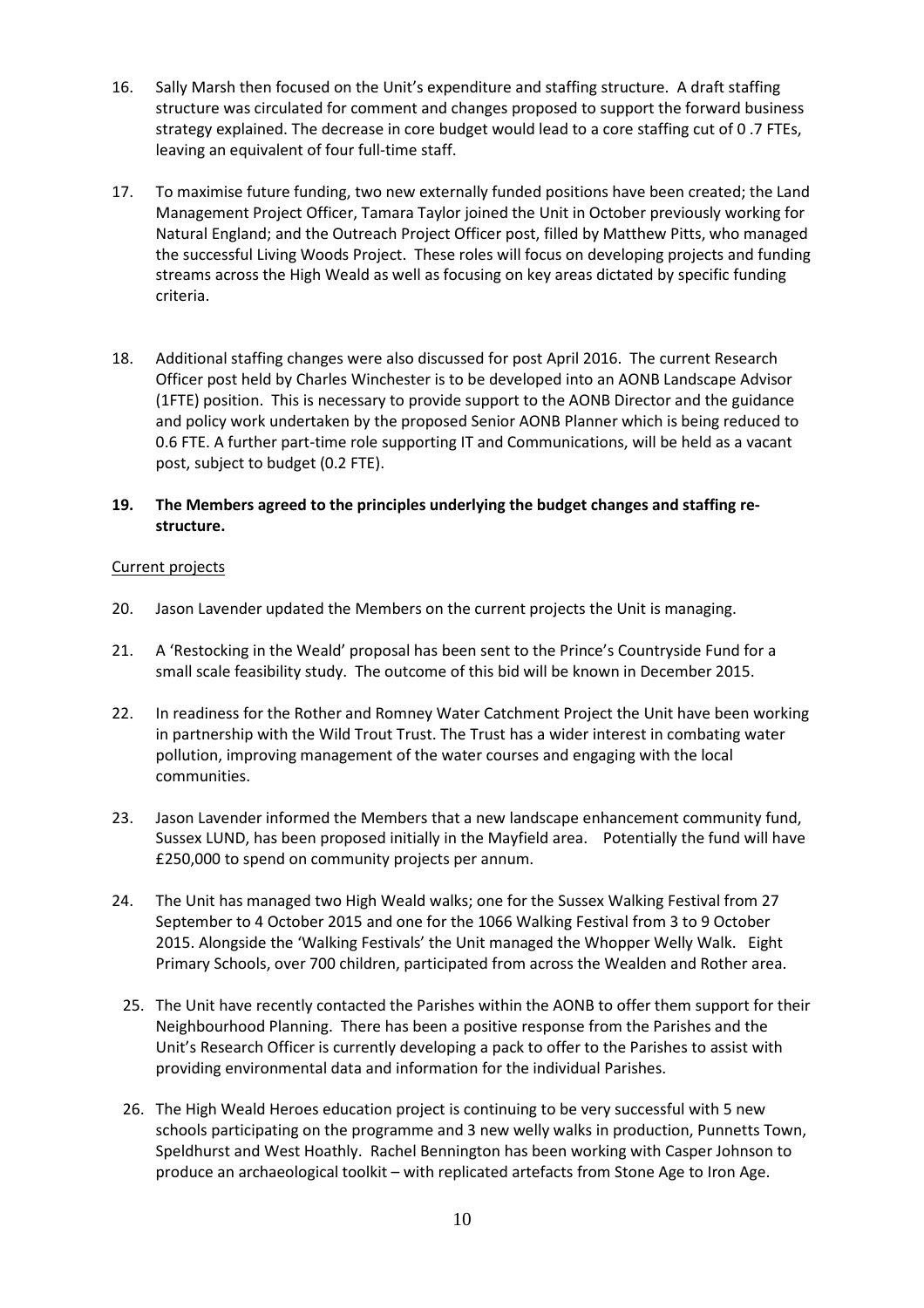27. In addition to this the Unit has secured additional funding, through Heritage Lottery, to produce a series of creative landscape workshops for primary school. These will be based on Sprange and Smart, two historical characters from Tunbridge Wells and surrounding areas, and will be rolled out from January 2016.

### JAC Agenda Items

- 28. The Members were informed that the Unit has invited Andrew Shaw, now working for the National Trust, to present at the JAC Meeting in November covering the National Trust Planning Strategy.
- 29. Additional items:
	- A summary of the Fields Systems project and landscape perception exercise
	- A verbal report on the OSG extensive work carried out this year
	- Update on High Weald Heroes.

#### Risk Management

30. The risk management areas were covered in future funding and staffing update. A more detailed report will be presented at the Joint Advisory Committee meeting.

## AOB

31. The Joint Advisory Committee Meeting is to be held at Great Dixter House, Northiam, Rye East Sussex, TN31 6PH, on Friday 6 November. The next Management Board Meeting Date, to be held in March, will be sent out by doodle poll.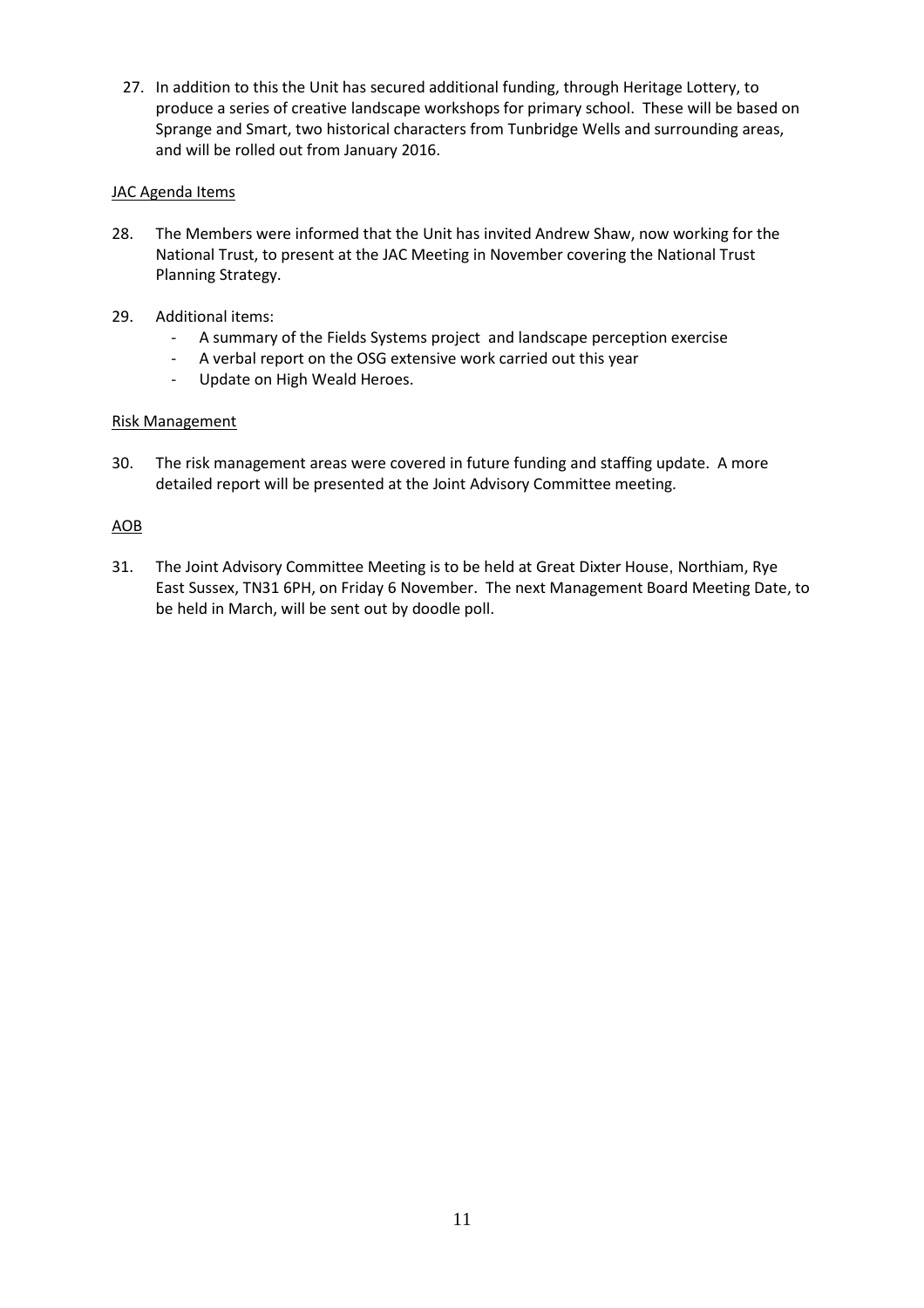# **High Weald Officer Steering Group**

**Notes of a meeting of the High Weald Officer Steering Group held on Wednesday 30 September 2015, Acorn Tourism, Woodland Enterprise, Hastings Road, Flimwell, TN5 7PR**

**Clerk to JAC: Samantha Nicholas**

#### **PRESENT:**

**David Marlow, Rother District Council (Chairman) David Scully, Tunbridge Wells Borough Council (Vice-chairman) Ruth Childs, Kent County Council David Greenwood, Surrey County Council Jennifer Hollingum, Mid Sussex District Council Helen French, Sevenoaks Borough Council Virginia Pullan, East Sussex County Council Sally Marsh, Co-Director High Weald Unit Jason Lavender, Co-Director High Weald Unit**

**Action**

#### **1. OSG election of Chairman and Vice-chairman**

- **1.1** David Marlow informed the officers that his term as Chairman has finished and thanked the Unit and David Scully for all their support during this period. The officers were also informed that David Scully (Vice-Chairman) is embarking on a two year Master's degree and although he wishes to remain as the representative for Tunbridge Wells BC he would not have time to take up the Chairman's role. David Scully also thanked the other officers and Unit for support shown whilst he was in the Vice-Chairman position. Members were invited to elect a Chairman and Vice-Chairman. **Election outcome: David Marlow will remain as Chairman for an additional two years. Proposed by Ruth Childs Seconded by David Greenwood Virginia Pullan, East Sussex CC was elected as Vice-Chairman role. Proposed by David Scully Seconded by Helen French**.
- **2. MINUTES**

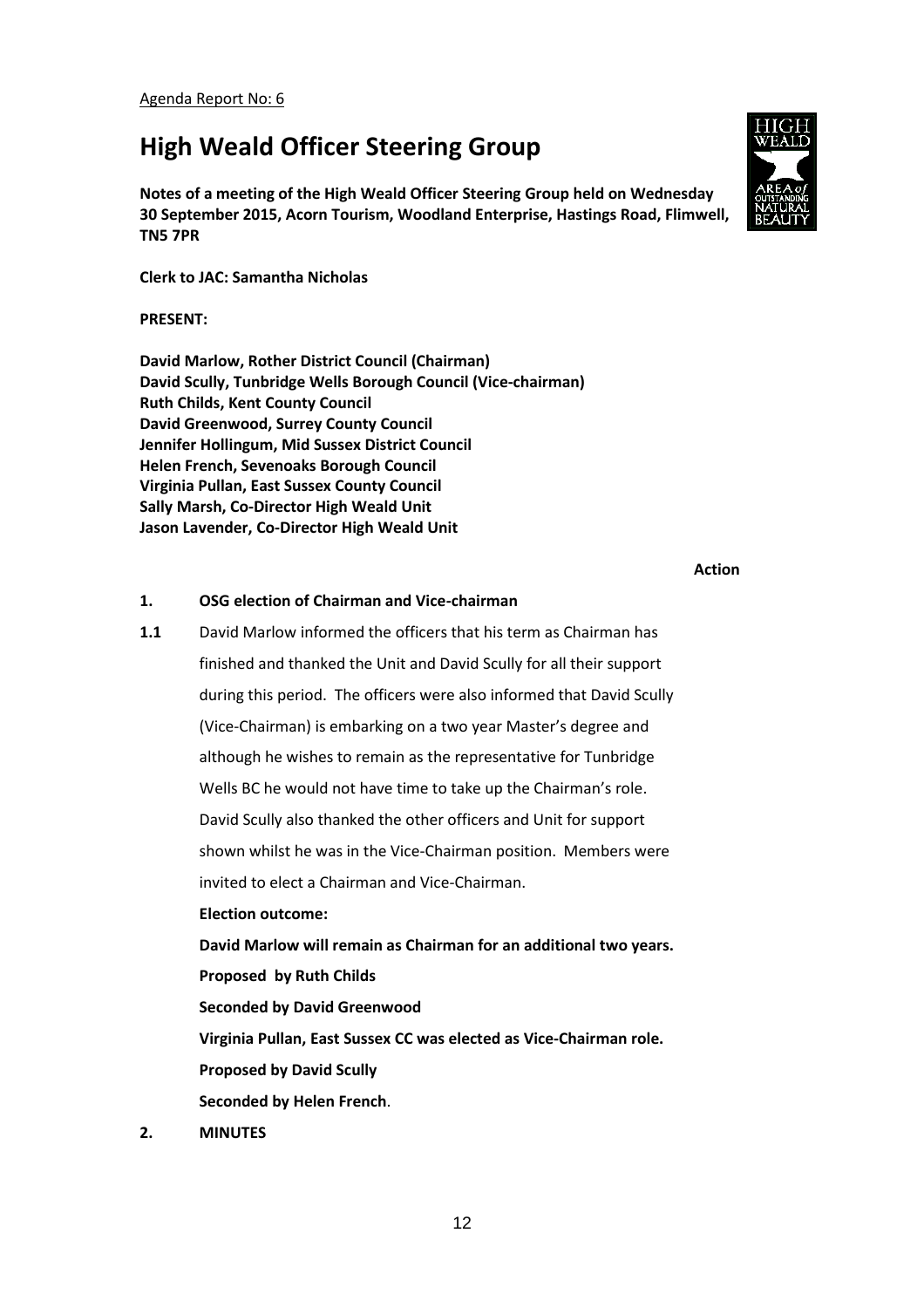- 2.1 The Minutes of the meeting held on the 24 February 2015 were agreed as a correct record.
- 2.2 4.4 Action: To report on other AONBs' experiences of design panels. Sally Marsh explained that a report had not been circulated to date as not all AONBs had responded. Of the AONB's who did respond the majority have adopted a design guidance strategy with a task/finish group approach. Ruth Childs informed the officers that Kent AONB has a new planning officer, Katie Miller. Katie is tasked with up-dating the Kent AONB design guidance documents and would be interested in participating in any design guidance development with the High Weald.

**Action: Unit to produce a report on AONB's design guidance for next OSG Meeting** Sally Marsh

2.3 **9.3 Action: officers and Unit are to feedback examples how local authorities and other AONBs are managing setting issues to Jennifer Hollingum.**

> Ruth Childs informed the group of an example of an application which had been refused by the Inspector on the grounds of the visual impact of the development would have an impact on the AONB "setting". The Group discussed "setting issues" highlighting the value of the Landscape Character Assessment Guidance and Natural England's visibility analysis as supportive evidence. David Marlow informed the officers that he had recently seen a presentation at the Sussex Consortium that analysed appeal "setting" decisions looking ' into' and 'out' of the AONBs. **Action: to circulate presentations and "setting" examples to the officers. These should also be sent to Natalie Bumpas at Wealden DC to support the report on AONB Local Authority Landscape Policies.** Officers/Unit

#### 2.4 **8.1 Action: SLA agreement**

Samantha Nicholas confirmed that all Local Authorities had returned their signed copies of Service Level Agreement. The Unit thanked the officers for the support with this process.

#### **3. APOLOGIES**

3.1 Apologies for absence were received from; Marina Brigginshaw and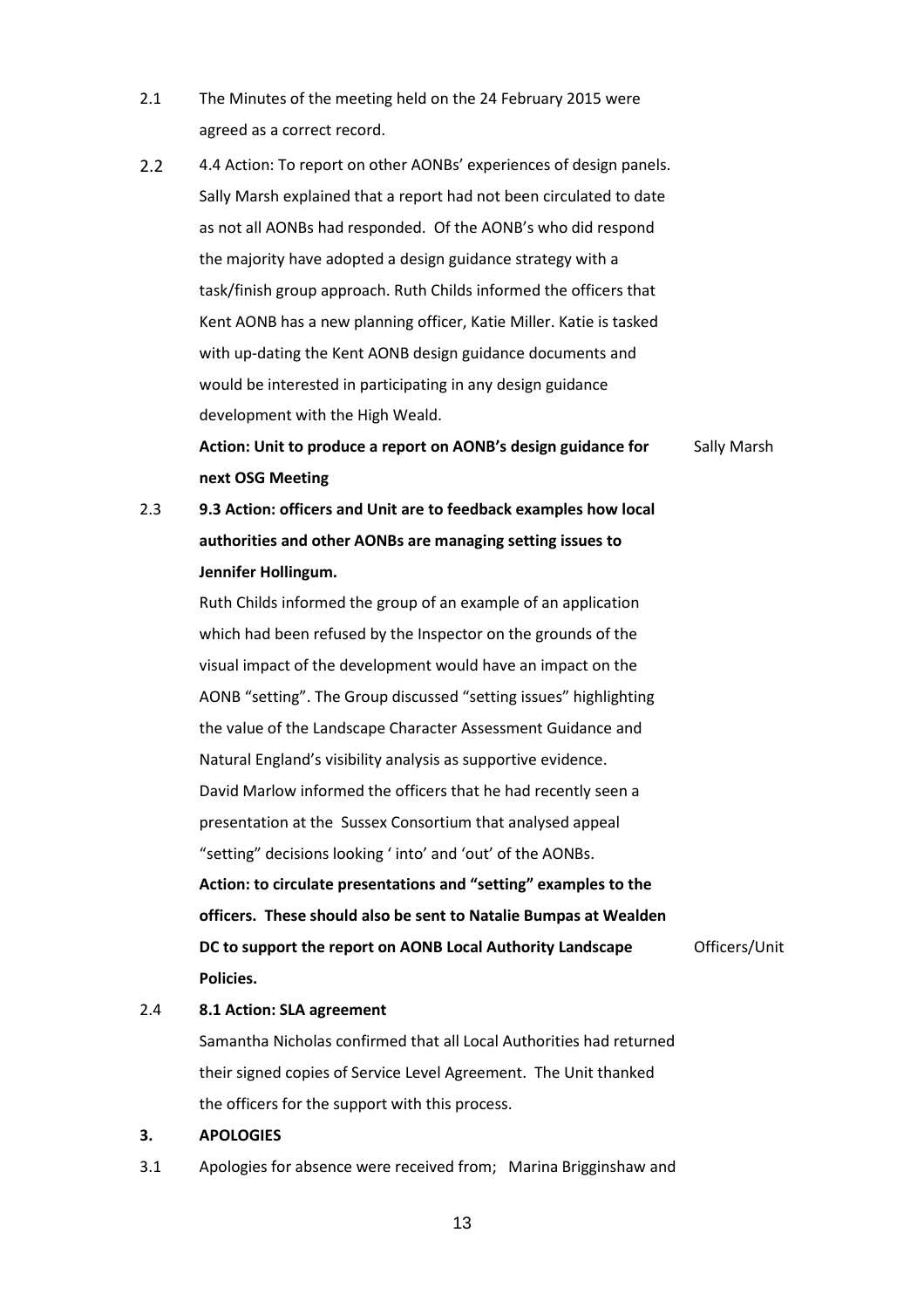Natalie Bumpas, Wealden DC, Tim Dyer, West Sussex CC, Jenny Knowles, Tonbridge & Malling BC.

- 3.2 The officers were informed that Aeron Rees has left Horsham DC. Natasha Robinson, Technical Support Officer, will be circulating information to appropriate officers until a new representative is appointed.
- 3.3 Officers were informed that Brenda Fazzani has left Ashford Borough Council and Daniel Carter is the point of contact. The Unit and officers thanked Brenda for all her support with the Officer Steering Group over the years.

#### **4 Proposed planning and advice notes**

4.1 David Scully presented a list of priority areas agreed by OSG members to guide AONB Unit work planning. The officers from each local authority were asked to feedback the order of priorities for the LPAs listed High – meaning the 3 most pressing topics; Medium – meaning the 3 next most pressing topics; Low – meaning the 3 least pressing topics. A 'Low' rating it not an indication that it is not worth pursuing, but that it is not the first (or second) most pressing guidance that LPAs think would add value.

> Housing and Renewable Energy emerged at the two highest ranked LPAs. A discussion around renewable energy and specifically solar applications confirmed this was still a priority to Local Authorities present.

> Jennifer Hollingum confirmed that Mid-Sussex has received two solar applications at Balcombe and West Hoathly. David Scully also added that Tunbridge Wells has approved 3 applications in low Weald and has had many expressions of interest in High Weald. Helen French informed the officers of RTPI renewable and low carbon energy opportunity mapping process which is an essential part of the Local Plan framework.

4.2 Sally Marsh confirmed that housing has been recognised as having the greatest impact on the High Weald landscape. Ancient Woodland Inventory gives great protection to the woodlands. However there is less research on fields and historic boundaries. As part of the Field Surveys research project, Charles Winchester, is

14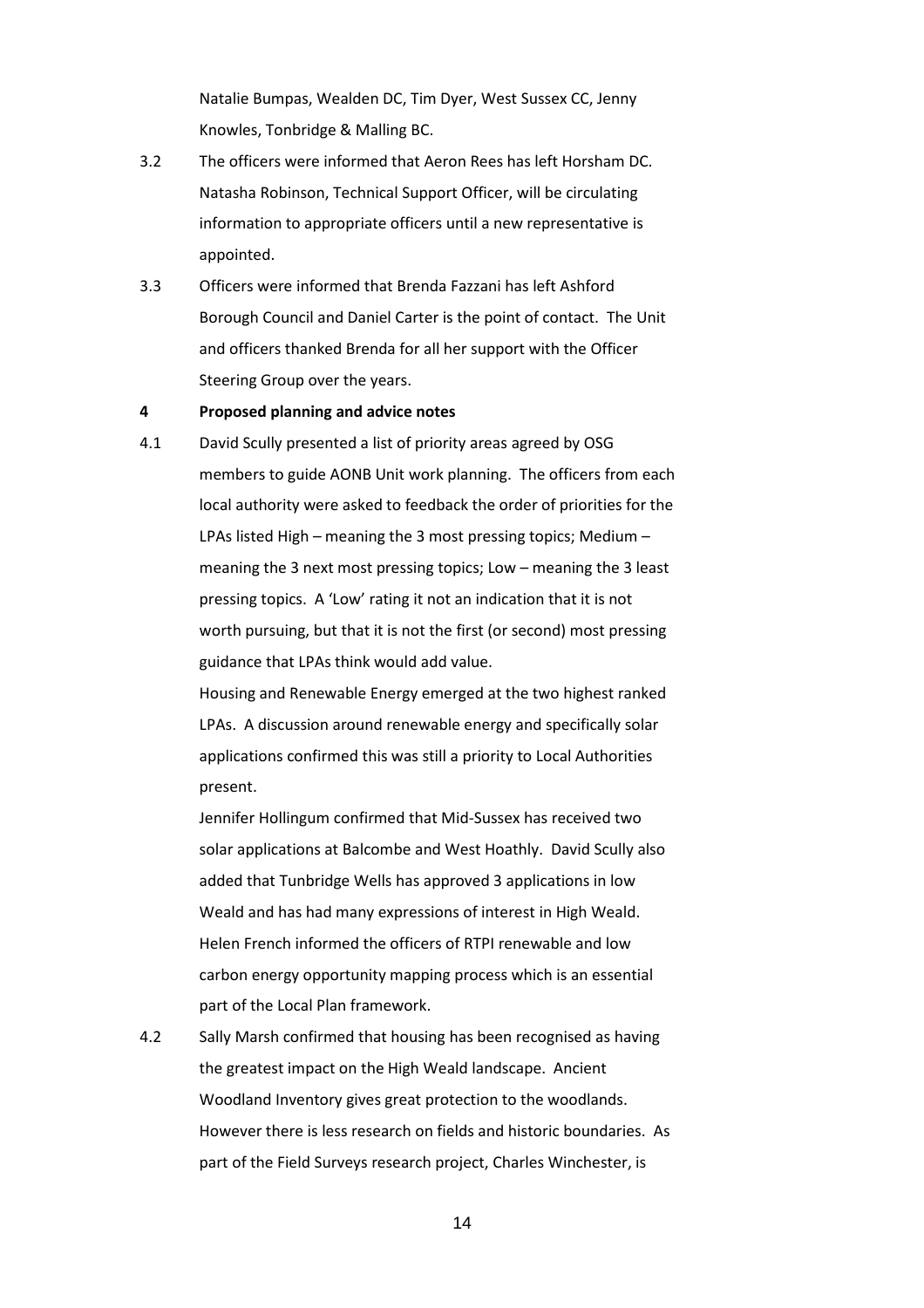producing a field assessments guide 'Fields in the High Weald - their value and significance'.

**Action: Guide will be circulated to officers for input beginning of November 2015.** Unit

4.3 David Marlow explained on behalf of Natalie Bumpus, Wealden District Council, who could not attend the meeting, a draft report has been prepared to evaluate the consistency of policies across the Local Authorities relating to the AONB. It has initially highlighted that each Local Authority has a different approach. The officers agreed that this report would highlight best practises and areas where cross boundary policies could be developed. David Scully thanked Marina Brigginshaw for allocating time so that Natalie was able produce the report. **Action: The report requires further refining and then will be circulated to the officers for input.** The control of the David Marlow

#### **5. Local Authority updates**

- 5.1 The officers present updated the Unit on their local plan programmes
	- Tunbridge Wells BC has a public examination on core strategy and a public enquiry for Combewell Meadows. They have been working in partnership with Sevenoaks BC on the SHLAAs. There is a new head of Policy, Kelvin Hinton.
	- Sevenoaks BC has developed the SHLAA with Tunbridge Wells BC. Also embarking on the Allocations and Development Management Plan for the Green Belt and has a call for sites, finishing on 11 November, followed by an assessment period. They have an increased housing requirement of 620 units.
	- Wealden DC has just approved a new Local Plan for consultation which has substantial increase in housing numbers.
	- David Greenwood updated group on Leader programme. Kent, Surrey and Sussex have a Defra launch on 14 October 2015 and the main focus will be on farming, forestry and job growth. In partnership with Forestry Commission and Coast to Capital they have a major wood processing project investing in woodland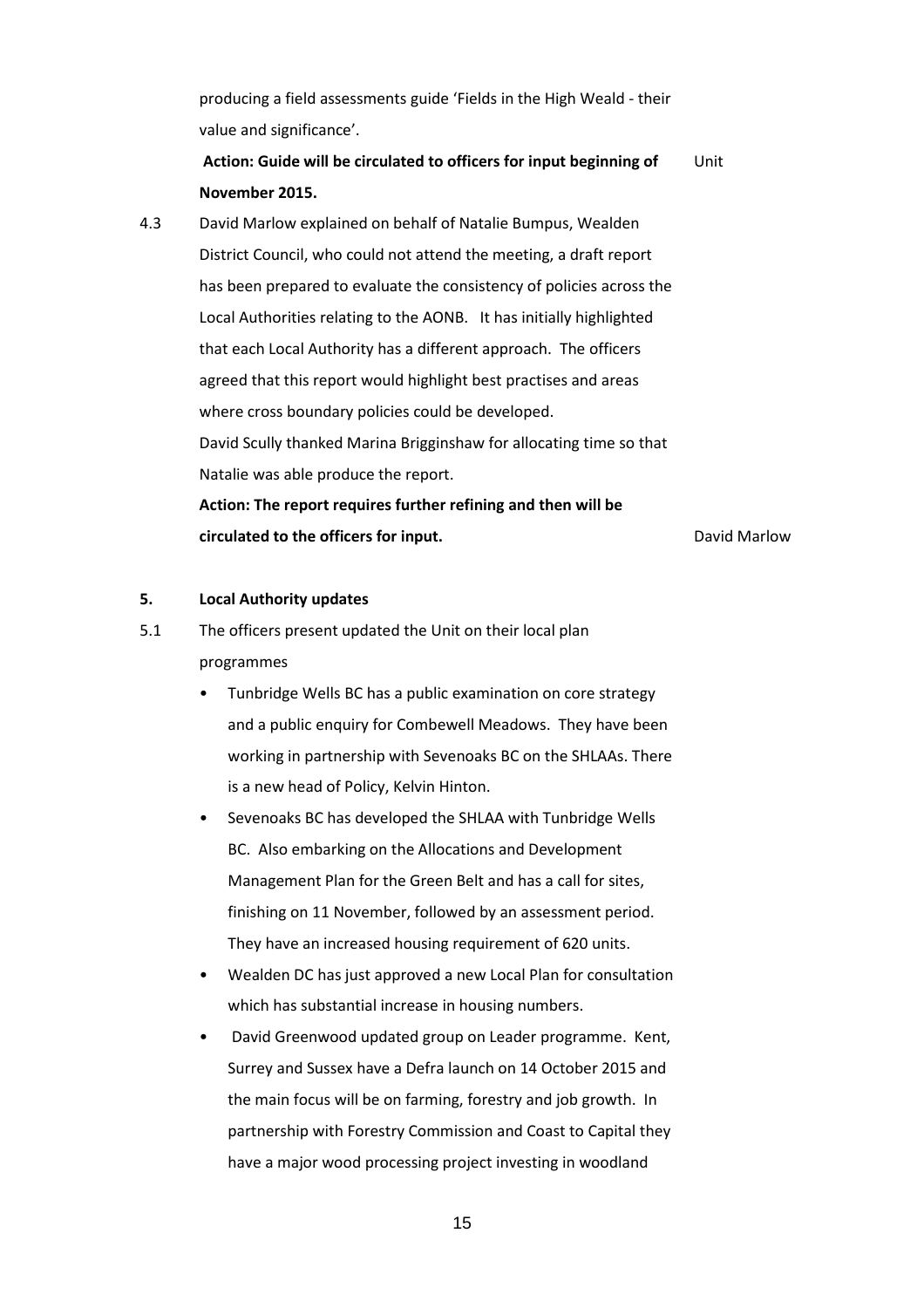hubs. Landscape Character Assessment is also being updated.

- Tonbridge & Malling BC has a call for sites to be found at this link http://www.tmbc.gov.uk/services/environment-andplanning/planning/call\_for\_sites. The revised timetable for the Local Plan is working towards completion in November 2017.
- Kent CC's mineral and waste plan is out for consultation; in order for KCC to update the FRNE (Flood Risk and Natural Environment Team) AECOM have been commissioned to carry out a 'Natural Capital Asset Check' – a precursor to getting a natural capital account for Kent – i.e. monetising the natural environment. A link to the initial report can be found: http://www.kentnature.org.uk/rural-green-economy.html .
- Mid-Sussex DC has completed a Draft Plan consultation and is moving to submission and adoption in Spring 2016, with a housing allocation of 656. 20 Neighbourhood plans have been submitted and Ardingly and West Hoathly have been adopted. Turners Hill and Crawley Down have recently submitted the plans.
- East Sussex CC is undertaking a county landscape assessment and has covered 15 of the areas to-date out of 30. They are also participating in an eco-service map research as part of the South Downs consultancy process which looks at areas of opportunity within the green infrastructure.
- Rother DC is working on its sites and DM policies document and a number of new neighbourhood plan proposals. Work on equestrian decisions may be of wider interest.
- 5.2 Ruth Childs commented that it would be good to add Minerals and Waste onto the priority LPAs from a Kent CC perspective.
- 5.3 Chris Blandford Associates have been commissioned by Kent CC with the support of the Unit and Tunbridge Wells BC. This will address some of the discrepancies in the quality of Landscape Visual Impact Assessment (LVIA) generally, and in particular how they deal with AONBs. A demonstration LVIA was developed highlighting the important elements and showing best practice in terms of dealing

Actions: David Marlow to circulate to officers. **David Marlow**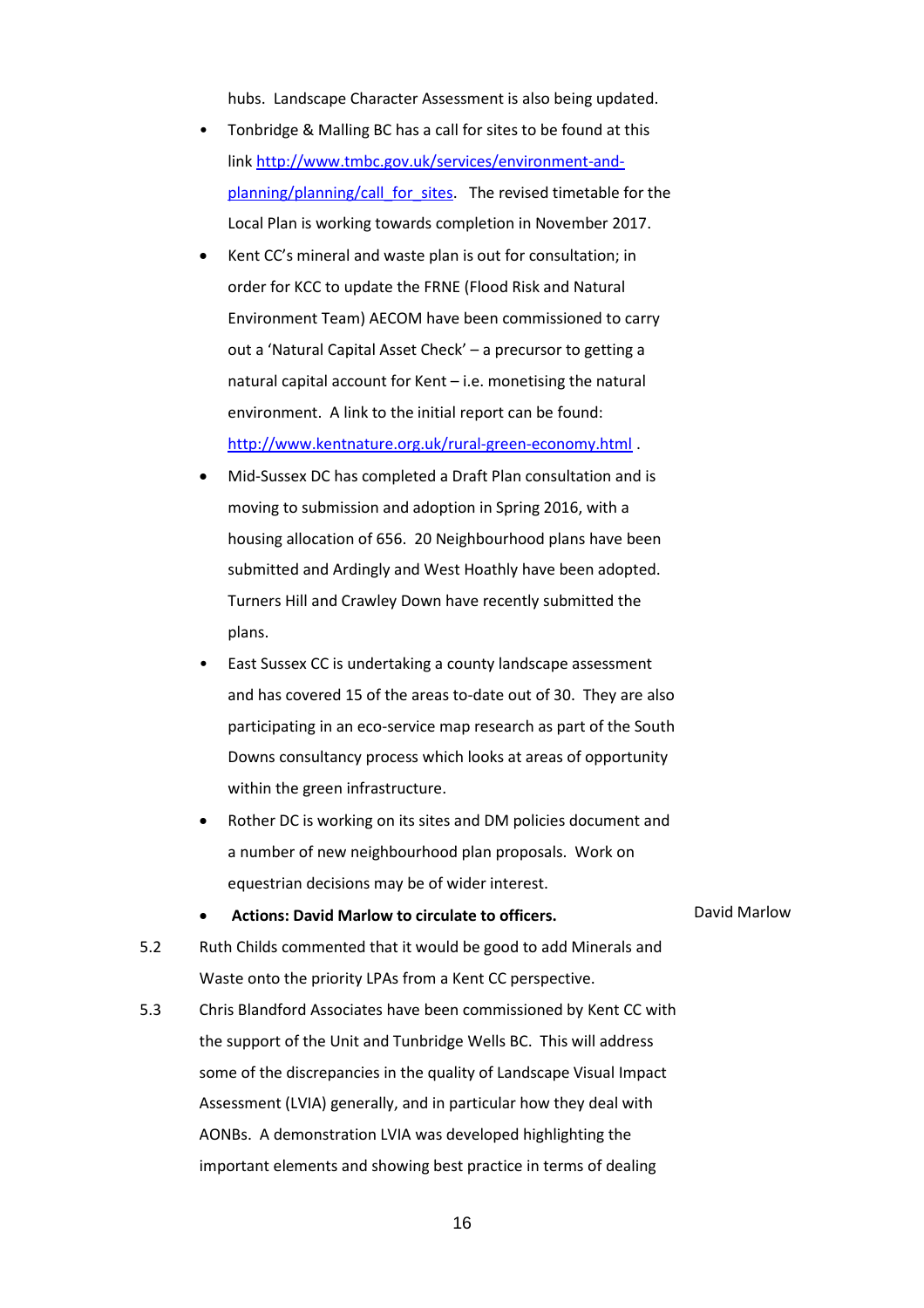with AONB Management Plans within the existing LVIA structure. **Action: A covering report is to be produced and then will be circulated to OSG for comment. Ruth Childs**

#### **6 Sharing SPDs e.g. Historic Farmsteads ( Tunbridge Wells BC)**

- 6.1 David Scully informed the officers that he had commissioned the Historic Farmsteads SPD through Jeremy Lake who had created a High Weald section and then an insert for the specific Local Authority. This template could potentially allow other Local Authorities to adopt the same approach. Tunbridge Wells have approached the Unit to revisit the rural lanes SDP looking at the supplementary planning guidance and incorporating the heritage elements. This could then again be rolled out to other Local Authorities.
- 6.2 Ashford BC has adopted a Dark Skies SDP and it was requested that Matthew Nouch should be asked to attend the next meeting to present this to the officers. David Scully informed the officers of the Hazeldene housing site has a Dark Skies implementation plan which differentiates the lighting the closer it gets to the wood so to reduce the impact on the wildlife. It was agreed this would be a good case study to view once completed.

**Action: Unit will approach Matthew Nouch for him to present at the next OSG Meeting in February 2016. Unit**

6.3 A discussion around the rights of way finger posts and cost associated and that ESCC has passed on responsibility of managing signage to the Parish Councils. It was noted that there may be potential for CIL funding to be passed on to the Parishes to support funding.

#### **7 Staffing update**

7.1 Sally Marsh explained to the officers that a job description for a post graduate planning position had been sent out over the Summer but responses to the advert had been limited. It was decided to readvertise but for a higher-grade Planning Advisor, part-time position end of September.

#### **Action: to circulate advert to officers.**

**Unit/Sam Nicholas**

7.2 A discussion took place on the Unit planning workload and how they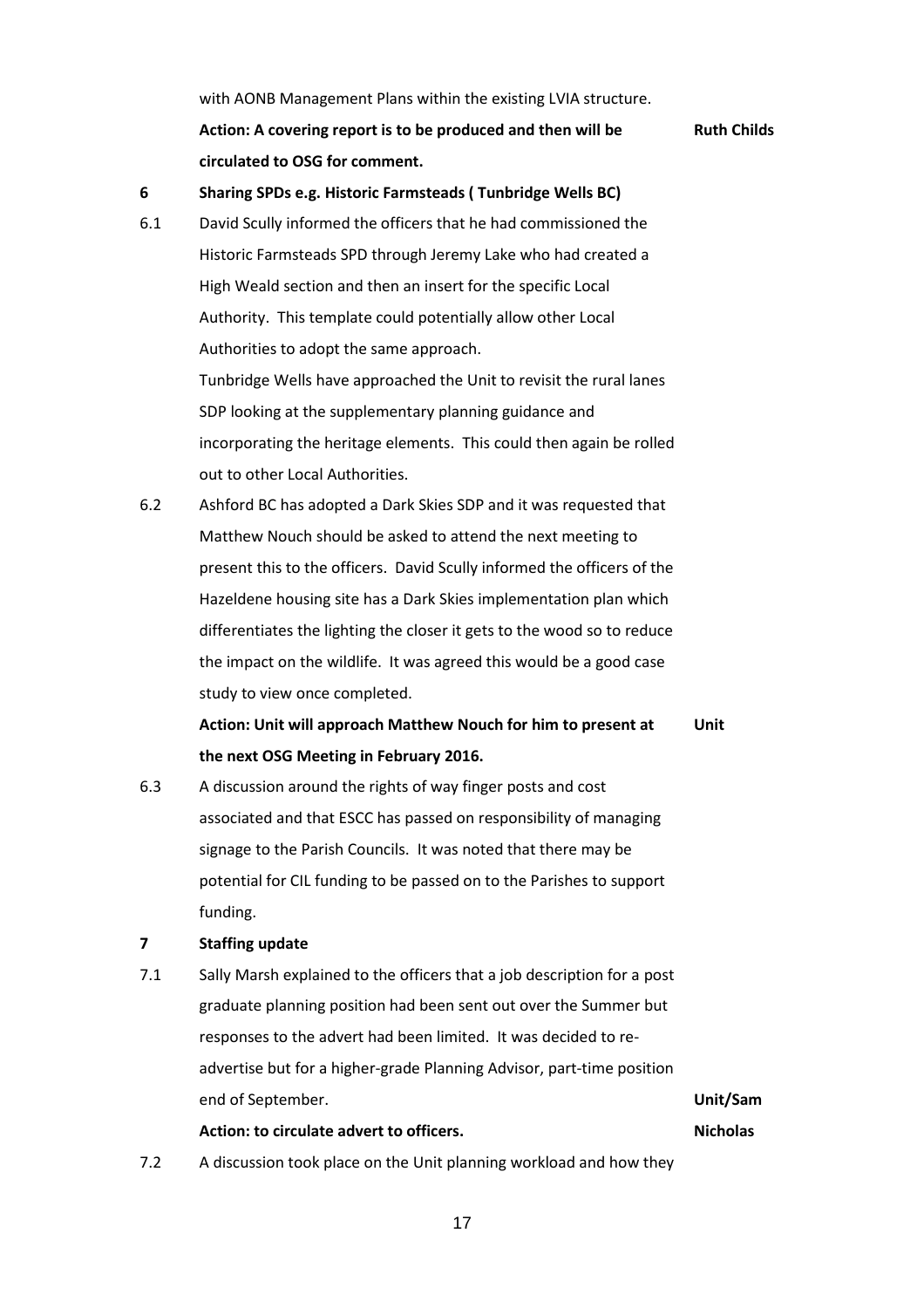could work more efficiently to support Local Authorities. Natural England, currently defers planning enquiries to the AONBs. Jason Lavender confirmed that this issue has been discussed with Natural England and has asked for them to refer future planning issues directly to Local Authorities, allowing the Unit to develop guidance materials which support the Local Authorities decision making processes.

David Scully requested that he receive any emails relating to there being no formal agreement between Natural England regarding their AONBs planning remit.

7.3 It was agreed that developing advisory notes would be the most effective way to move forward.

> **Action: Sally Marsh highlighted that the Unit is developing a Sustainable Camping Advisory Note and this will be circulated to the officers for review by November 2015.**

**Unit**

- 7.4 David Scully commented on the Unit's 'Using wood as fuel' leaflet http://www.highweald.org/downloads/publications/landmanagement-guidance/woodland-guidance/39-using-wood-asfuel/file.html and how it would be useful to have this type of information linked to advisory notes. Ruth Childs suggest that using case studies may make it easier for developers to put 'conserving and enhancing' into context.
- **8. Field Survey update**
- 8.1 Sally Marsh updated the group on the progress of the Field Surveys research that is being conducted with funding from Historic England. The research was initiated as it was recognised that the value of Fields, unlike ancient woodland, is under-recognised . Focus groups were set up at the end of July to investigate the importance of fields with planners and landowners from across the High Weald involved.
- 8.2 There are 3 case studies and several desktop studies covering the High Weald. This has involved field surveys, drone filming and utilisation of LiDAR information where possible. The example of Earlye Farm was shown to the officers and that it has already indicated that the depth of historic field patterns goes deeper than

18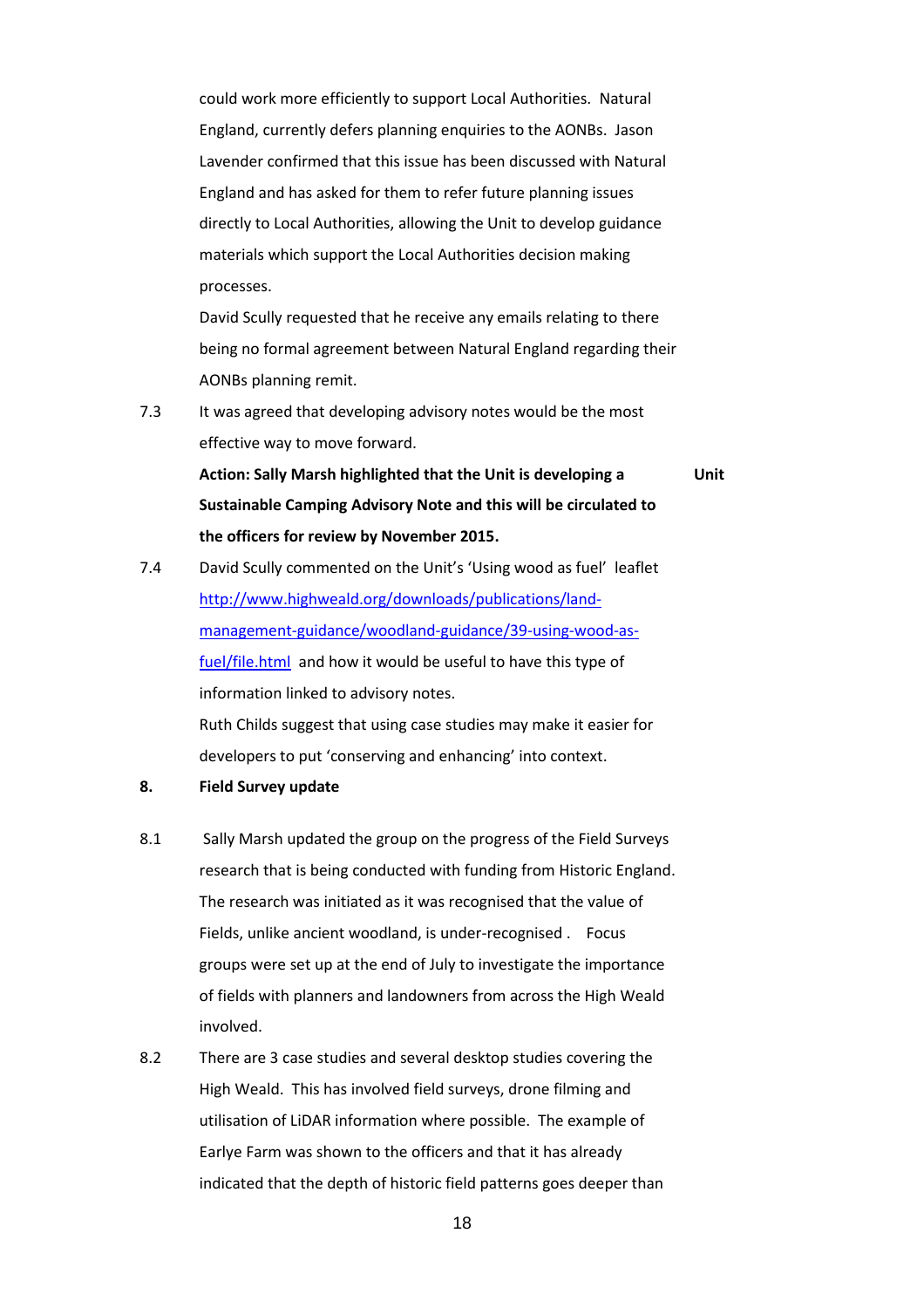first realised.

- 8.3 The officers also viewed the online website set up to engage with archaeologists and partners in the project.
- 84 **Action: to circulate Landscape perception report and Field Surveys website details to officers Sally Marsh**

#### **9. ITEMS FOR MANAGEMENT BOARD AND JAC**

- 9.1 Items suggested were:
	- Recommendations for guidance work-planning
	- Field survey update
	- Project output update
	- Potential presentation from Andrew Shaw, National Trust on their planning approach

#### **10. AOB AND DATES FOR NEXT MEETING**

- 10.1 Andrew Shaw, National Trust, has been invited to present at the JAC Meeting in November covering the National Trust Planning Strategy.
- 10.2 Samantha Nicholas explained that there would an election process for the Management Board Members and Chairman and Vice-Chairman as Councillor Brian Kentfield could not stand as Chairman for a third time. Jill Davison has recently retired as a Councillor for Sevenoaks BC but has been elected as their representative for the JAC. Additional Members will be invited onto the Management Board to ensure a Quorum for meetings. David Scully indicated that Councillor Soyke may be interested in being nominated as a Board Member.
- 10.3 David Marlow informed the officers that the High Weald had not been successful in the National Grid funding for the Battle site. Sally Marsh informed the officers that if further AONBs who had been successful withdrew, due to technical difficulties with the scheme, the High Weald may be revisited. It was confirmed that there is a separate fund of 24 million for over-grounding line works and the Unit would be applying to this fund for specific projects.
- 10.4 Jason Lavender informed the officers that although Heathrow was favoured as the preferred site Gatwick still may be revisited.
- 10.5 **Action: Unit to circulate doodle poll to confirm the next meeting in February 2016 Unit**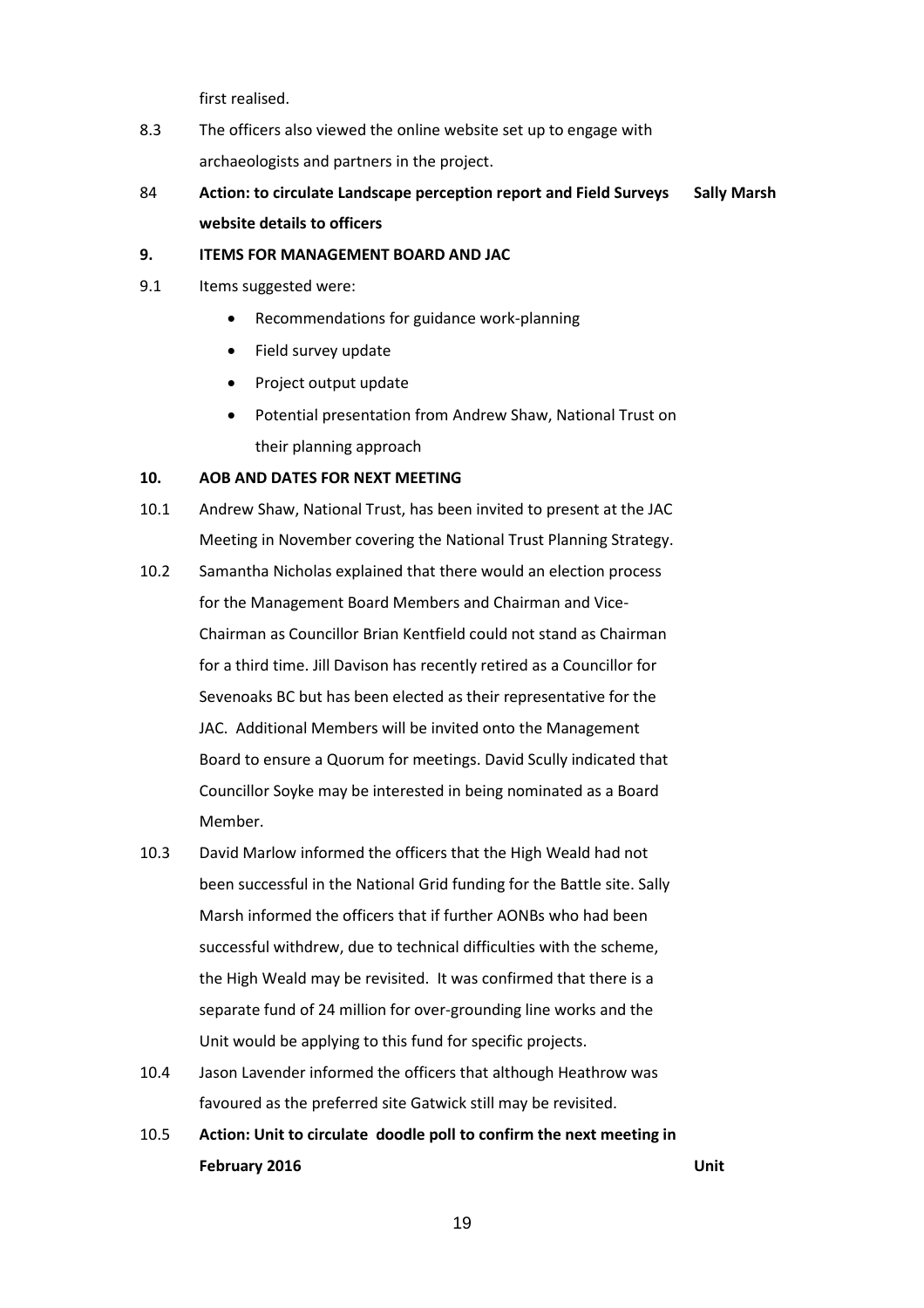

# **High Weald Joint Advisory Committee Nomination of Board Members**

**Nomination of 6 additional Management Board Members of the High Weald Management Board November 2015 – November 2017** 

| Nomination of Chairman and Vice Chairman for High Weald Joint Advisory Committee November 2015 - |                             |  |  |  |  |  |  |  |  |
|--------------------------------------------------------------------------------------------------|-----------------------------|--|--|--|--|--|--|--|--|
| November 2017                                                                                    |                             |  |  |  |  |  |  |  |  |
| To fill in boxes, double click on the box, and fill in details in default text box               |                             |  |  |  |  |  |  |  |  |
| <b>Nomination for Chairman:</b>                                                                  | <b>Mrs Jill Davison</b>     |  |  |  |  |  |  |  |  |
| Proposed by:                                                                                     | <b>Management Board</b>     |  |  |  |  |  |  |  |  |
| <b>Seconded by:</b>                                                                              |                             |  |  |  |  |  |  |  |  |
| <b>Nomination for Vice Chairman:</b>                                                             | <b>Cllr Brian Kentfield</b> |  |  |  |  |  |  |  |  |
| Proposed by:                                                                                     | <b>Management Board</b>     |  |  |  |  |  |  |  |  |
| <b>Seconded by:</b>                                                                              |                             |  |  |  |  |  |  |  |  |
| <b>Nomination for Board Member</b>                                                               | <b>Cllr Sylvia Tidy</b>     |  |  |  |  |  |  |  |  |
| Proposed by:                                                                                     | <b>Cllr Rowena Moore</b>    |  |  |  |  |  |  |  |  |
| Seconded by:                                                                                     |                             |  |  |  |  |  |  |  |  |
| <b>Nomination for Board Member</b>                                                               | <b>Cllr Matthew Balfour</b> |  |  |  |  |  |  |  |  |
| Proposed by:                                                                                     | <b>Mrs Jill Davison</b>     |  |  |  |  |  |  |  |  |
| <b>Seconded by:</b>                                                                              |                             |  |  |  |  |  |  |  |  |
| <b>Nomination for Board Member</b>                                                               | <b>Cllr Michael Sydney</b>  |  |  |  |  |  |  |  |  |
| Proposed by:                                                                                     | <b>Cllr Matthew Balfour</b> |  |  |  |  |  |  |  |  |
| <b>Seconded by:</b>                                                                              |                             |  |  |  |  |  |  |  |  |
| <b>Nomination for Board Member</b>                                                               | <b>Cllr Rowena Moore</b>    |  |  |  |  |  |  |  |  |
| Proposed by:                                                                                     | <b>Cllr Sylvia Tidy</b>     |  |  |  |  |  |  |  |  |
| <b>Seconded by:</b>                                                                              |                             |  |  |  |  |  |  |  |  |
|                                                                                                  |                             |  |  |  |  |  |  |  |  |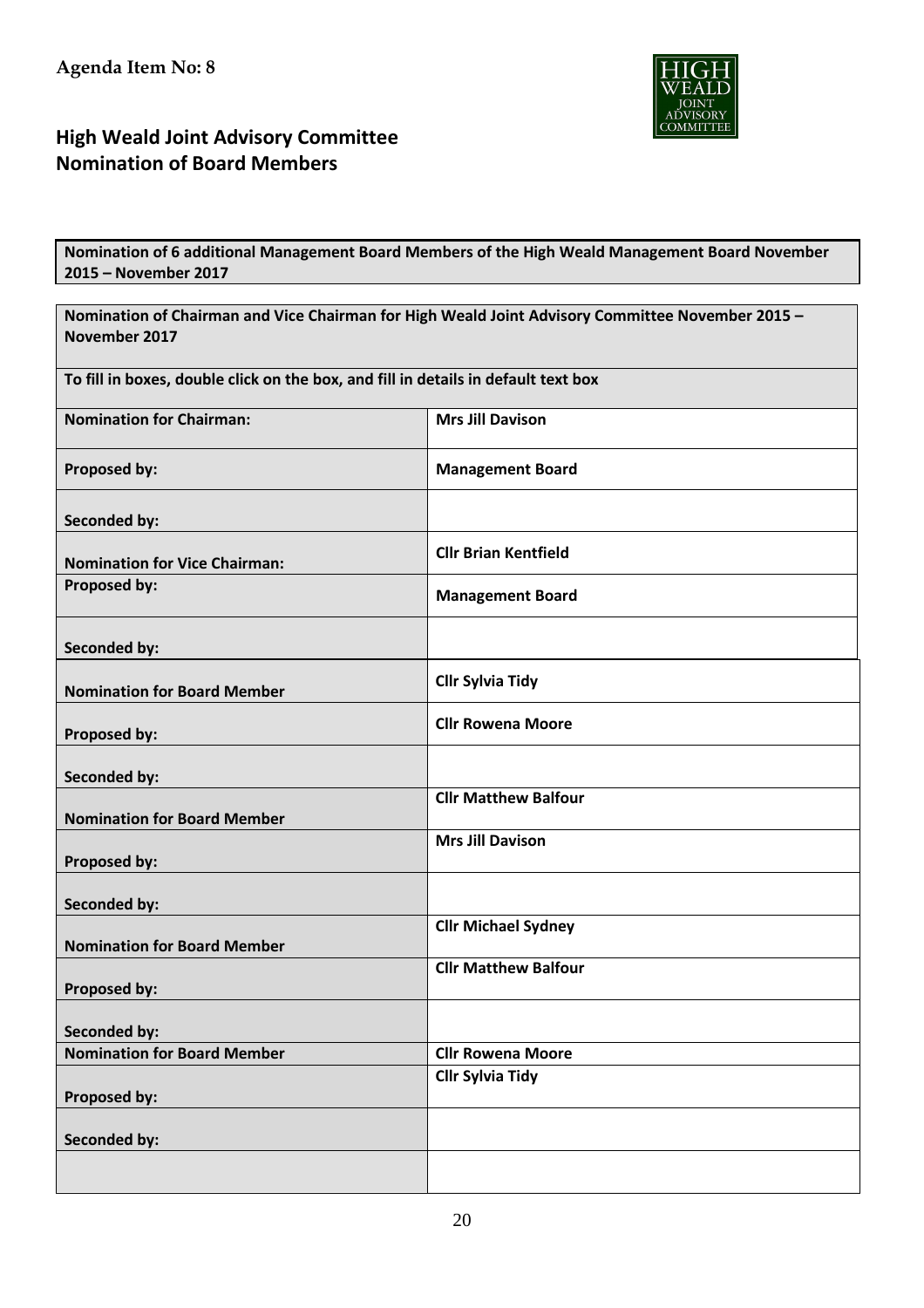| <b>Nomination for Board Member</b> | <b>Cllr Christopher Hersey</b> |
|------------------------------------|--------------------------------|
| Proposed by:                       | <b>Cllr Brian Kentfield</b>    |
|                                    |                                |
| Seconded by:                       |                                |
|                                    | <b>Cllr Bill Acraman</b>       |
| <b>Nomination for Board Member</b> |                                |
|                                    | <b>Cllr Matthew Balfour</b>    |
| Proposed by:                       |                                |
|                                    |                                |
| Seconded by:                       |                                |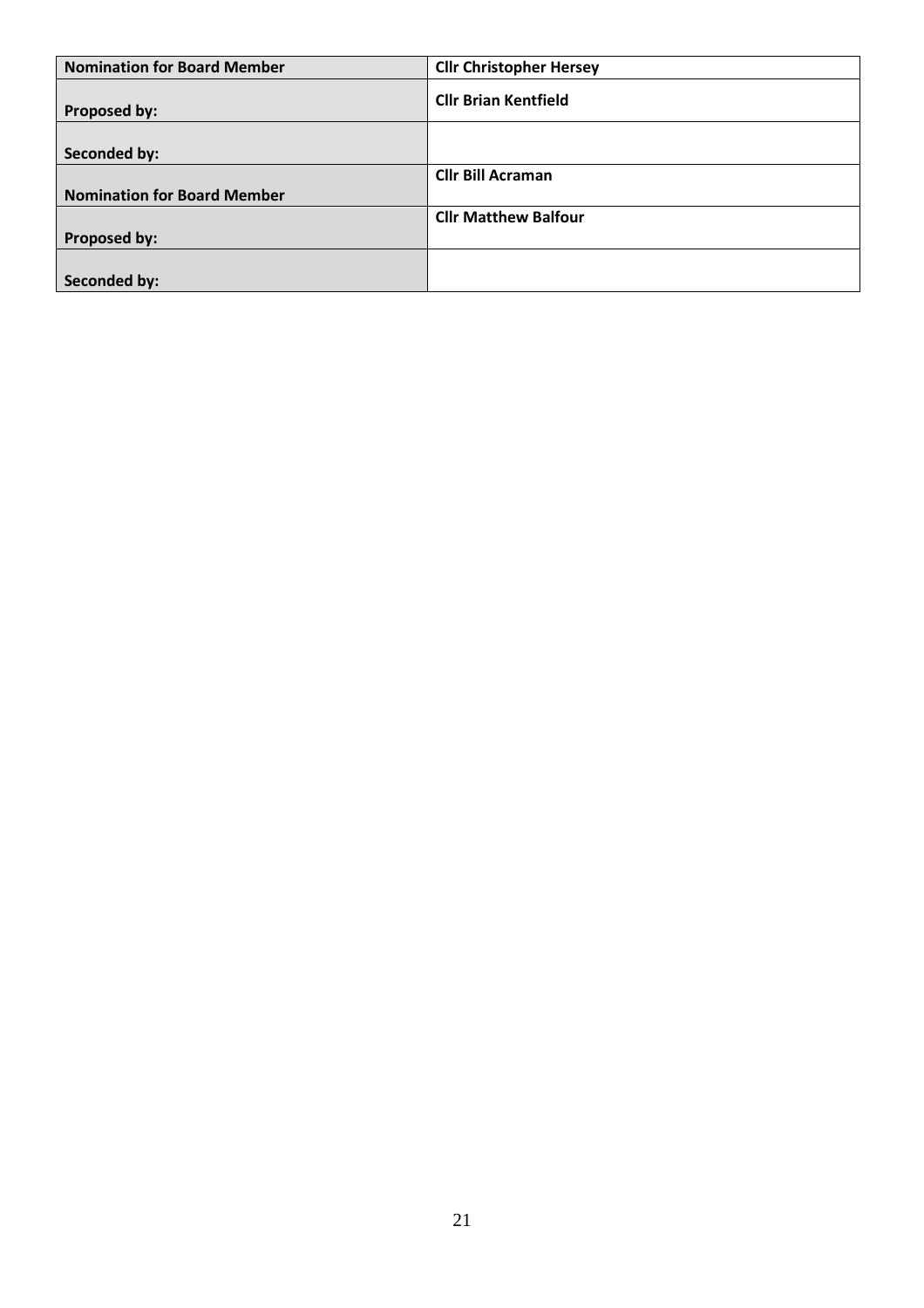| Committee:       | High Weald AONB Joint Advisory Committee              |
|------------------|-------------------------------------------------------|
| Date:            | 6 November 2015                                       |
| Title of Report: | AONB Unit Staffing $-3$ year direction and resourcing |
| By:              | <b>AONB Director</b>                                  |

#### **RECOMMENDATIONS**

Members are recommended to note the report.

-------------------------------------------------------------------------------------------------------

#### **1.0 Background**

- 1.1 The Staff Unit works to an annual plan which is developed within the context of the High Weald AONB Management Plan and a three-year business strategy.
- 1.2 The Unit reports on its work through regular e-news, reports to the meetings of the Management Board and the High Weald Joint Advisory Committee and an annual review, which is circulated in July following approval of the statutory accounts.
- 1.3 In 2015 the Staff Unit faced a number of challenges in delivering the work programme. The Communications Officer post remained vacant and after a 6 months sickness absence the Policy and Research Officer resigned in April 2015. In May our Administrator, Kerry Baldwin also moved on to a new post outside the Unit. The work load was picked up by the remaining staff but inevitably some activities have been delayed.
- 1.4 In view of the savings created through vacant posts and mindful of the pressure on remaining staff who were asked to take on additional work, the formal restructuring process was put on hold pending a review of the budget and work priorities.
- 1.4 Each stage of the review has been discussed with the Management Board. The Officers' Steering Group (OSG) has contributed to a review of AONB Unit work priorities and the outcomes have been reported through the OSG minutes.
- 1.5 The current and proposed structure charts are attached as Appendix 1.
- 1.5 This report outlines the results of that review and the principles behind a revised structure for the Staff Unit. It forms the basis of the re-worked budget forecast for 2015/16 discussed at Agenda Item 10. A 3 year indicative budget has been formulated to support the 2015/16 budget forecast but this remains as a draft until the implications of the Chancellor's Autumn Statement for AONBs are clearer.

#### **2.0 Three year direction – drivers – Core Team**

2.1 Revision to the core team is driven by a renewed focus on supporting local authority partners in delivering their Section 85 requirements to take account of the AONB in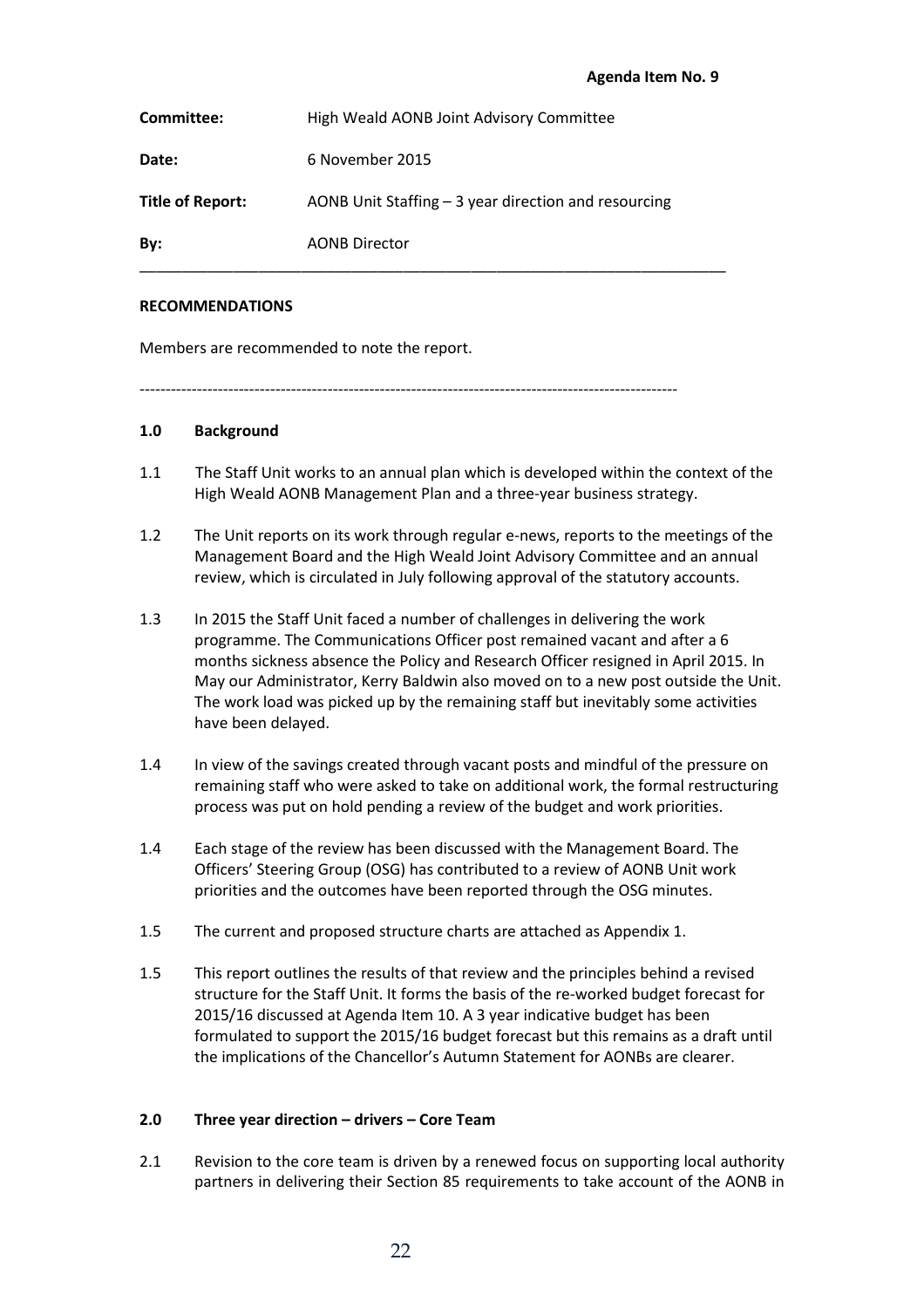delivering across the breadth of their statutory functions. In the context of declining local authority budgets and increasing pressure for development, particularly housing, the OSG have asked the AONB Unit to focus on providing expert technical advice on the AONB in relation to current threats. A number of issues have been identified of which housing development and renewable energy installations have been agreed as the priority for 2016.

2.2 A part time Principle Planning Adviser post and full time Landscape Advisor post are being recruited. A part time web support post to replace the Administrator post is being held vacant subject to funding. Support is being offered to current staff throughout this process.

#### **3.0 Three year direction – drivers – Projects**

- 2.1 Competition for external funding remains intense, however, a number of funding sources exist, or are anticipated, that focus on providing support to land managers for landscape enhancement work. We are already committed to supporting water related conservation management in the eastern High Weald through a fund of £250,000 provided by East Sussex County Council as additional offsetting for the Bexhill Link Road. Work has been progressing on this project using an external consultant. This approach has had some success but, in our view, bringing the work 'in-house' and integrating this with other land management advice offered by the Unit would be more cost effective and minimise confusion amongst participating landowners.
- 2.2 Some of these new funds are also likely to be significant. They include the National Grid Landscape Enhancement Initiative due to be launched later this year providing 24 million pounds over 6 years to mitigate the visual impact of overhead powerlines. Other potential funding sources are Natural England's Facilitation Fund for groups of landowners working together; resources available for Water Catchment Partnership action and a soon to be launched fund created by a local philanthropist for community and environmental works in selected High Weald parishes.
- 2.3 All these funds are competitive funds. Successful bids require us to secure excellent and ongoing relationships with landowners, land managers and community groups.
- 2.4 In order to continue to build effective relationships with landowners, land managers and community groups and provide capacity to develop successful bids we have, with the support of the Management Board, allocated project reserves to growing our land management advisory team. Two new posts have been created – Land Management Advisor and Outreach Advisor. We were delighted in October to welcome Tamara Taylor as Land Management Advisor. Tamara lives locally and has an excellent working knowledge of agriculture and Countryside Stewardship Schemes having previously worked for Natural England. Recruitment is underway for the Outreach Officer. Support is being offered to current staff throughout this process.
- 2.5 An operational budget is being built through allocations from current project reserves and new funding bids. We anticipate working with the Community Landscape Fund grants panel to transition to a new panel providing scrutiny of the landscape enhancement projects being developed.

#### **3.0 Conclusions and Recommendation**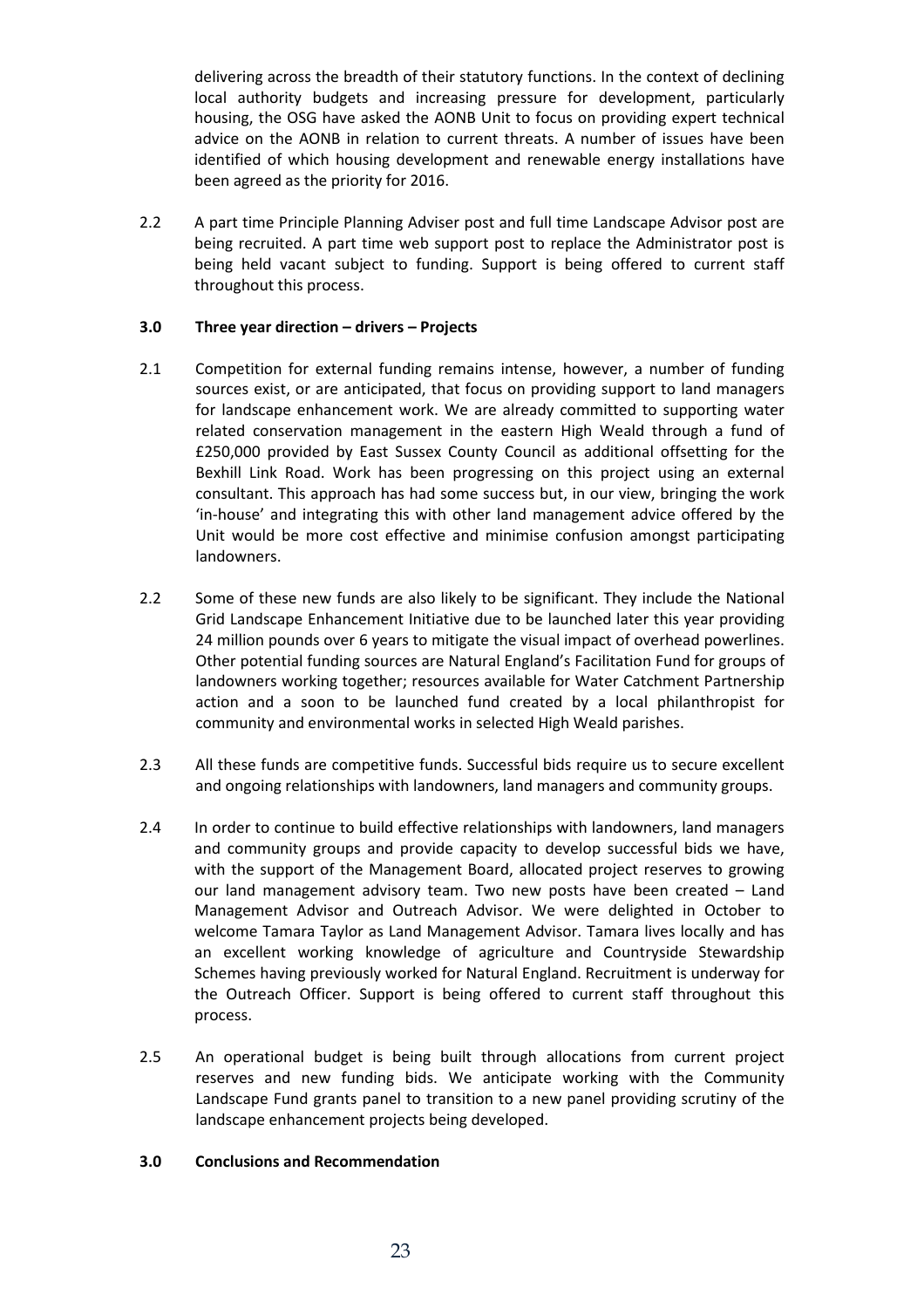3.1 This report supports Agenda Item 10, JAC budget. We anticipate the new staffing structure being fully in place by  $31<sup>st</sup>$  March 2016. The 2016/2017 work plan will be submitted to the JAC for approval in March 2016. Members are asked to note the report.

Contact: Sally Marsh AONB Co-Director, s.marsh@highweald.org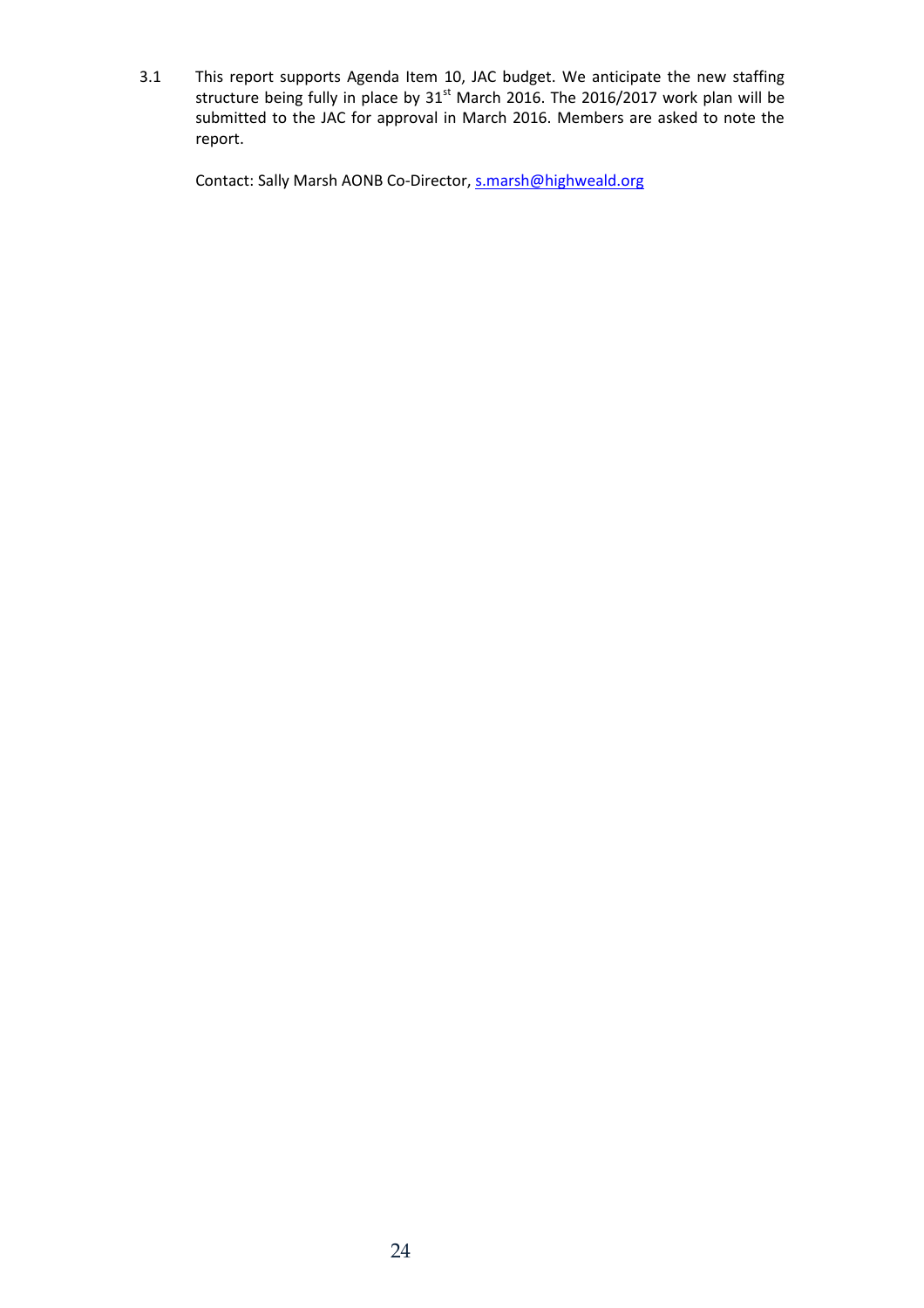High Weald AONB Unit team structure – August 2015



Key:

**Core programme team** 

Externally funded project team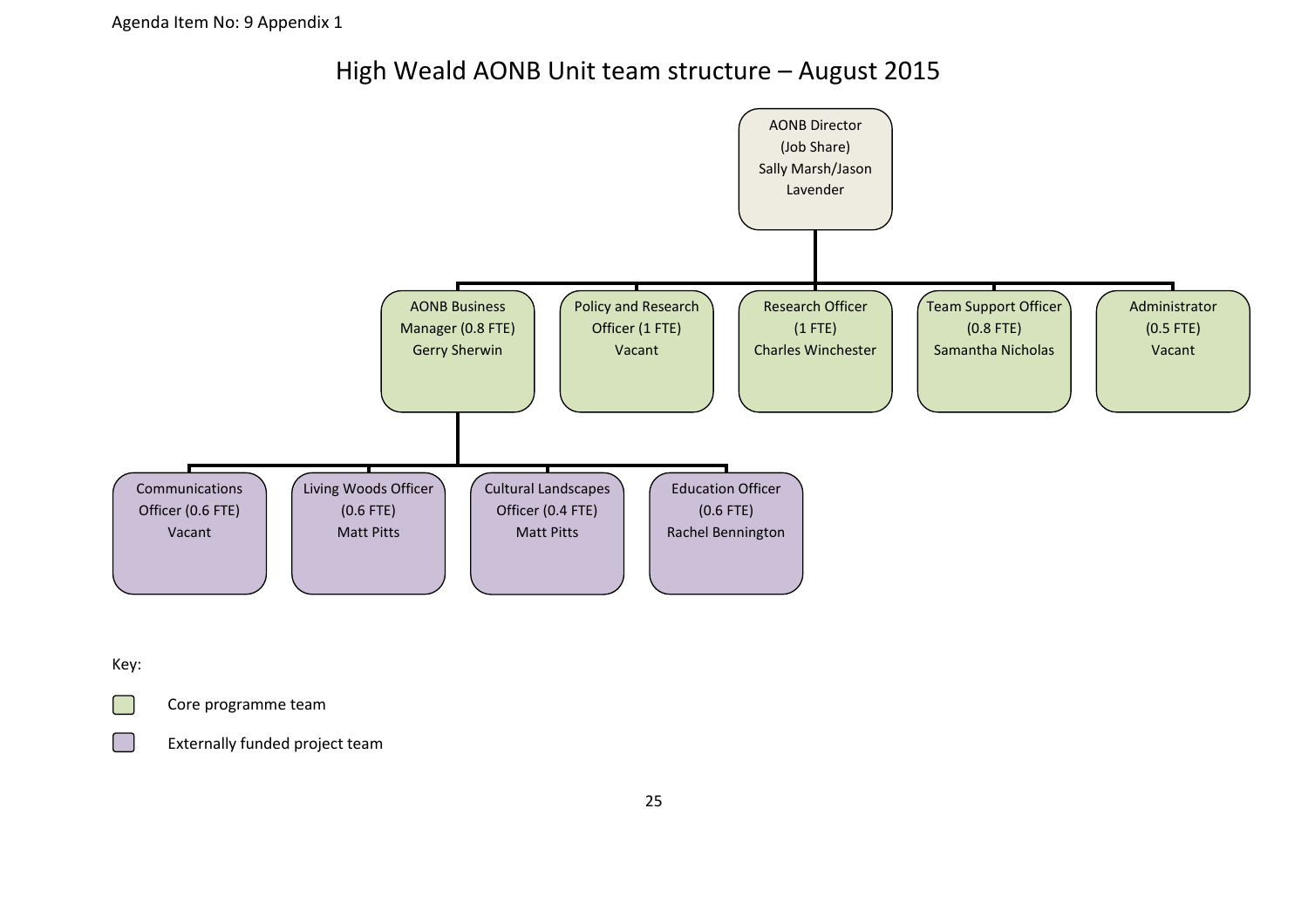# High Weald AONB Unit – revised



Key:

Core programme team

Externally funded project team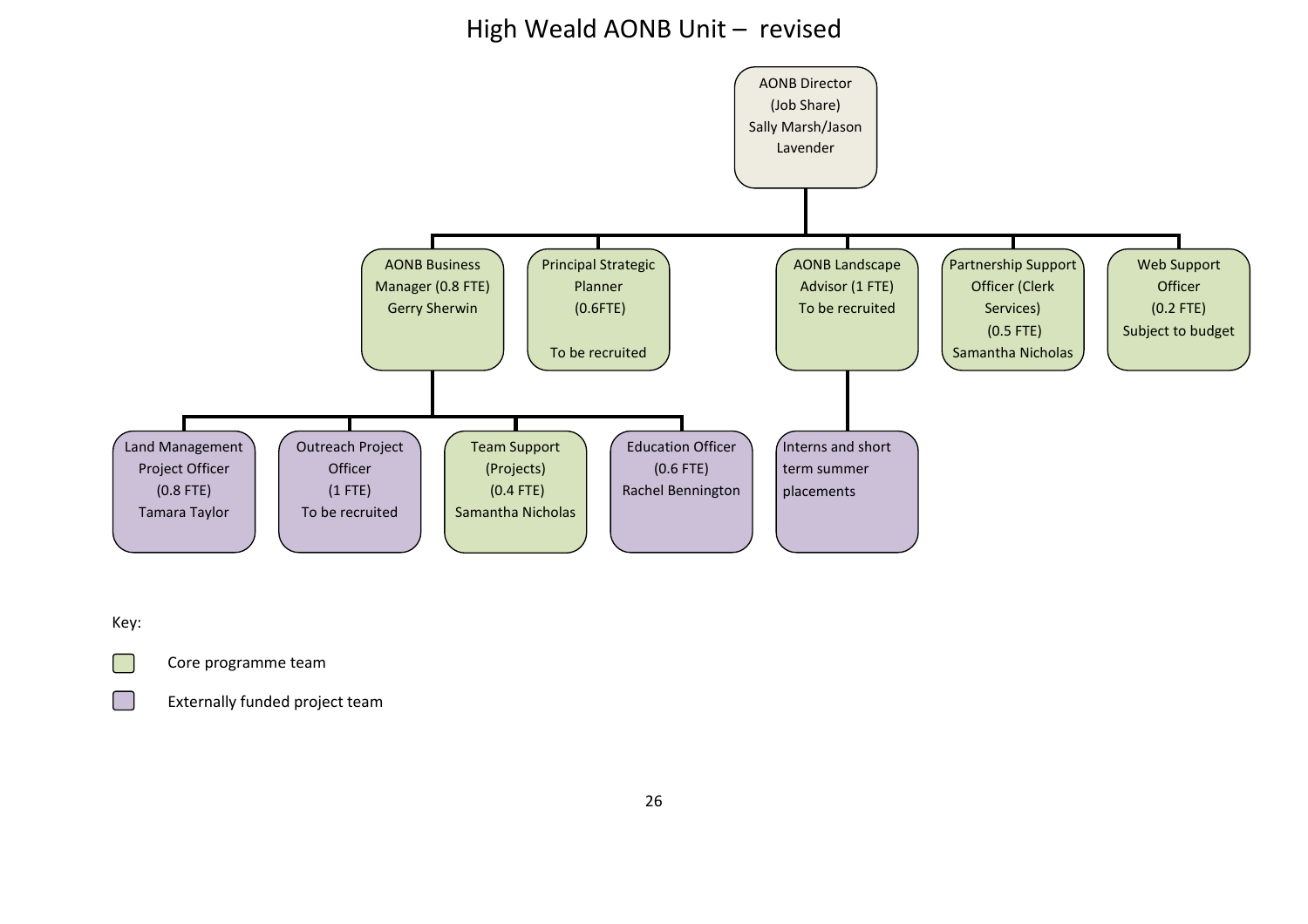**Agenda Item No. 10**

| Committee:              | <b>High Weald AONB Joint Advisory Committee</b>                                                                   |
|-------------------------|-------------------------------------------------------------------------------------------------------------------|
| Date:                   | 6 November 2015                                                                                                   |
| <b>Title of Report:</b> | Draft Revenue Budget 2016/17                                                                                      |
| By:                     | <b>Treasurer to the Joint Advisory Committee</b>                                                                  |
| Purpose:                | To consider the draft Revenue Budget 2016/17 and agree it as a basis<br>for consultation with contributing bodies |

#### **RECOMMENDATIONS**

The Joint Advisory Committee is recommended to approve:

- 1. the draft budget for 2016/17; and
- 2. the commencement of budget consultation with the local authorities and Defra

#### **Supporting information**

#### **1. FINANCIAL APPRAISAL**

- 1.1 A draft budget for 2016/2017 is attached in Appendix A. It is recommended that the draft budget be approved as a basis for consultation with contributing bodies/authorities.
- 1.2 A balanced core budget has been set for 2016-17. This has been achieved using salary savings of £14,200 to meet inflationary pressures of £1,700, a Defra Contribtution reduced by £10,700, and a reduction in other income of £1,800.
- 1.3 There are a number of key/significant financial issues and risks which are detailed in this report.
- 1.4 Following consultation with contributing bodies/authorities, a final budget for 2016/2017 will be presented to the Joint Advisory Committee (JAC) for approval at its March 2016 meeting.

## **2. CONTEXT**

2.1 The draft budget should be considered within the following context: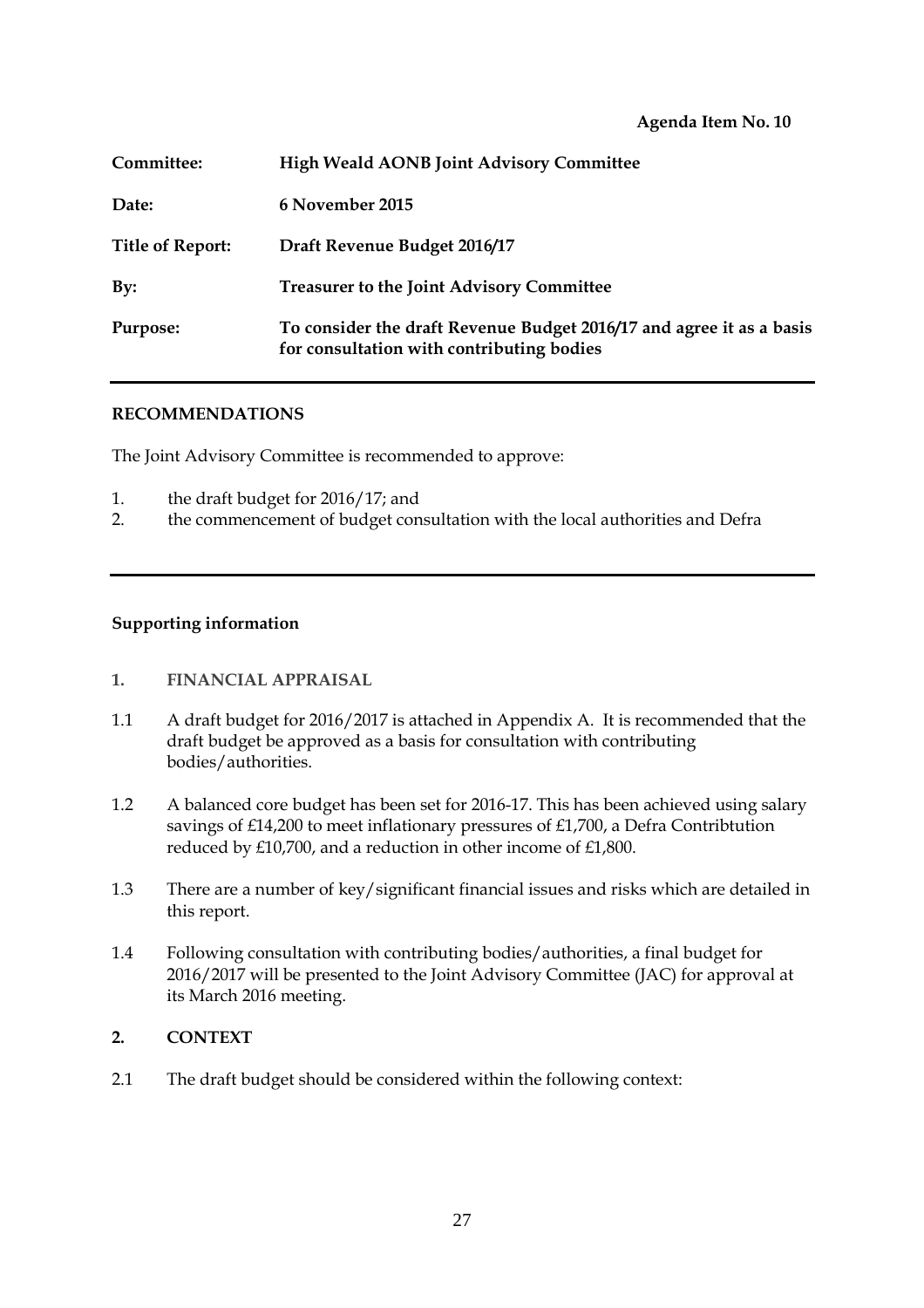## Countryside and Rights of Way Act 2000

- 2.2 As the High Weald is an Area of Outstanding Natural Beauty (AONB), the JAC is required to carry out many statutory functions on behalf of local authorities under the Countryside and Rights of Way Act 2000. These statutory duties are set out in detail at the end of the report. At a time of cutbacks in public spending and local authorities having to make considerable savings, it is important that the core funding of the JAC remains sufficient to deliver those statutory services. This ensures that the JAC can continue to manage statutory services in a co-ordinated way.
- 2.3 It should be noted that local authority contributions in the region of £84,700 in 2016/2017 are likely to generate additional funds of at least £331,500.

| Non-Defra Projects Funding    | £79,700  |
|-------------------------------|----------|
| Defra Core Funding            | £204,000 |
| Defra Projects Funding        | £38,800  |
| Other Core Income             | £9,000   |
| <b>Total External Funding</b> | £331,500 |

# The High Weald Unit's Work Plan 2016/2017

2.4 The budget has been developed to support the implementation of the Unit's rolling work plan.

# High Weald JAC Memorandum of Agreement (MoA)

2.5 The budget has been developed within the context of the tri-partite Memorandum of Understanding between Defra, Natural England and the NAAONB and the service level agreement between local authorities and High Weald JAC's host authority, East Sussex County Council.

## Decreasing Defra Contributions

2.6 Since 2011/12 Defra haved reduced their contributions to AONB partnerships by 21.5%, resulting in a total grant reduction to the High Weald AONB Partnership of £71,020. A further reduction is likely following publication of the the 2015 Spending Review.

## High Weald JAC Budget 2015/2016

2.7 The forecast outturn for 2015/16 is to break-even, with net expendiute equal to budget. The forecast reserves at 31<sup>st</sup> March 2016 are £104,400.

## **3. FINANCIAL ISSUES**

3.1 The draft budget is presented to the JAC for consideration. Appendix A shows the Core Budget and Appendix B shows an indicative Project Budget. Savings of £14,200 have been identified to offset reducing Defra contributions, resulting in a break-even budget for 2016/17.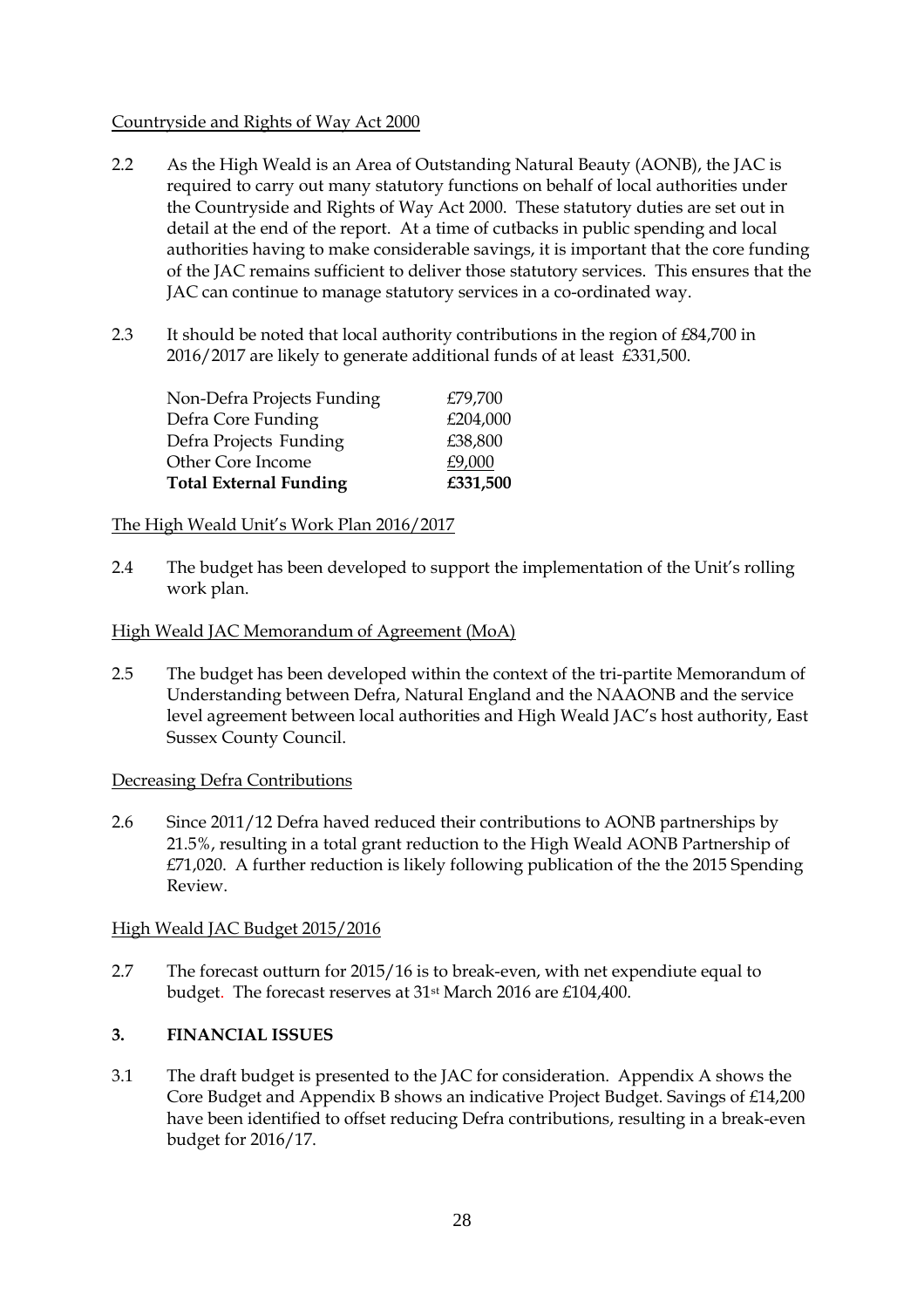3.2 The draft budget assumes the same allocation of the Defra contribution between core and projects as 2015/2016; 84% to core and 16% to projects. The draft budget assumes that local authorities will strive to maintain their contributions at the 2015/16 level.

# **Core Budget – Expenditure**

## **Summary**

- 3.3 Inflation has been applied at rate of 1%for staff and 0% for all other costs.
- 3.4 Savings of £14,200 have been achieved through a reduction in staff costs.

# **Staff Costs**

3.5 The draft budget allows for a smaller core team, reduced from 5.5 FTE staff to 4.4 FTE: Director (1.2FTE); Business Manager (0.8FTE); Strategic Planner (0.6FTE); Landscape Advisor (1FTE); Team Support Officer (0.8FTE); IT and Communications Support Officer (0.2FTE) and interns on short term contracts. Staff costs are subject to inflation of 1% and incremental progression as a result of revised grades following the Single Status Review of one post and newly appointed staff starting at the bottom of their salary scale. The current budget assumes contributions to the pension fund of 20.30% in 2016/2017.

## **Accommodation/Office Equipment**

3.6 This is a standstill budget that covers the cost of rent, rates, office maintenance and running costs and office supplies.

## **Partnership running costs and support services**

- 3.6 This is a standstill budget that covers the NAAONB membership fee and the costs associated with running JAC meetings, representing the partnership at relevant regional and national forums, producing the annual review and miscellaneous PR costs.
- 3.7 The budget headings assume that IT, personnel and financial support will continue to be provided by ESCC and the JAC's clerk service will continue to be provided in house by the High Weald JAC's Team Support Officer.

## **Core Budget – Income**

## **Summary**

3.8 The draft budget shows contributions from local authorities at the same level as 2015/16. Although their has been no formal indication of a reduced contribution from Defra for 2016/17, the budget assumes that the contribution will be reduced by 5%, comparable to the annual reduction between 2011/12 to 2014/15.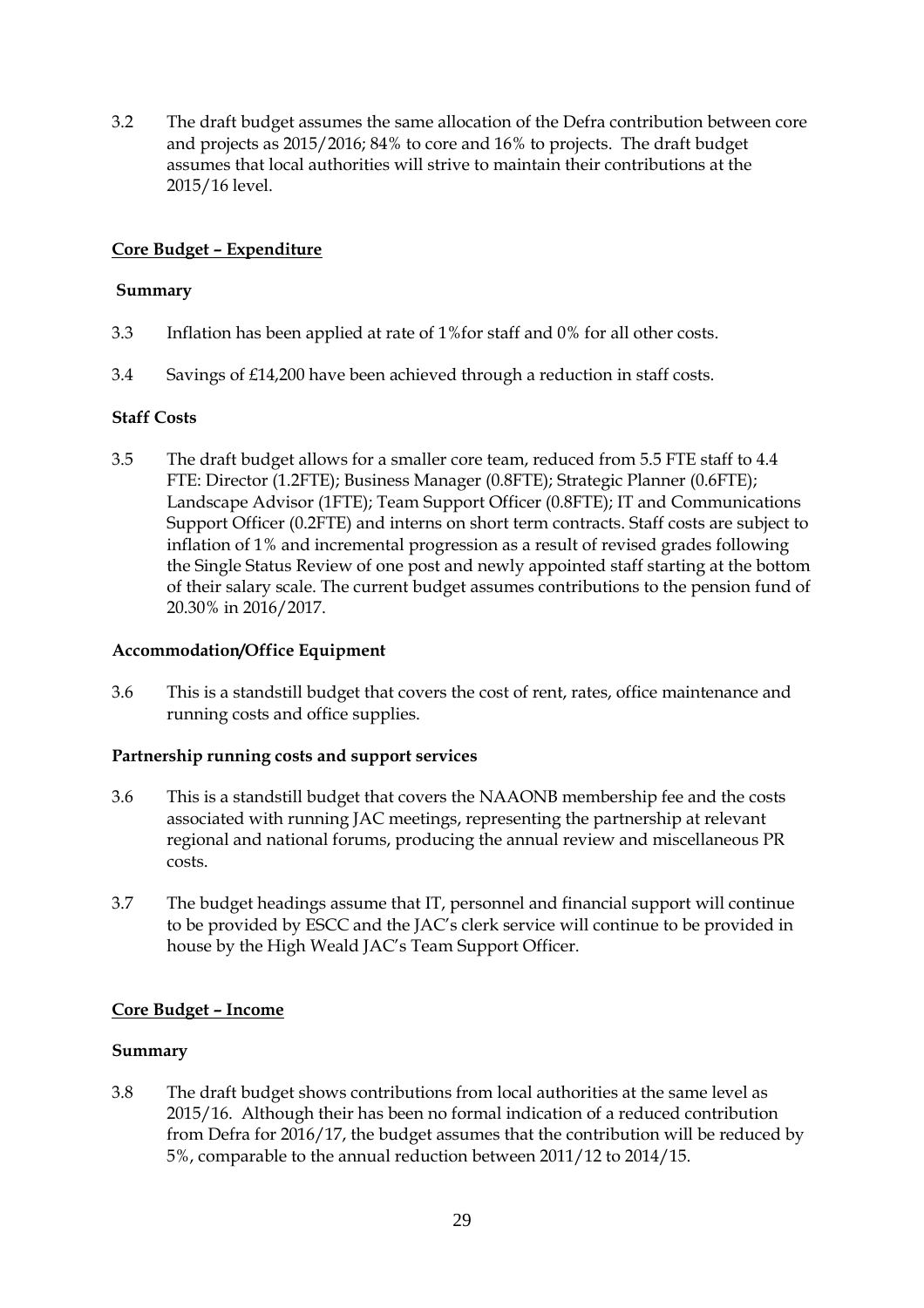# **Defra**

3.9 The 2016/17 core contribution is assumed in this report to be £242,800, a reduction of £12,800 or 5%, from 2015/16.

## **Local Authority Contributions**

3.10 The draft budget assumes no inflationary increase to the core contributions of local authorities and assumes that they will strive to maintain contributions at the 2015/16 level.

## **Other Contributions**

3.11 The draft budget assumes other contributions to the core budget of £9,000 partly from hosted project officers contributing to accommodation costs and partly from charges for Unit services.

# **Core Budget - Reserves**

3.12 The JAC reserves at 31st March 2017 are estimated to be £104,400, the same as the forecast for 31st March 2016.

# **Self-Funding Projects**

- 3.13 The Self-funding projects budget is attached at Appendix B. The Partnership's project budget has been rationalised into 3 programmes; Management Plan Research and Evidence; the Landscape Enhancement Inititiative; High Weald Heroes and Project Development.
- 3.14 The project budget allows for 2.4FTE project officers: a Land Management Advisor (0.8FTE), an Outreach Officer (1FTE) and an Education Officer (0.6FTE).
- 3.15 Projects in development, whose budgets have yet to be confirmed, have not been detailed in Appendix B.
- 3.16 The Defra grant contribution allocated to Partnership Projects is £38,800.

# **4. FINANCIAL ISSUES 2016/17 AND BEYOND**

- 4.1 Since 2011/12 budget savings of £51,300 have been made to achieve the total CSR saving of 21.5% required by Defra by March 2015. A saving of 5% for 2016/17 has been assumed and it is anticipated that further savings will be required in 2017/18.
- 4.2 A balanced position has been achieved for 2016/17 assuming local authorities maintain their core contribution at the 2015/16 level and use of project reserves.
- 4.3 In view of the likelihood of CSR savings from 2016/17 onwards the JAC continues to consider ways of further increasing other income.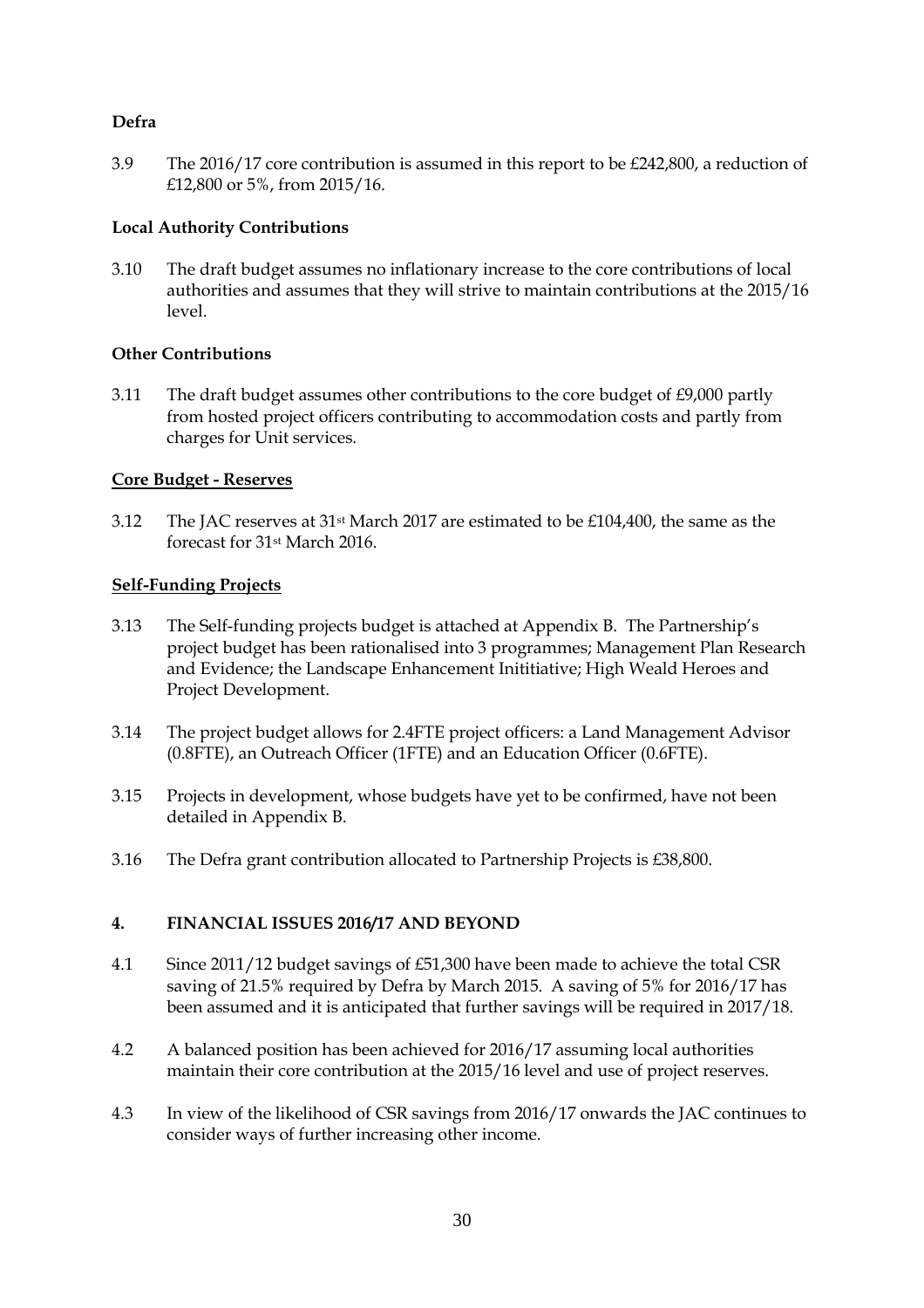- 4.4 Increasing income through charging for servies is actively being pursued and reducing the number and hours of core staff further, allocating a greater % of the Defra contribution to core costs and an office relocation remain as options for balancing the budget.
- 4.5 The JAC needs to retain a minimum reserve of £95,000 to meet redundancy costs.

# **5. RISKS**

- 5.1 The key risk and financial implication that the JAC will wish to note is that there is no clarity around the level of Defra funding for 16/17 and beyond. That core budget for 2016/17 assumes Defra reduce their contribution by 5%.
- 5.1 Other risks and financial implication that the JAC will wish to note are that the core budget for 2016/17 assumes:
- That local authorities can maintain their core contributions at the same level as 2015/16.
- That employer's pension costs for 2016/17 will be 20.30%.
- That salary inflation for 2016/17 will be 1%
- That other inflation for 2016/17 will be 0%.

# **6. CONCLUSIONS AND REASONS FOR RECOMMENDATIONS**

- 6.1 The JAC should note that the draft budget contains a number of budget assumptions, some of which could change following publication of the Spending Review on 25 November 2015.
- 6.2 The Management Board continues to consider savings option, and alternative contribution sources, in the context of a new 3-year Business Strategy for 2016 – 2019, so that a balanced budget can be achieved from 2017/18 onwards.
- 6.3 The draft budget for self-financing projects assumes operation of four programmes in 2016/17.
- 6.4 Support for the draft budget will provide the JAC with the capacity to deliver most of its core functions in 2016/17.

Marie Nickalls Treasurer to the High Weald AONB Joint Advisory Committee

## **Statutory purpose of the High Weald AONB**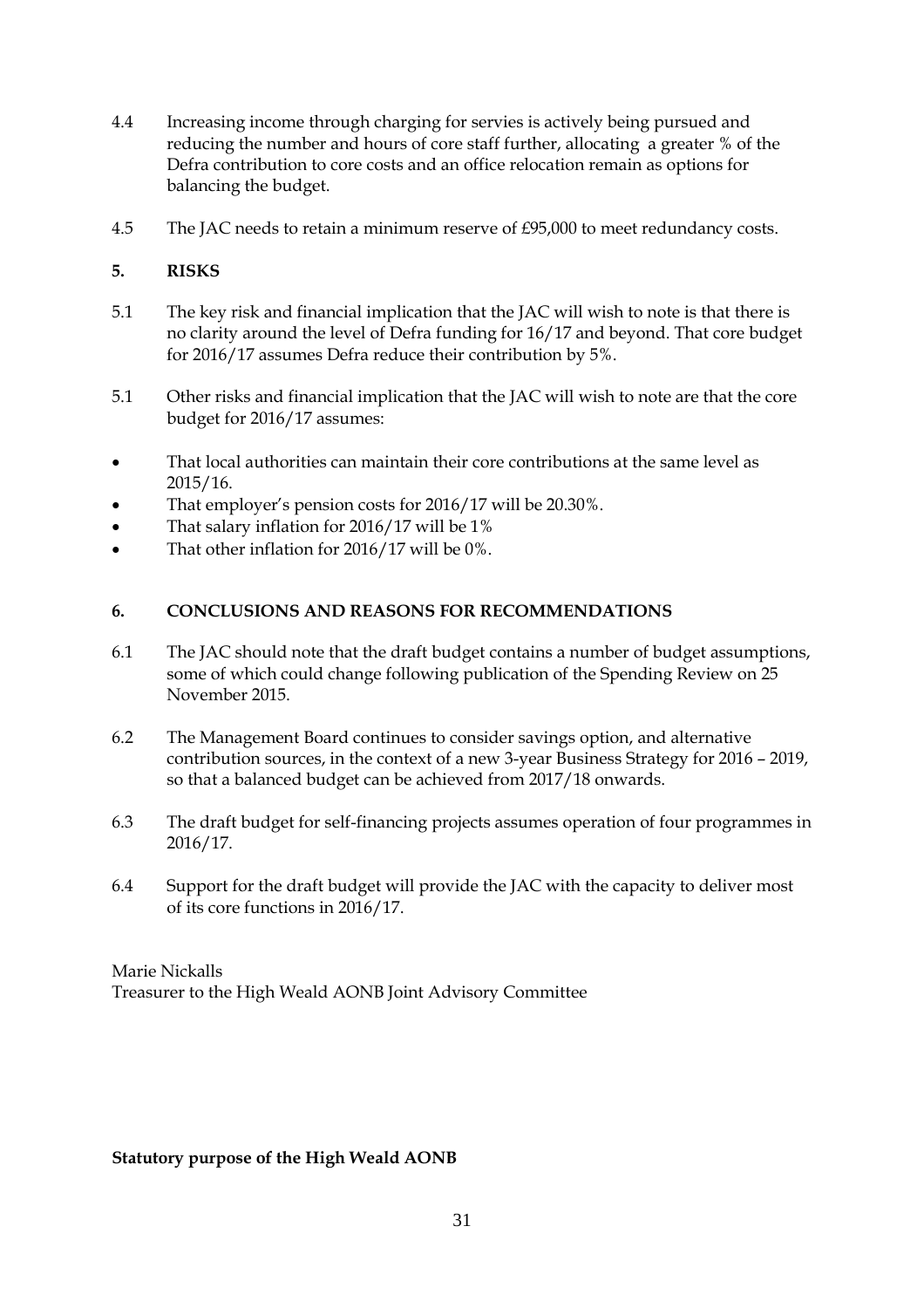The designation of the High Weald as an Area of Outstanding Natural Beauty (AONB) places several statutory duties on local authorities under the Countryside and Rights of Way Act 2000:

- **Section 82** affirms the primary purpose of AONBs to conserve and enhance natural beauty
- **Section 84** confirms the powers of local authorities to take all such action expedient to achieve the conservation and enhancement of natural beauty
- **Section 85** places a duty on all public bodies and statutory undertakers to *have regard* to the purpose of conserving and enhancing natural beauty. This duty is in addition to the power under section 84 (above)
- **Section 89** creates a statutory responsibility for local authorities to produce and review AONB management plans, where appropriate acting jointly. Management Plans formulate the local authorities policy for the management of the AONB and for the carrying out of their functions in relation to it.

These duties are principally discharged through the High Weald AONB Unit, acting jointly on behalf of the local authorities, although they apply to all council functions and activities where they affect the use of land, in the AONB.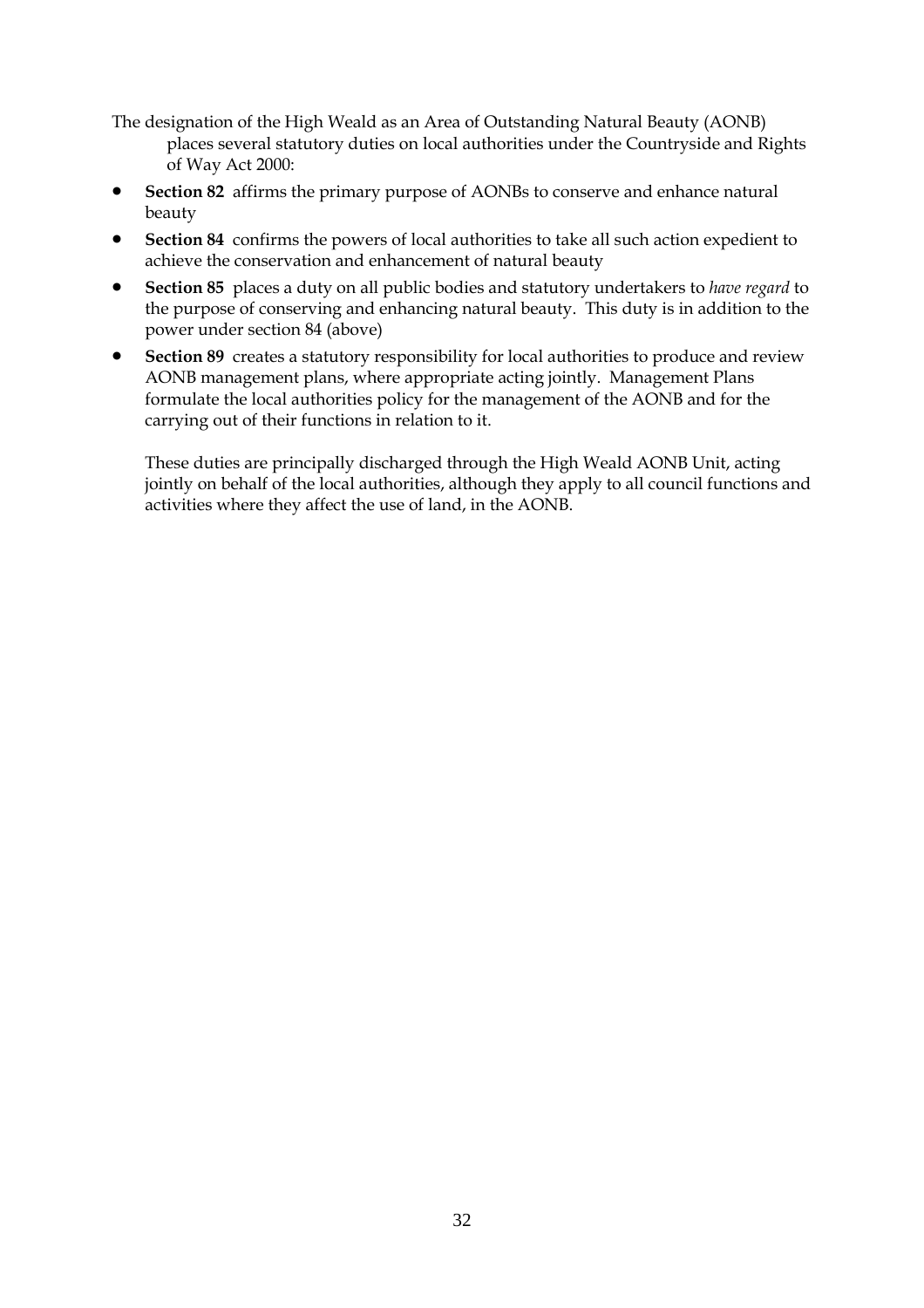#### **HIGH WEALD AONB JOINT ADVISORY COMMITTEE FORECAST OUTTURN 2015/16, BUDGET 2016/17 AND INDICATIVE BUDGET 2017/18**

| 2014/15                                                        | 2015/16       |            |               | 2017/18          |                  |            |               |               |
|----------------------------------------------------------------|---------------|------------|---------------|------------------|------------------|------------|---------------|---------------|
| <b>Actual</b>                                                  |               |            |               |                  | 2016/17          |            |               |               |
|                                                                |               |            | Original      |                  | <b>Budget</b>    |            |               | Indicative    |
|                                                                | <b>Budget</b> | Outturn    | <b>Budget</b> | <b>Inflation</b> | <b>Pressures</b> | Other      | <b>Budget</b> | <b>Budget</b> |
| £'000                                                          | £'000         | £'000      | £'000         | £'000            | £'000            | £'000      | £'000         | £'000         |
| <b>Actual Details</b>                                          |               |            |               |                  |                  |            |               |               |
|                                                                |               |            |               |                  |                  |            |               |               |
| <b>Expenditure</b>                                             |               |            |               |                  |                  |            |               |               |
| 228.9 Staff costs                                              | 237.2         | 228.1      | 237.2         | 1.7              | 0.0              | (14.2)     | 224.7         | 226.9         |
| 39.1 Accommodation/office equipment                            | 34.2          | 39.0       | 34.2          | 0.0              | 0.0              | 0.0        | 34.2          | 34.2          |
| 7.8 Partnership running costs                                  | 11.5          | 8.7        | 11.5          | 0.0              | 0.0              | 0.0        | 11.5          | 11.5          |
| 27.3 Support services                                          | 27.3          | 27.3       | 27.3          | 0.0              | 0.0              | 0.0        | 27.3          | 27.3          |
| 303.1 Total Core Expenditure                                   | 310.2         | 303.1      | 310.2         | 1.7              | 0.0              | (14.2)     | 297.7         | 299.9         |
|                                                                |               |            |               |                  |                  |            |               |               |
| 80.7 JAC expenditure on self-funding projects                  | 87.6          | 121.6      | 87.6          | 0.0              | 0.0              | (7.9)      | 79.7          | 150.0         |
| 40.9 Defra expenditure on self-funding projects                | 40.9          | 40.9       | 40.9          | 0.0              | 0.0              | (2.1)      | 38.8          | 34.3          |
| 6.7 Project Enabling Fund expenditure on self-funding projects | 9.6           | 6.5        | 9.6           | 0.0              | 0.0              | 18.7       | 28.3          | 20.0          |
| 128.3 Total JAC expenditure on self-funding projects           | 138.1         | 169.0      | 138.1         | 0.0              | 0.0              | 8.7        | 146.8         | 204.3         |
| 431.4 Total Gross Expenditure                                  | 448.3         | 472.1      | 448.3         | 1.7              | 0.0              | (5.5)      | 444.5         | 504.2         |
|                                                                |               |            |               |                  |                  |            |               |               |
| <b>Core Contributions</b>                                      |               |            |               |                  |                  |            |               |               |
| 214.7 Defra                                                    | 214.7         | 214.7      | 214.7         | 0.0              | (10.7)           | 0.0        | 204.0         | 193.8         |
| 22.4 East Sussex County Council                                | 22.4          | 22.4       | 22.4          | 0.0              | 0.0              | 0.0        | 22.4          | 22.4          |
| 10.0 Kent County Council                                       | 10.0          | 10.0       | 10.0          | 0.0              | 0.0              | 0.0        | 10.0          | 10.0          |
| 9.3 West Sussex County Council                                 | 9.3           | 9.3        | 9.3           | 0.0              | 0.0              | 0.0        | 9.3           | 9.3           |
| 2.9 Surrey County Council                                      | 2.9           | 2.9        | 2.9           | 0.0              | 0.0              | 0.0        | 2.9           | 2.9           |
| 7.2 Wealden District                                           | 7.2           | 7.2        | 7.2           | 0.0              | 0.0              | 0.0        | 7.2           | 7.2           |
| 7.2 Rother District Council                                    | 7.2           | 7.2        | 7.2           | 0.0              | 0.0              | 0.0        | 7.2           | 7.2           |
| 5.6 Mid Sussex District Council                                | 5.6           | 5.6        | 5.6           | 0.0              | 0.0              | 0.0        | 5.6           | 5.6           |
| 6.7 Tunbridge Wells Borough Council                            | 6.7           | 6.7        | 6.7           | 0.0              | 0.0              | 0.0        | 6.7           | 6.7           |
| 4.7 Horsham District Council<br>3.6 Sevenoaks District Council | 4.7<br>3.6    | 4.7        | 4.7<br>3.6    | 0.0              | 0.0<br>0.0       | 0.0<br>0.0 | 4.7           | 4.7           |
|                                                                | 0.8           | 3.6<br>0.8 | 0.8           | 0.0<br>0.0       | 0.0              | 0.0        | 3.6<br>0.8    | 3.6<br>0.8    |
| 0.8 Ashford Borough Council<br>1.5 Hastings Borough Council    | 1.5           | 1.5        | 1.5           | 0.0              | 0.0              | 0.0        | 1.5           | 1.5           |
| 2.2 Tandridge District Council                                 | 2.2           | 2.2        | 2.2           | 0.0              | 0.0              | 0.0        | 2.2           | 2.2           |
| 0.3 Crawley Borough Council                                    | 0.3           | 0.3        | 0.3           | 0.0              | 0.0              | 0.0        | 0.3           | 0.3           |
| 0.3 Tonbridge and Malling Borough Council                      | 0.3           | 0.3        | 0.3           | 0.0              | 0.0              | 0.0        | 0.3           | 0.3           |
| 10.4 Other Income                                              | 10.8          | 3.7        | 10.8          | 0.0              | 0.0              | (1.8)      | 9.0           | 9.0           |
| 309.8 Total Core Contributions                                 | 310.2         | 303.1      | 310.2         | 0.0              | (10.7)           | (1.8)      | 297.7         | 287.5         |
|                                                                |               |            |               |                  |                  |            |               |               |
|                                                                |               |            |               |                  |                  |            |               |               |
| 6.7 Project Enabling Fund: (to)/from balances                  | 9.6           | 6.5        | 9.6           | 0.0              | 0.0              | 18.7       | 28.3          | 20.0          |
| 6.7 Total Local Authority Project Enabling Fund Contributions  | 9.6           | 6.5        | 9.6           | 0.0              | 0.0              | 18.7       | 28.3          | 20.0          |
|                                                                |               |            |               |                  |                  |            |               |               |
| 40.9 Defra contributions to self-funding projects              | 40.9          | 40.9       | 40.9          | 0.0              | 0.0              | (2.1)      | 38.8          | 34.3          |
| 80.7 JAC contributions to self-funding projects                | 87.6          | 121.6      | 87.6          | 0.0              | 0.0              | (7.9)      | 79.7          | 150.0         |
|                                                                |               |            |               |                  |                  |            |               |               |
| 438.1 Total Contributions                                      | 448.3         | 472.1      | 448.3         | 0.0              | (10.7)           | 6.9        | 444.5         | 491.8         |
|                                                                |               |            |               |                  |                  |            |               |               |
| 6.7 Transfer (from)/to reserves                                | 0.0           | 0.0        | 0.0           | (1.7)            | (10.7)           | 12.4       | 0.0           | (12.4)        |
|                                                                |               |            |               |                  |                  |            |               |               |
| (6.7) Total (surplus)/deficit for year                         | 0.0           | (0.0)      | 0.0           | 0.0              | 0.0              | 0.0        | (0.0)         | 12.4          |
|                                                                |               |            |               |                  |                  |            |               |               |
| 97.7 Reserves Brought Forward                                  | 104.4         | 104.4      | 104.4         | 0.0              | 0.0              | 0.0        | 104.4         | 104.4         |
| 6.7 Transfer (from)/to reserves                                | 0.0           | 0.0        | 0.0           | 0.0              | 0.0              | 0.0        | 0.0           | (12.4)        |
| 104.4 Reserves Carried Forward                                 | 104.4         | 104.4      | 104.4         | 0.0              | 0.0              | 0.0        | 104.4         | 92.0          |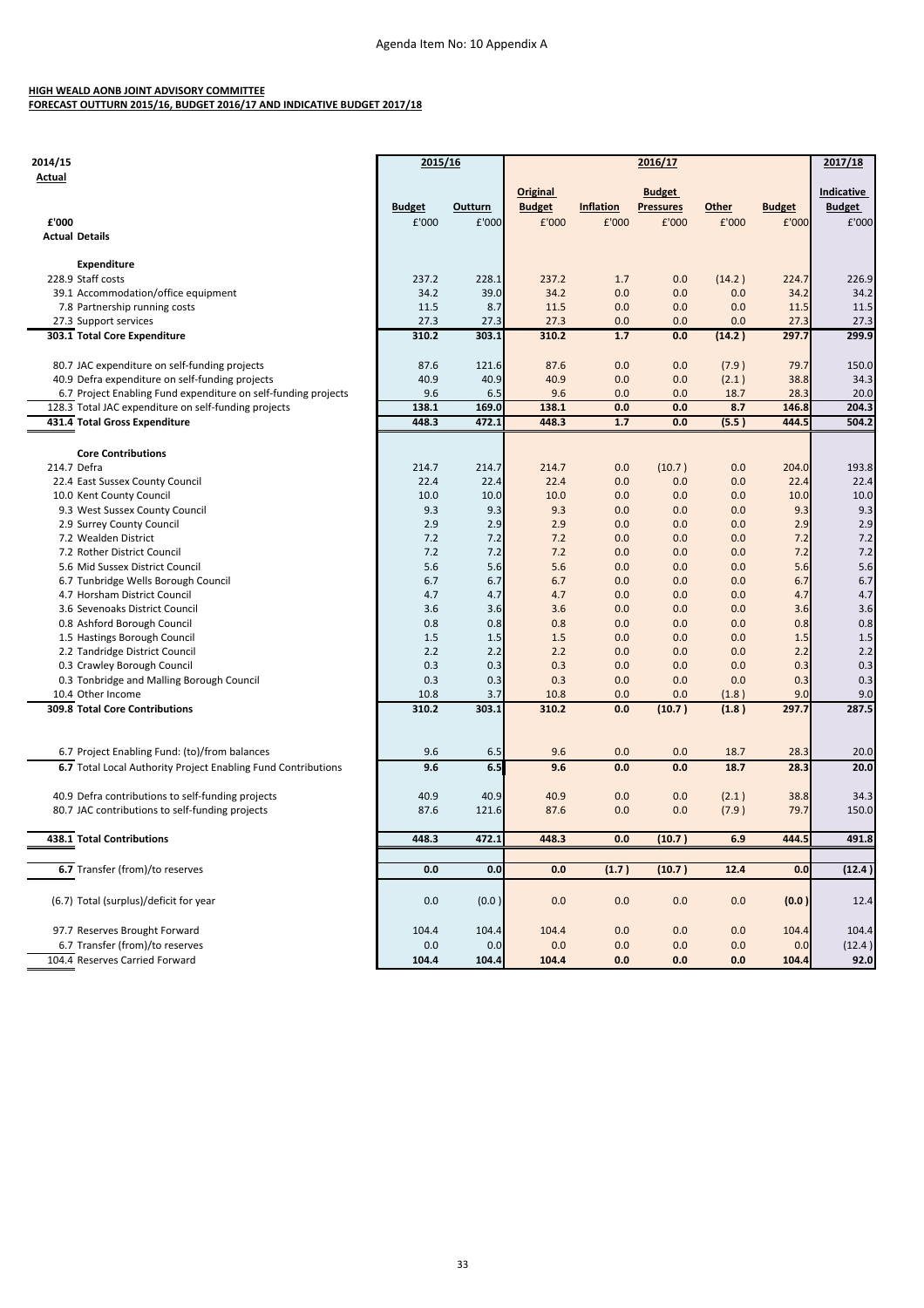# **HIGH WEALD AONB JOINT ADVISORY COMMITTEE SELF FUNDING PROJECTS BUDGET 2015/16 & INDICATIVE BUDGET 2016/17**

|                                                                                           | <b>Budget 2015/16</b> |                   |            | <b>Outturn 2015/16</b> |                   | <b>Indicative Budget 2016/17</b> |       |                   |            |
|-------------------------------------------------------------------------------------------|-----------------------|-------------------|------------|------------------------|-------------------|----------------------------------|-------|-------------------|------------|
|                                                                                           | Exp                   | Income            | <b>Net</b> | Exp                    | Income            | <b>Net</b>                       | Exp   | Income            | <b>Net</b> |
|                                                                                           | £'000                 | £'000             | £'000      | £'000                  | £'000             | £'000                            | £'000 | £'000             | £'000      |
|                                                                                           |                       |                   |            |                        |                   |                                  |       |                   |            |
|                                                                                           |                       |                   |            |                        |                   |                                  |       |                   |            |
| 1 Community Outreach Project<br><b>JAC</b> expenditure                                    | 25.1                  |                   |            | 23.1                   |                   |                                  | 35.7  |                   |            |
| Defra                                                                                     |                       | (25.1)            |            |                        | (23.1)            |                                  |       | (17.8)            |            |
| Project Enabling Fund                                                                     |                       | 0.0               | 0.0        |                        | 0.0               | 0.0                              |       | (17.8)            | 0.0        |
|                                                                                           |                       |                   |            |                        |                   |                                  |       |                   |            |
| 2 Management Plan Evidence and Guidance                                                   |                       |                   |            |                        |                   |                                  |       |                   |            |
| <b>JAC</b> expenditure                                                                    | 4.7                   |                   |            | 27.8                   |                   |                                  | 5.0   |                   |            |
| Defra                                                                                     |                       | (1.2)             |            |                        | (2.2)             |                                  |       | (5.0)             |            |
| Other                                                                                     |                       | (3.5)             | 0.0        |                        | (25.6)            | 0.0                              |       | 0.0               | 0.0        |
|                                                                                           |                       |                   |            |                        |                   |                                  |       |                   |            |
| 3 High Weald Heroes                                                                       |                       |                   |            |                        |                   |                                  |       |                   |            |
| <b>JAC</b> expenditure                                                                    | 19.2                  |                   |            | 21.3                   |                   |                                  | 21.0  |                   |            |
| Defra                                                                                     |                       | (9.6)             |            |                        | (10.7)            |                                  |       | (10.5)            |            |
| Heritage Lottery Fund                                                                     |                       | 0.0               |            |                        | 0.0               |                                  |       | 0.0               |            |
| <b>Project Enabling Fund</b>                                                              |                       | (9.6)             |            |                        | (6.5)             |                                  |       | (10.5)            |            |
| Other                                                                                     |                       | 0.0               | 0.0        |                        | (4.2)             | (0.0)                            |       | 0.0               | 0.0        |
| 4 Landscape Enhancement Initiative                                                        |                       |                   |            |                        |                   |                                  |       |                   |            |
| <b>JAC</b> expenditure                                                                    | 84.0                  |                   |            | 91.8                   |                   |                                  | 79.7  |                   |            |
| Defra                                                                                     |                       | 0.0               |            |                        | 0.0               |                                  |       | 0.0               |            |
| <b>Environment Agency</b>                                                                 |                       | 0.0               |            |                        | (20.0)            |                                  |       | 0.0               |            |
| JAC Partnership Enabling Fund                                                             |                       | 0.0               |            |                        | 0.0               |                                  |       | 0.0               |            |
| Local authorities                                                                         |                       | (60.0)            |            |                        | (41.0)            |                                  |       | (79.7)            |            |
| Other                                                                                     |                       | (24.0)            | 0.0        |                        | (30.8)            | 0.0                              |       | 0.0               | 0.0        |
|                                                                                           |                       |                   |            |                        |                   |                                  |       |                   |            |
| 5 Project Development                                                                     |                       |                   |            |                        |                   |                                  |       |                   |            |
| <b>JAC</b> expenditure                                                                    | 5.0                   |                   |            | 5.0                    |                   |                                  | 5.5   |                   |            |
| Defra                                                                                     |                       | (5.0)             |            |                        | (5.0)             |                                  |       | (5.5)             |            |
| <b>Local Authorities</b>                                                                  |                       | 0.0               | 0.0        |                        | 0.0               | 0.0                              |       |                   | 0.0        |
|                                                                                           |                       |                   |            |                        |                   |                                  |       |                   |            |
|                                                                                           |                       |                   |            |                        |                   |                                  |       |                   |            |
| JAC expenditure (to Appendix A)                                                           | 138.0                 | (87.5)            |            | 169.0                  | (121.6)           |                                  | 146.9 | (79.7)            |            |
| Project Enabling Fund expenditure (to Appendix A)                                         |                       | (9.6)             |            |                        | (6.5)             |                                  |       | (28.3)            |            |
| <b>Expenditure Funded by Defra (to Appendix A)</b><br><b>TOTAL JAC expenditure/income</b> | 138.0                 | (40.9)<br>(138.0) | 0.0        | 169.0                  | (40.9)<br>(169.0) | 0.0                              | 146.9 | (38.8)<br>(146.9) | 0.0        |
|                                                                                           |                       |                   |            |                        |                   |                                  |       |                   |            |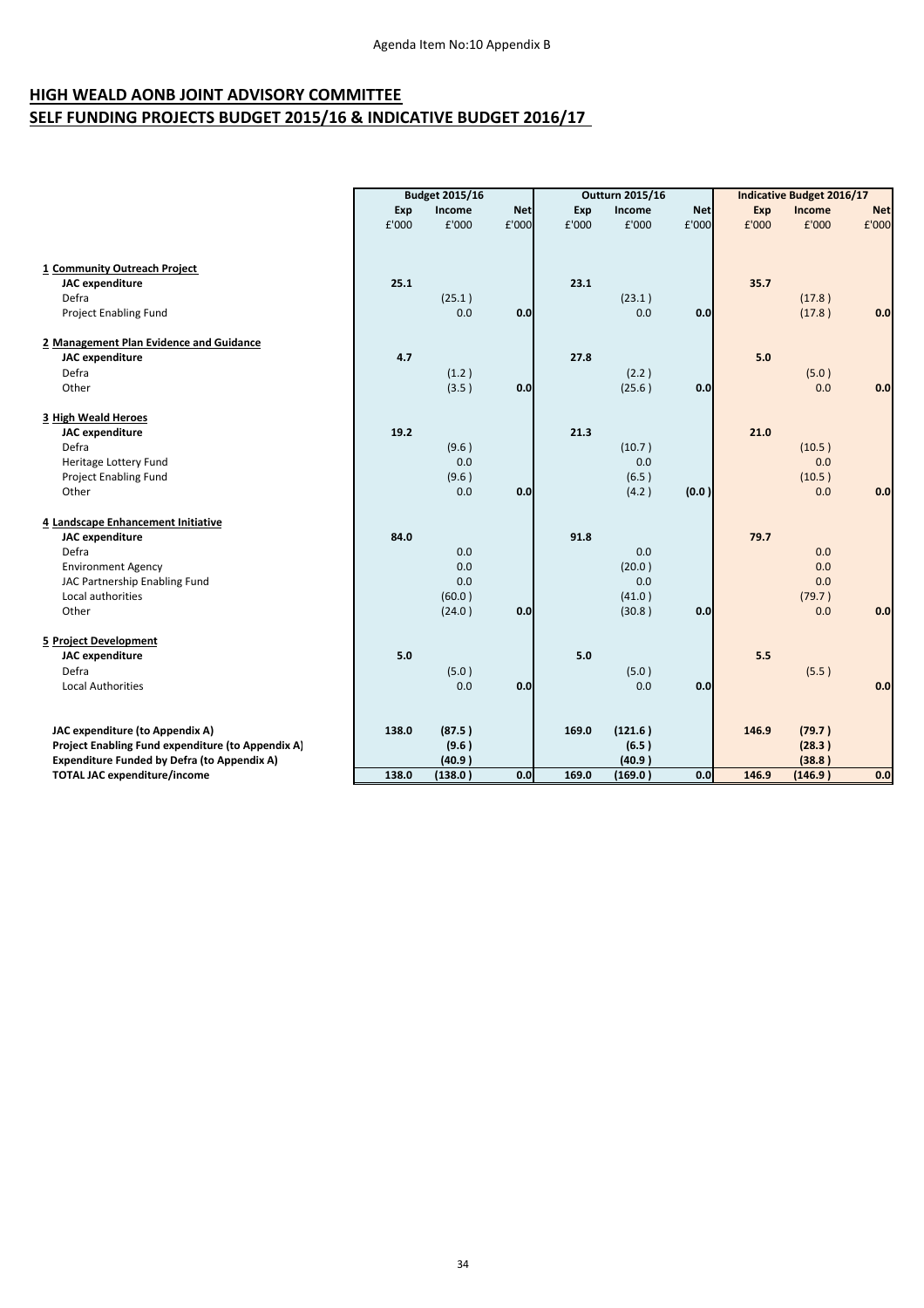| Date:                   | 6 <sup>th</sup> November 2015 |
|-------------------------|-------------------------------|
| <b>Title of Report:</b> | <b>Risk Management</b>        |
| By:                     | <b>AONB Director</b>          |

#### **RECOMMENDATIONS**

Members are recommended to:

- 1. Note the report and;
- 2. Request that the Management Board continue to meet to review significant risks as required and develop options for their management.

**-------------------------------------------------------------------------------------------------------**

#### **1. 0 Background**

- 1.1 Members are aware that as part of the process of producing the High Weald Joint Advisory Committee's annual external accounts ten control objectives are assessed. One of the control objectives is:
	- Significant risks to achieving High Weald objectives are recorded and assessed and the adequacy of arrangements reviewed.
- 1.2 The key risks to the Joint Advisory Committee (JAC) are set out in Appendix A.
- 1.3 The JAC is a strong partnership supported by the AONB Unit, a small specialist team providing advice and guidance on the conservation and enhancement of a nationally important landscape. The work of the JAC relies on three things: partnership contributions to the core budget; success raising external funds to the project budget and; retaining/recruiting staff with the appropriate skills and experience to do this work. Given this, the most significant risks to the work of the JAC are constraints on both the financial and personnel resources of the AONB Unit.
- 1.4 Since 2010 the AONB Unit has accommodated cuts of £70,000 in the Defra contribution to the core budget, which has been achieved across all budget headings and the tight fiscal management of all other activities. These losses have been partially offset by generating a modest income from the self-funded projects and charging consultation fees.
- 1.5 Over the same period the local authority partners on the JAC have worked very hard to maintain the local authority contributions to the core budget, albeit without an increase in line with inflation.

#### **2.0 Key risks 2015/16 and beyond**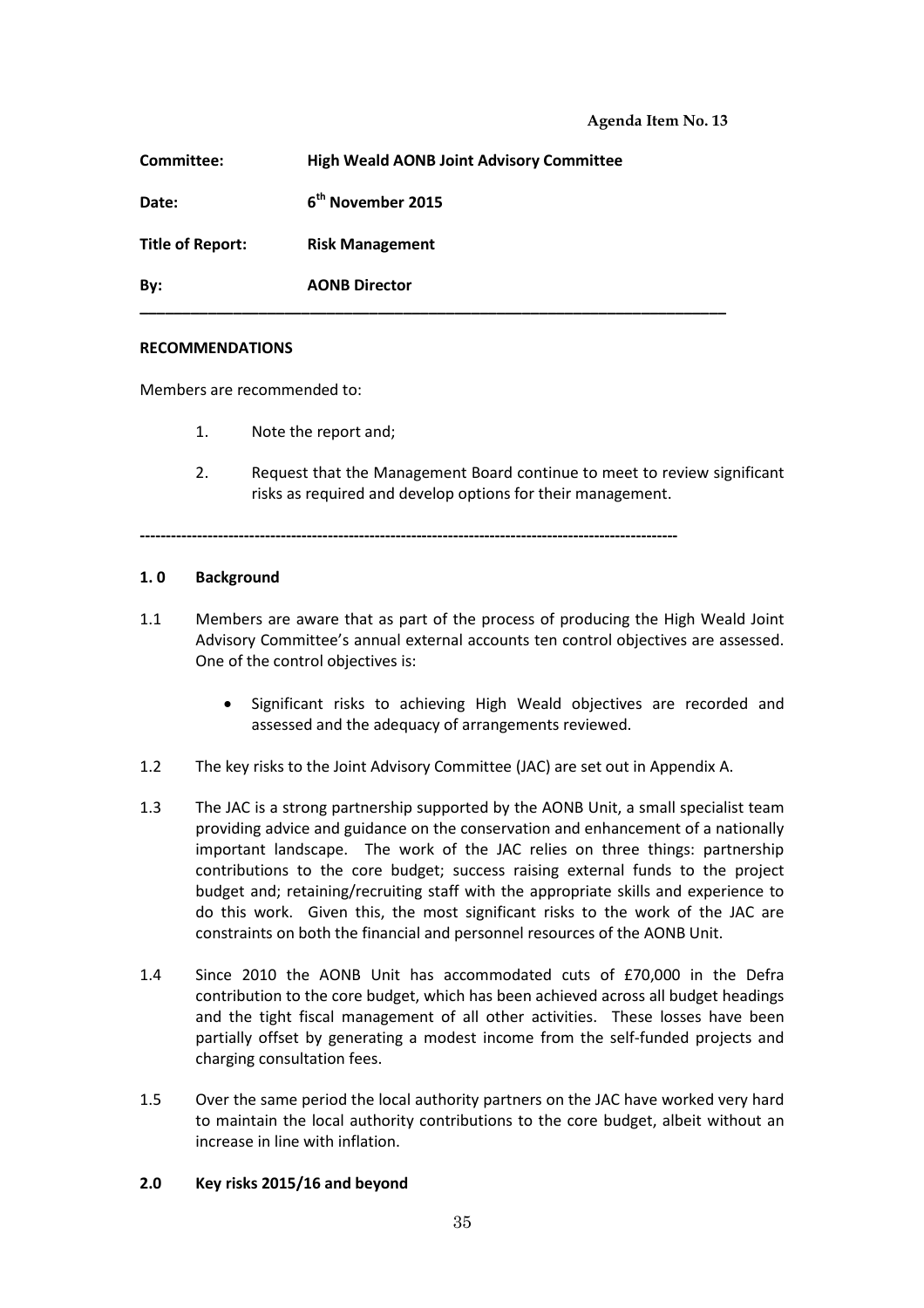- 2.1 The Government's Comprehensive Spending Review will be announced later this month and it is assumed it will result in further and significant cuts to Defra's overall budget, which are likely to result in a continued decline in their contribution to the core JAC budget for 2016-2018. Local authority contributions towards the core business of the JAC could also come under pressure during this period but even if they are able to maintain the current levels of funding, the likely fall in the Defra contribution remains substantial.
- 2.2 Further reductions in the financial contributions by the JAC partnership to the core business means the JAC will be unable to maintain the current level of work preparing, monitoring and reviewing the AONB Management Plan, co-ordinating action to accomplish the AONB Management Plan by individuals and communities, and providing specialist and technical advice and guidance on a nationally important landscape.

#### **3.0 Risk mitigation**

- 3.1 The High Weald AONB Unit's current business strategy (2014-2018) responds to the risks to the work of the JAC caused by increasing constraints on both the financial and personnel resources of the AONB Unit. This strategy is tailored to the local circumstances and specific needs of the High Weald and it covers the first four years of the revised AONB Management Plan 2014 – 2019.
- 3.2 Unlike previous business plans, which proposed ambitious work programmes and sought external funds to realize them, the 2014-2018 strategy is informed by the likely budget constraints for the same period and focuses on maintaining effective delivery of the JAC's core activity. Raising external funds to support the work remains difficult and has become increasingly competitive and the pragmatic approach is a move to a smaller, more resilient core team that is competent across a range of disciplines. However, the AONB Unit needs to retain a capacity for responding positively to opportunities to secure new resources and develop new partnerships to achieve AONB management plan objectives and support the work of others in the AONB.
- 3.3 The development of secure and alternative long-term income streams adequate enough to support the core remit of the JAC may be possible (although the difficulties achieving this are often under-estimated) but they are unlikely to address any shortfall in contributions within the strategy's timescale. The potential for charitable trusts and social enterprise companies to play a role in the future has been considered and will be kept under review but the focus for this business plan period is to remain a local authority supported partnership with a close relationship to government bodies whose policies influence management of the AONB landscape.
- 3.4 During the preparation of the current business strategy a risk assessment was undertaken in 2014 to identify priorities and make further decisions on financial, staff and other resource allocation. Following this, a report considering the impacts of the cuts and options to safeguard the service the JAC provides was presented to and approved by the Management Board in March 2014.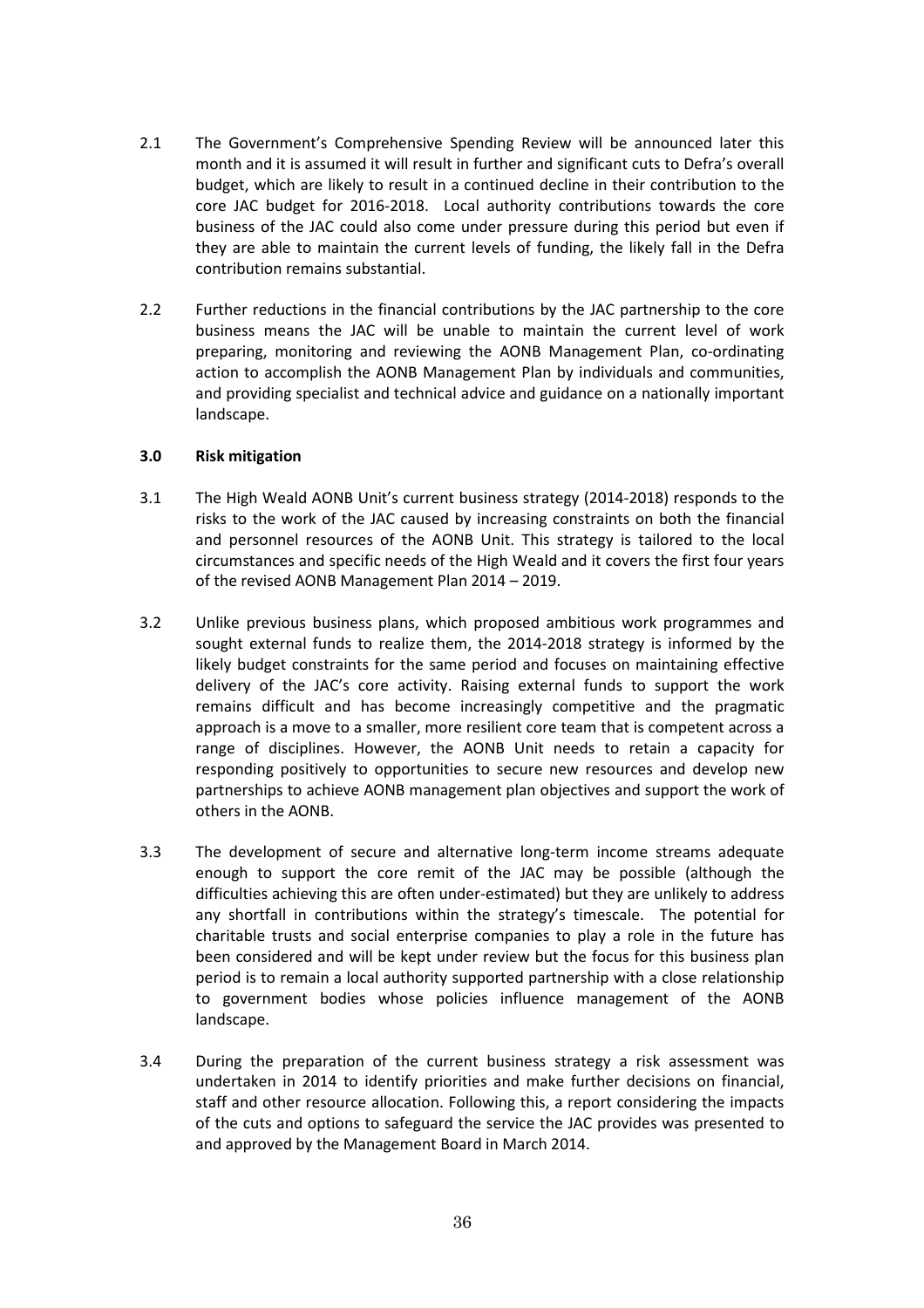- 3.5 This report has informed and shaped the current business strategy and the AONB Unit has actively pursued a variety of options to address the risk of declining financial and personnel resources. To date the following measures have been put in place:
	- A significant reduction in accommodation and office costs;
	- A reduction in ESCC support service costs;
	- A reduction in the communications budget including the loss of the High Weald Anvil magazine;
	- The use of project reserves to support an expanded project programme that encourages financial contributions from new partnerships and organizations;
	- Testing the viability of an AONB consultancy to undertake contract work eg. events management, Good Woods Project, Sussex Walks Festival;
	- Charging for hosting and/or managing self-financing projects;
	- The use of internships to support the core work programme and provide valuable work experience for the successful applicants;
	- Continuing to apply to external sources of funds from private businesses, charitable trusts, government agencies to support community, research, and demonstration projects;
	- Sharing/secondment of staff with partner organizations and other AONB Units and National Park Authorities;

The following measures will be put in place:

- Restructuring of the AONB Unit to ensure staff have the appropriate skills and experience to achieve the statutory AONB Management Plan and support the JAC partnership;
- Narrowing of the scope of the work undertaken by the AONB Unit;
- Investigating the feasibility of establishing a 'charging policy' for preapplication advice;
- Looking at the opportunities for a closer relationship with the High Weald Landscape Trust (set up by the AONB Unit in 2004);
- Investigating further the opportunities for corporate sponsorship;
- Investigating the opportunities for encouraging philanthropic donations towards the work of the JAC;
- Investigating alternative funds to support the work of the JAC e.g. Corporate Social Responsibility, corporate investment;
- Investigating the viability of setting up a company or social enterprise limited by guarantee (such as High Weald Design, established by the AONB Unit in 1994).

## **4.0 Conclusions and Recommendations**

- 4.1 Risk management systems are in place and conform to the appropriate East Sussex County Council policy.
- 4.2 2015 to 2018 will impose increasing constraints on both the financial and personnel resources of the AONB Unit and this remains the most significant risk to the core work of the JAC.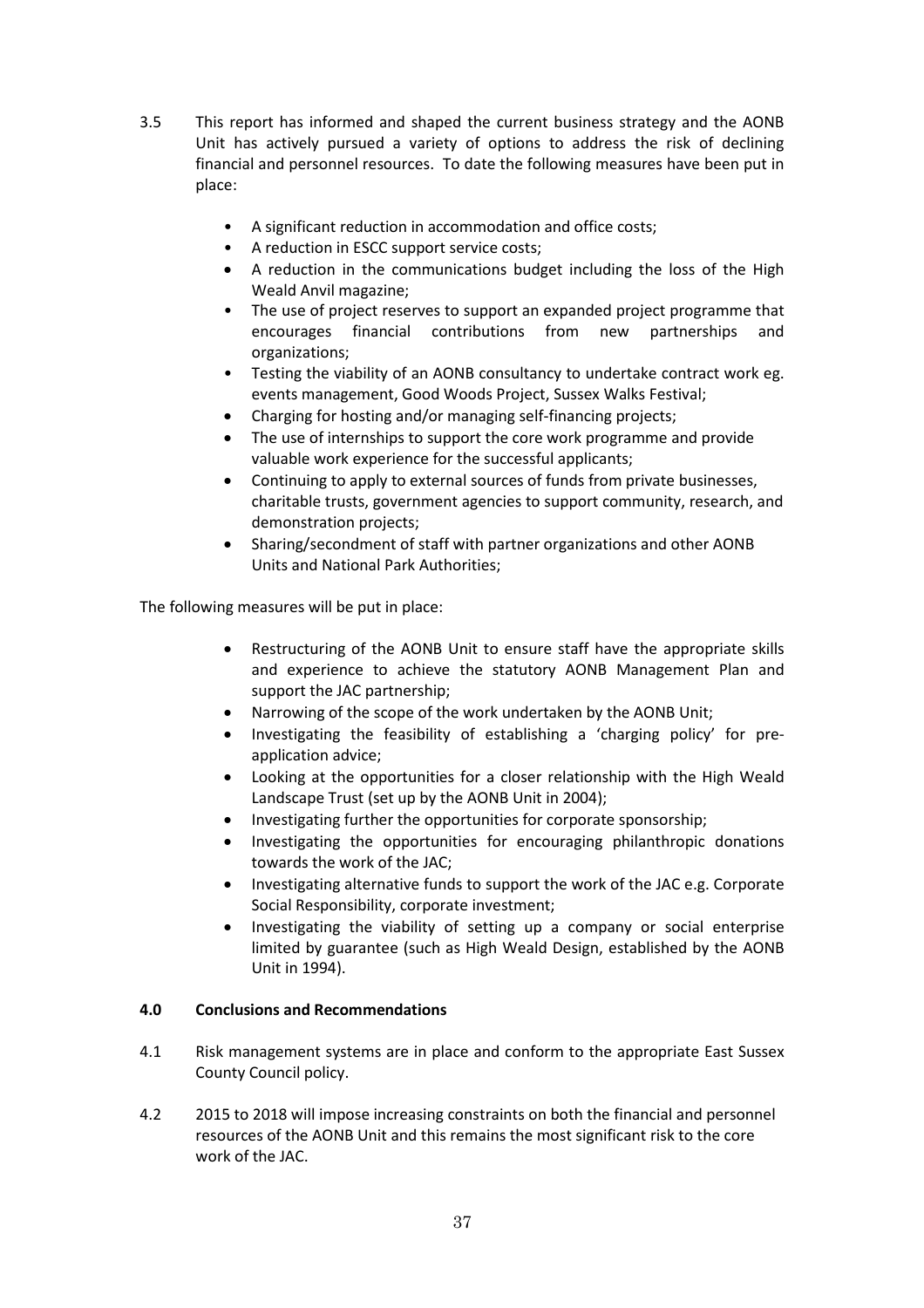- 4.3 The High Weald AONB Unit's current business strategy (2014-2018) is tailored to the High Weald's local circumstances and specific needs and aims to address the risk to the work of the JAC associated with declining financial contributions to the core work for 2015/16 and beyond.
- 4.4 The business strategy will ensure that by the end of the period the JAC will remain as a strong partnership supported by a small dedicated team providing specialist technical advice to conserve and promote the value of this nationally protected landscape. An appropriate organisational structure will be established to manage self-funded projects supporting AONB Management Plan objectives and develop income generating activities.

**Contact:** JD Lavender AONB Co-Director j.lavender@highweald.org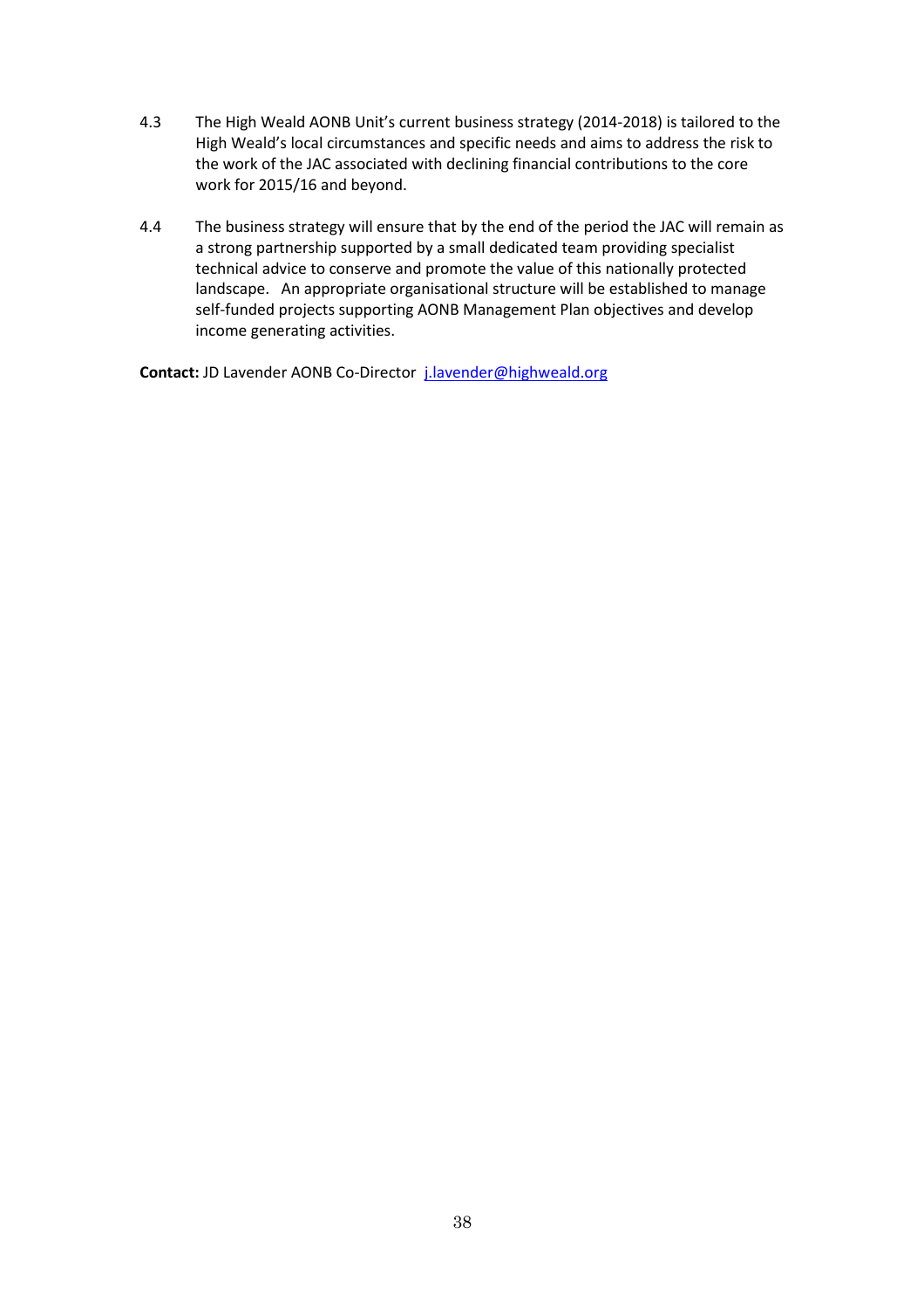### **High Weald JAC - Key Risks 06.11.15 Sponsor: Sally Marsh/Jason Lavender Author: Jason Lavender Date: April 2015- March 2016**

**Risk Log**

|          | <b>Likelihood Ranking</b>                  |                                                                 | 1 = Improbable (<10%); 2 = Unlikely (10-30%); 3 = Less than Likely (30-50%); 4 = More than Likely (50-80%); 5 = Probable (>80%) |             |                           |               |                                                                                                                                                                                |                 |                              |     |                         |
|----------|--------------------------------------------|-----------------------------------------------------------------|---------------------------------------------------------------------------------------------------------------------------------|-------------|---------------------------|---------------|--------------------------------------------------------------------------------------------------------------------------------------------------------------------------------|-----------------|------------------------------|-----|-------------------------|
|          | <b>Consequence Ranking</b>                 |                                                                 | 1 = Minor; 2 = Moderate; 3 = Significant; 4 = Substantial; 5 = Grave                                                            |             |                           |               |                                                                                                                                                                                |                 |                              |     |                         |
|          | 5 <sup>1</sup>                             |                                                                 |                                                                                                                                 |             |                           |               |                                                                                                                                                                                |                 |                              |     |                         |
|          | Likelihood<br>$\overline{\mathbf{4}}$<br>3 |                                                                 | <b>Control Rating</b>                                                                                                           |             |                           |               |                                                                                                                                                                                |                 |                              |     |                         |
|          | $\overline{2}$                             |                                                                 | Excessive                                                                                                                       |             |                           |               | Controls exceed the level required to manage the risk                                                                                                                          |                 |                              |     |                         |
|          | $\overline{1}$                             |                                                                 | . Optimal                                                                                                                       |             |                           |               | Controls are comprehensive & commensurate with the risk. All controls are working as intended.                                                                                 |                 |                              |     |                         |
|          |                                            | 2 <sup>1</sup><br>$\vert$ 3<br>$\vert$ 4<br>5<br>1 <sup>1</sup> | 3. Adequate                                                                                                                     |             |                           |               | Some shortfall in level of controls but these do not materially affect the level of residual risk.<br>Weaknesses & inefficiency in controls do not treat the risk as intended. |                 |                              |     |                         |
|          |                                            | Consequence                                                     | . Inadequate                                                                                                                    |             |                           |               |                                                                                                                                                                                |                 |                              |     |                         |
|          |                                            |                                                                 |                                                                                                                                 | Owner       |                           |               |                                                                                                                                                                                | <b>Control</b>  |                              |     |                         |
|          |                                            |                                                                 |                                                                                                                                 |             |                           |               |                                                                                                                                                                                | Owner           |                              |     |                         |
|          |                                            |                                                                 |                                                                                                                                 |             |                           |               |                                                                                                                                                                                |                 |                              |     |                         |
|          |                                            |                                                                 |                                                                                                                                 |             |                           |               |                                                                                                                                                                                |                 |                              |     |                         |
|          |                                            |                                                                 |                                                                                                                                 |             |                           | Inheren       |                                                                                                                                                                                |                 |                              |     | Residual                |
| Unit ref | Risk no                                    | <b>Risk</b>                                                     | <b>Root Causes</b>                                                                                                              |             |                           | t Risk        | <b>Controls / Mitigating Actions</b>                                                                                                                                           |                 |                              |     | <b>Risk</b>             |
|          |                                            | What can go wrong                                               | How it can go wrong                                                                                                             |             |                           |               | Preventative & reactive control measures                                                                                                                                       |                 |                              |     |                         |
|          |                                            |                                                                 |                                                                                                                                 |             | Likelihood<br>Consequence |               |                                                                                                                                                                                |                 | Control Rating<br>Likelihood |     | Consequence             |
|          |                                            |                                                                 |                                                                                                                                 |             |                           | Zone          |                                                                                                                                                                                |                 |                              |     | Zone                    |
|          |                                            | Format: EVENT leading to CONSEQUENCE                            |                                                                                                                                 |             |                           |               |                                                                                                                                                                                |                 |                              |     | Matrix                  |
|          |                                            | resulting in EFFECT ON PROJECT                                  |                                                                                                                                 |             |                           | <b>Matrix</b> |                                                                                                                                                                                |                 |                              |     |                         |
|          |                                            | <b>OBJECTIVES</b>                                               |                                                                                                                                 |             |                           |               | Format: What action; How frequent                                                                                                                                              |                 |                              |     |                         |
|          |                                            | Reduced activity/service due to declining budgets               | Public sector spending cuts affecting                                                                                           | <b>AONB</b> | $5\overline{4}$           |               | Unit to take into account direction of                                                                                                                                         | <b>AONB</b>     |                              | 2 4 | __<br>მ<br>$\mathbf{A}$ |
|          |                                            | 2015/16 and beyond. JAC with a lower profile as                 | Defra and local authorities leading to a                                                                                        | Director    |                           |               | government and local authorities. JAC                                                                                                                                          | <b>Director</b> |                              |     |                         |
|          |                                            | a champion for the High Weald. Less proactive                   | further reduction in the JAC's budget.                                                                                          |             |                           |               | members and officers involved in and                                                                                                                                           |                 |                              |     |                         |
|          |                                            | work to enable public understanding,                            |                                                                                                                                 |             |                           |               | supportive of partnership and able to lobby                                                                                                                                    |                 |                              |     |                         |
|          |                                            | management and enjoyment of the AONB.                           |                                                                                                                                 |             |                           |               | robustly for funds internally and externally.                                                                                                                                  |                 |                              |     |                         |
|          |                                            |                                                                 |                                                                                                                                 |             |                           |               | JAC Chairman, on behalf of partnership, to                                                                                                                                     |                 |                              |     |                         |
|          |                                            |                                                                 |                                                                                                                                 |             |                           |               | lobby robustly for maintaining contributions.                                                                                                                                  |                 |                              |     |                         |
|          |                                            |                                                                 |                                                                                                                                 |             |                           |               | Alternative sources of core income sought.                                                                                                                                     |                 |                              |     |                         |
|          |                                            |                                                                 |                                                                                                                                 |             |                           |               | Options to reduce expenditure e.g.                                                                                                                                             |                 |                              |     |                         |
|          |                                            |                                                                 |                                                                                                                                 |             |                           |               | accommodation without adversely affecting                                                                                                                                      |                 |                              |     |                         |
|          |                                            |                                                                 |                                                                                                                                 |             |                           |               | on service explored. Planned change in                                                                                                                                         |                 |                              |     |                         |
|          |                                            |                                                                 |                                                                                                                                 |             |                           |               | scope of JAC's core work programme.                                                                                                                                            |                 |                              |     |                         |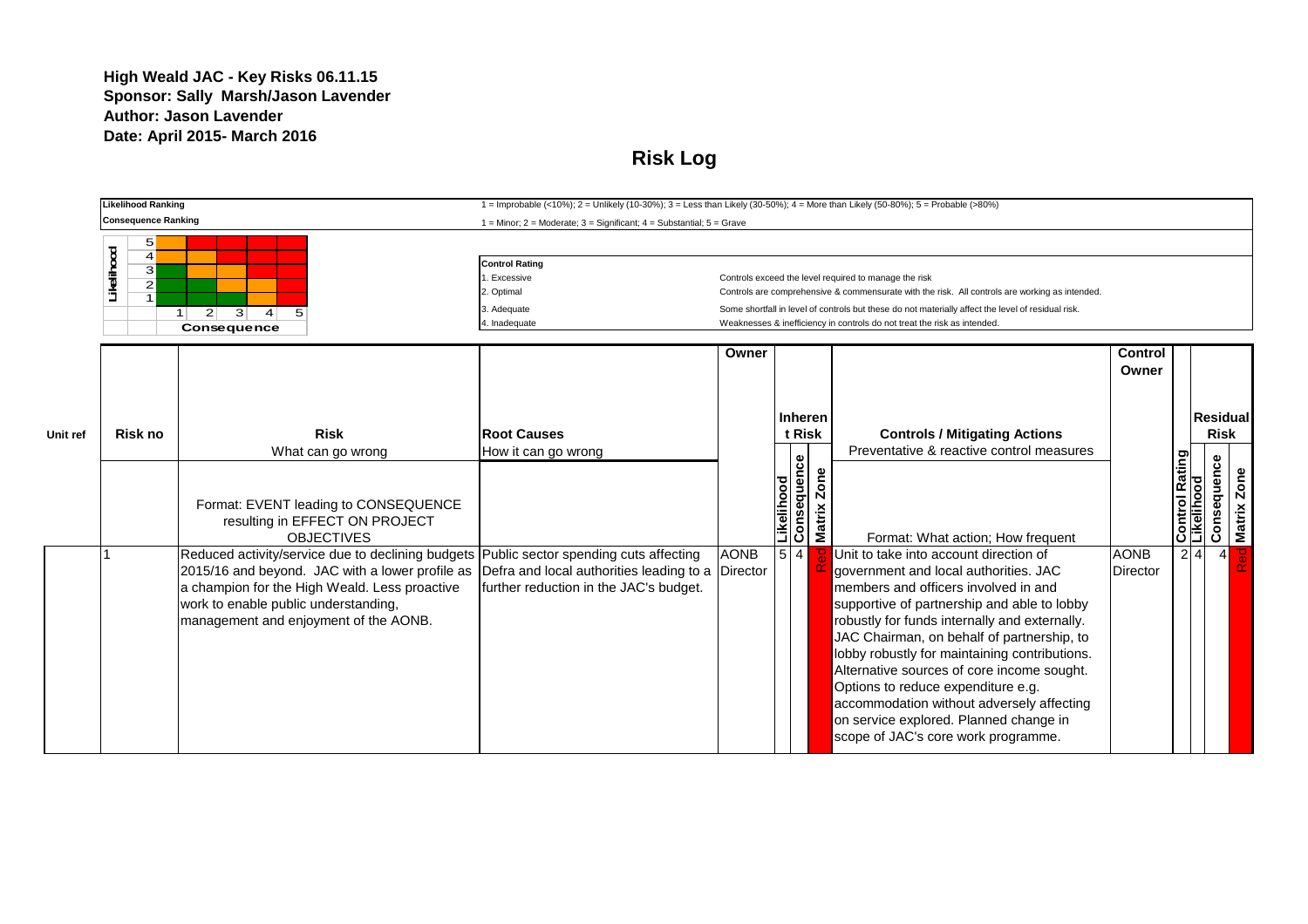| $\overline{2}$ | Unit unable to attract external funding for the<br>implementation or coordination of projects that<br>meet AONB Management Plan objectives.                                                                                                                                                          | Public sector cuts resulting in<br>difficulties securing funds to match<br>external grants e.g. Heritage Lottery<br>Fund. Without commitment from 'local'<br>partners bids for external funds are<br>rarely feasible and considered weak by<br>potential donor organizations. Unit<br>objectives do not align with grant-<br>aiding bodies objectives. Increased<br>competition for fewer and smaller<br>grants. Target audiences for grant-<br>aiding bodies do not exist within the<br>High Weald. | <b>AONB</b><br>Director | 4 4             |          | Parnership organizations and others consider AONB<br>identifying funds to ensure local matched<br>funds can be used to attract external grants<br>and allow partnership projects to be<br>developed. Keep a clear understanding of<br>grant-aiding bodies objectives. Unit to take<br>into account direction of grant-aiding bodies.<br>Fundraising expertise within the Unit<br>developed and maintained. Alternative<br>fundraising options explored. | <b>Director</b>                | $2 \overline{3}$ |             |
|----------------|------------------------------------------------------------------------------------------------------------------------------------------------------------------------------------------------------------------------------------------------------------------------------------------------------|------------------------------------------------------------------------------------------------------------------------------------------------------------------------------------------------------------------------------------------------------------------------------------------------------------------------------------------------------------------------------------------------------------------------------------------------------------------------------------------------------|-------------------------|-----------------|----------|---------------------------------------------------------------------------------------------------------------------------------------------------------------------------------------------------------------------------------------------------------------------------------------------------------------------------------------------------------------------------------------------------------------------------------------------------------|--------------------------------|------------------|-------------|
|                | IT needs not met, Unit unable to work efficiently<br>and undertake research activity, fewer outputs,<br>direction of JAC work programme compromised                                                                                                                                                  | Poor links to computer network/server<br>results in slow machine operation,<br>inability to download GIS data, update<br>website etc.                                                                                                                                                                                                                                                                                                                                                                | <b>AONB</b><br>Director | $3 \mid 3 \mid$ |          | Technical advice sought and<br>recommendations/solutions implemented.                                                                                                                                                                                                                                                                                                                                                                                   | <b>AONB</b><br>Director        | 3 3              | 3<br>Amber  |
|                | Loss of grant aid due to self-financing project<br>outputs not being met.                                                                                                                                                                                                                            | Project staff seeking and moving to<br>new jobs as the current contract end<br>date approaches. Project objectives<br>not completed, undue workload on the<br>remaining AONB core staff to complete<br>project work. Adverse affect to the<br>AONB core work remit and much<br>reduced capacity and time to raise<br>funds to support core work.                                                                                                                                                     | <b>AONB</b><br>Director |                 | $2 \mid$ | Support and funding secured for retention<br>bonuses. Longer notice periods for project<br>staff. Projects developed and managed to<br>ensure that the completion of key/complex<br>outputs are not planned for the end of the<br>contract. Flexibility built into core staff work<br>programmes in order that there is a capacity<br>to finish self-financing projects if required.                                                                    | <b>AONB</b><br>Director        | 3 4              | Green<br>4  |
| 5              | AONB advice given by Unit staff not up to date<br>and opportunities missed to ensure AONBs<br>remain at the forefront of national policy.                                                                                                                                                            | A rapidly changing external policy<br>environment in terms of planning and<br>land use affecting the AONB.                                                                                                                                                                                                                                                                                                                                                                                           | <b>AONB</b><br>Director | 4 4             |          | Continue the close liaison with SEEPL<br>colleagues in the region, NAAONB and local<br>authority colleagues to share information. In<br>the short term scrutinize national policy and<br>consider and examine potential future issues,<br>opportunities and developments.                                                                                                                                                                               | <b>AONB</b><br><b>Director</b> | 33               | us<br>Amber |
| 6              | Future possibility that what is being implemented<br>and coordinated by the AONB Partnership is not<br>valued by Defra due to the loss of the dedicated<br>Landscape Policy Unit within Defra. National<br>Election and/or Cabinet re-shuffle resulting in the<br>loss of supportive Defra Minister. | Total loss or severe reduction of<br>national government funding and<br>commitment to AONB Partnerships.                                                                                                                                                                                                                                                                                                                                                                                             | <b>AONB</b><br>Director | 4 5             |          | Continued and concerted engagement with<br>Defra and Natural England and ongoing<br>liaison with and reporting on NAAONB/<br>SEEPL work programmes. Active<br>engagement with Defra Ministers directly and<br>in conjunction with NAAONB and SEEPL.<br>Active engagement of High Weald AONB<br>Patrons and supportive High Weald MPs.                                                                                                                   | <b>AONB</b><br><b>Director</b> | 3 4              | 5           |